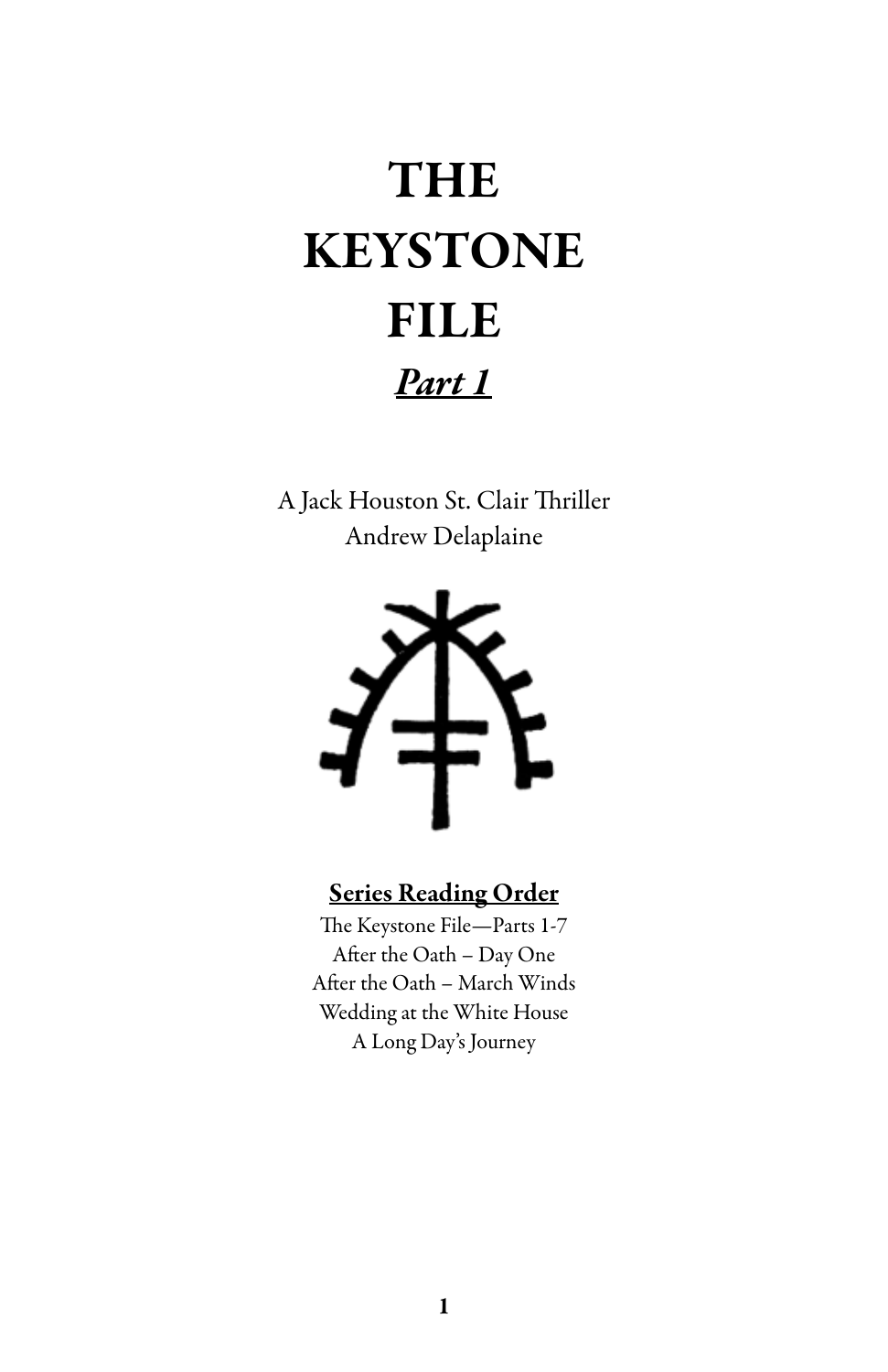# **FREE DOWNLOAD**

The action moves to Washington as the adrenalin level jumps dramatically in Part 2 of THE KEYSTONE FILE.



# GET YOUR FREE COPY OF THE LEYTONE FILE / PART 2 <sup>2</sup>

1. https://adelaplaine.us18.list-manage.com/sub-

scribe?u=891cfd336d2649a62e3a50a07&id=8f0b8bd5fa

1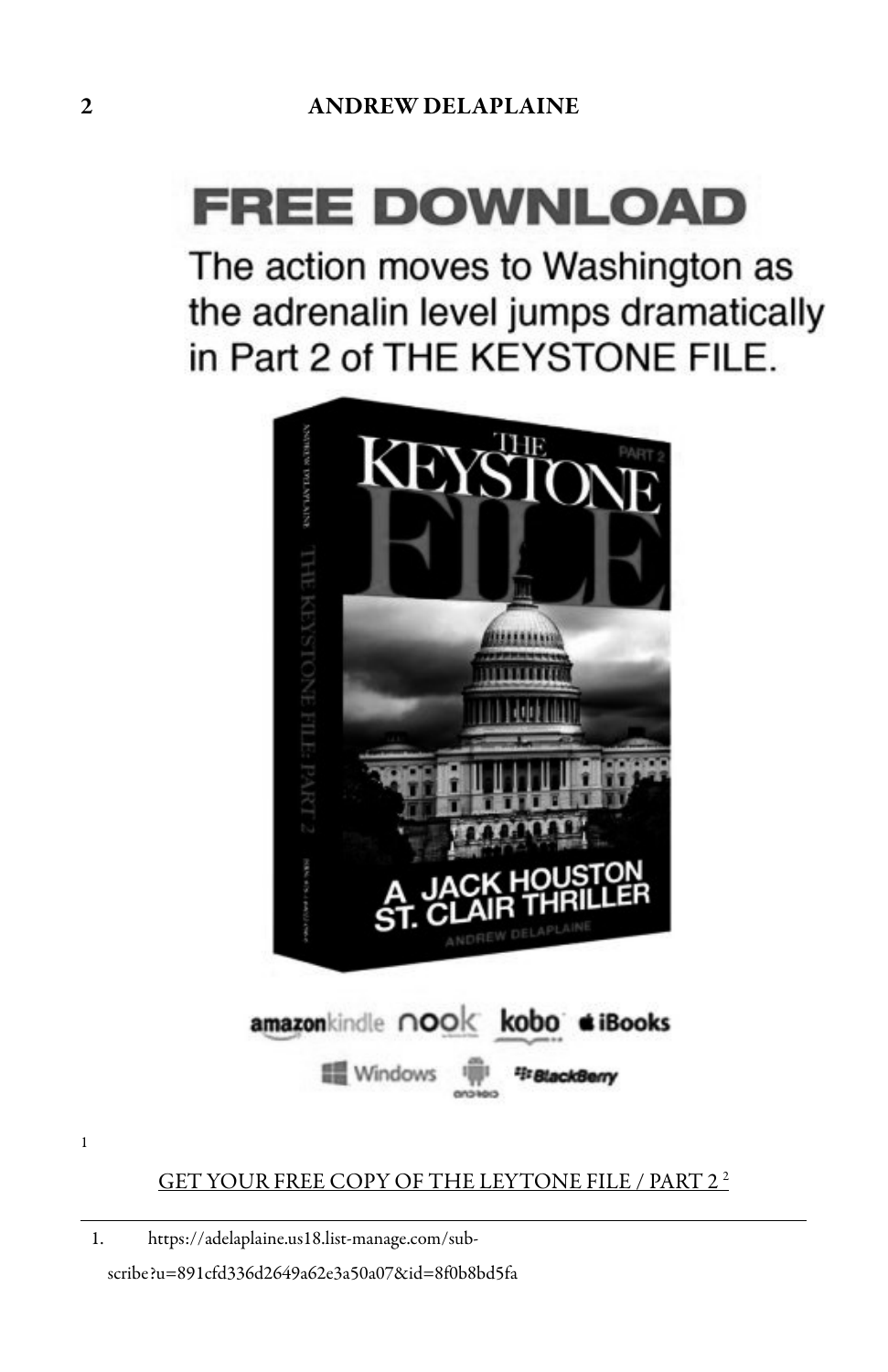### THE KEYSTONE FILE - PART 1 3

A list of the author's other travel guides, as well as his political thrillers and titles for children, can be found at the end of this book.

> © Copyright 2017 - Gramercy Park Press All rights reserved Inquires to: andrewdelaplaine@mac.com

2. https://adelaplaine.us18.list-manage.com/subscribe?u=891cfd336d2649a62e3a50a07&id=8f0b8bd5fa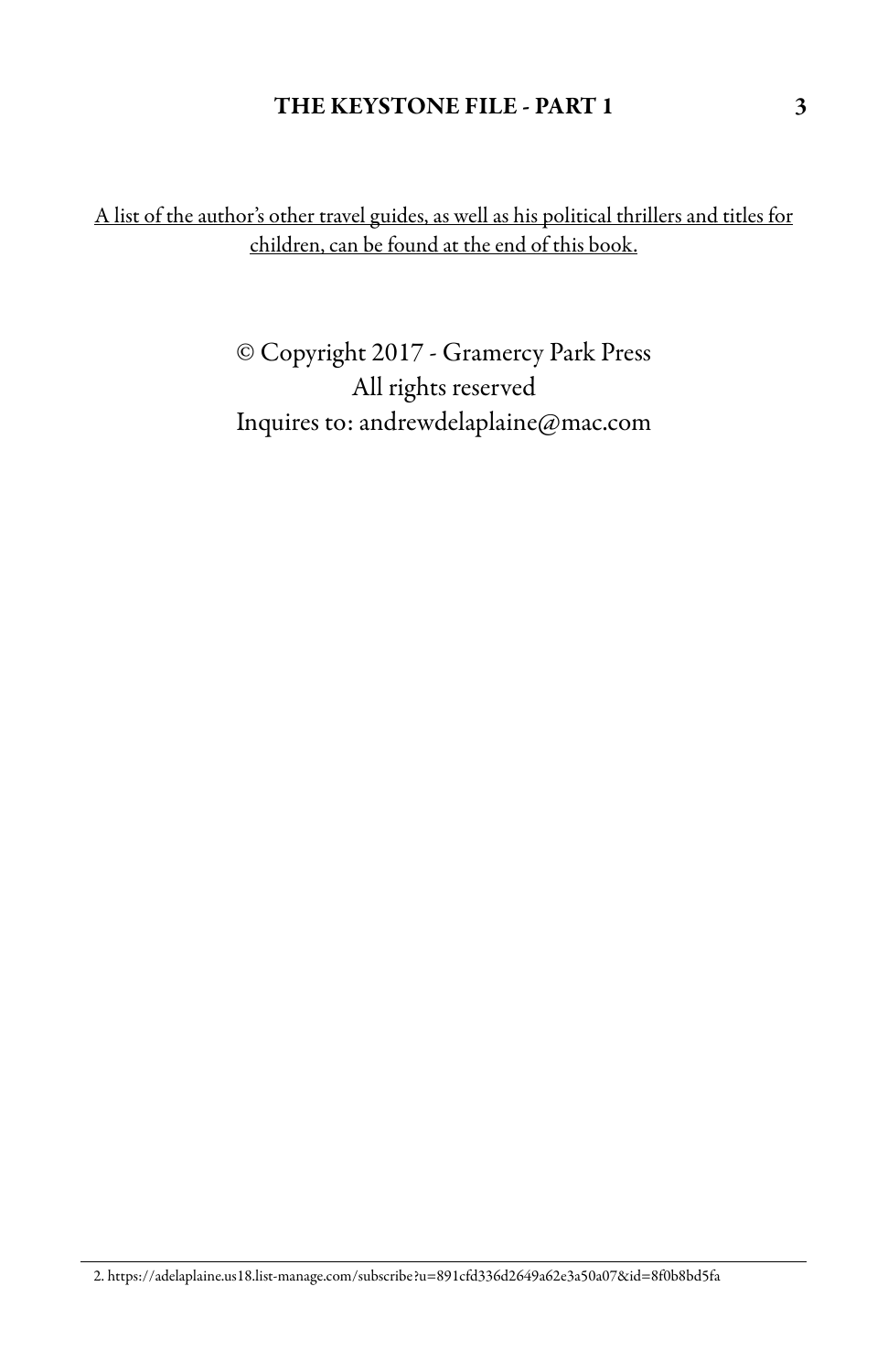PRINCIPAL CHARACTERS In the White House Jeffrey Norwalk, Republican President of the United States Eric Stathis, Chief of Staff Phil Slanetti, Aide for Congressional Liaison In the Republican Campaign Sam Houston St. Clair, Governor of Florida, Republican Candidate for President Jack Houston St. Clair, his eldest son In the Democratic Campaign Frederick B. Thurston, Senator from Michigan, Democratic candidate for President In the Congress Lamar LeGrand Perryman of Virginia, Speaker of the House of Representatives Matt Hawkins, Democratic Congressman-elect of Wyoming In the Diplomatic Corps Lord Harold Ellsworth, British Ambassador Fyodor Z. Kornilevski, Russian ambassador Other Principal Characters Patricia Vaughan, prominent socialite Ramona Fuentes, prominent lawyer in Miami Babylon Fuentes, her daughter, lover to Jack Raven Fuentes, her older sister and Jack's former lover Lieutenant Rafael St. Clair, Jack's younger brother, first officer in the USCGC Fearless Derek Gilbertson, member of the Fuentes law firm, former husband to Raven Omer Flores, undercover DEA agent Laurencio Duarte, undercover DEA agent Vlad Kucherov, owner of the Kremlin Club on South Beach

# Article Two of the Constitution

"The Electors shall meet in their respective States,and vote by Ballot for two Persons, of whom one at least shall not be an Inhabitant of the same State with themselves. And they shall make a List of all the Persons voted for, and of the Number of Votes for each; which List they shall sign and certify, and transmit sealed to the Seat of the Government of the United States, directed to the President of the Senate.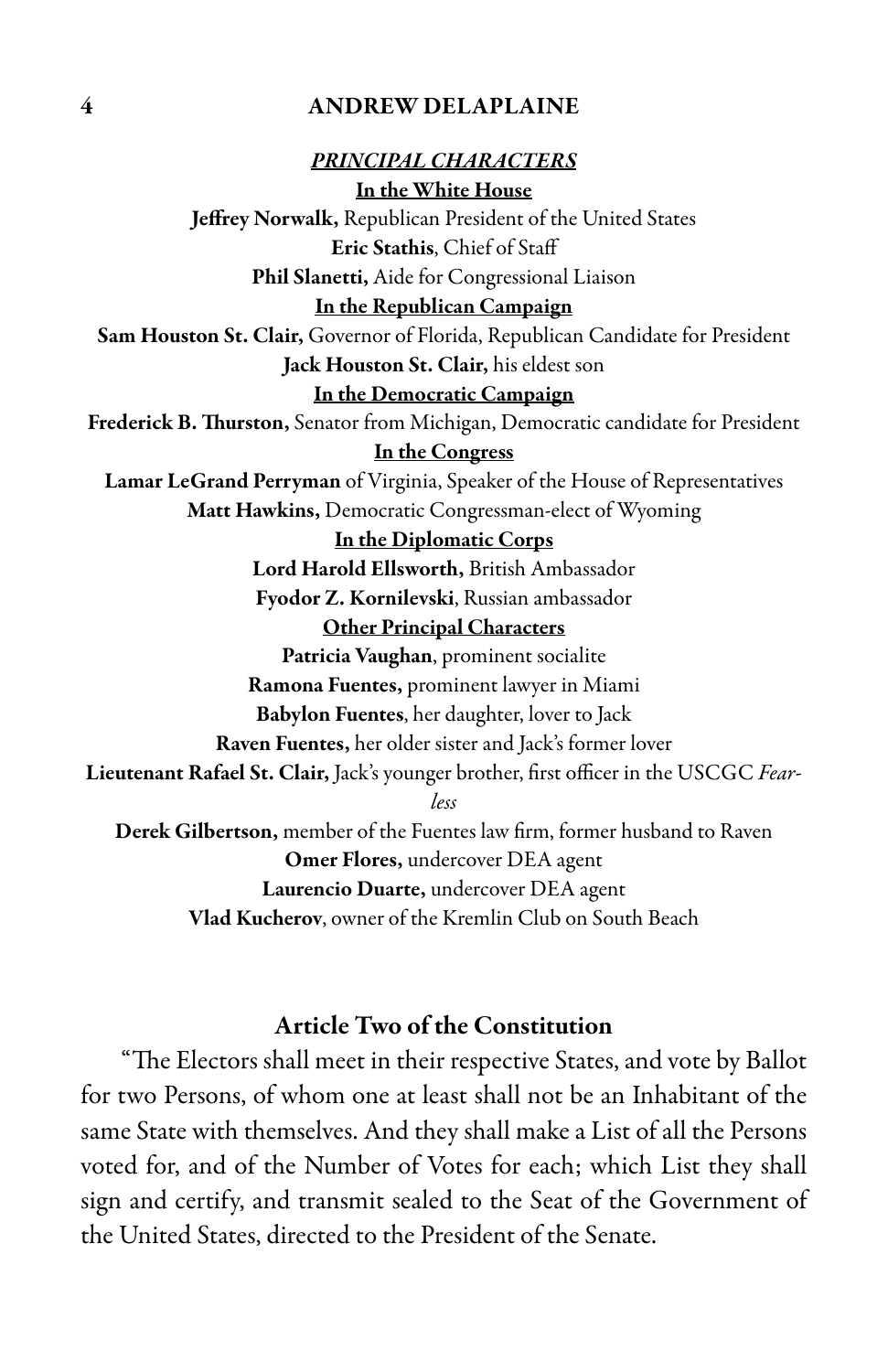"The President of the Senate shall, in the Presence of the Senate and House of Representatives, open all the Certificates, and the Votes shall then be counted.

"The Person having the greatest Number of Votes shall be the President, if such Number be a Majority of the whole Number of Electors appointed; and if no Person have a Majority, the said House of Representatives shall in like Manner choose the President. But in choosing the President, the Votes shall be taken by States, with each State having one Vote."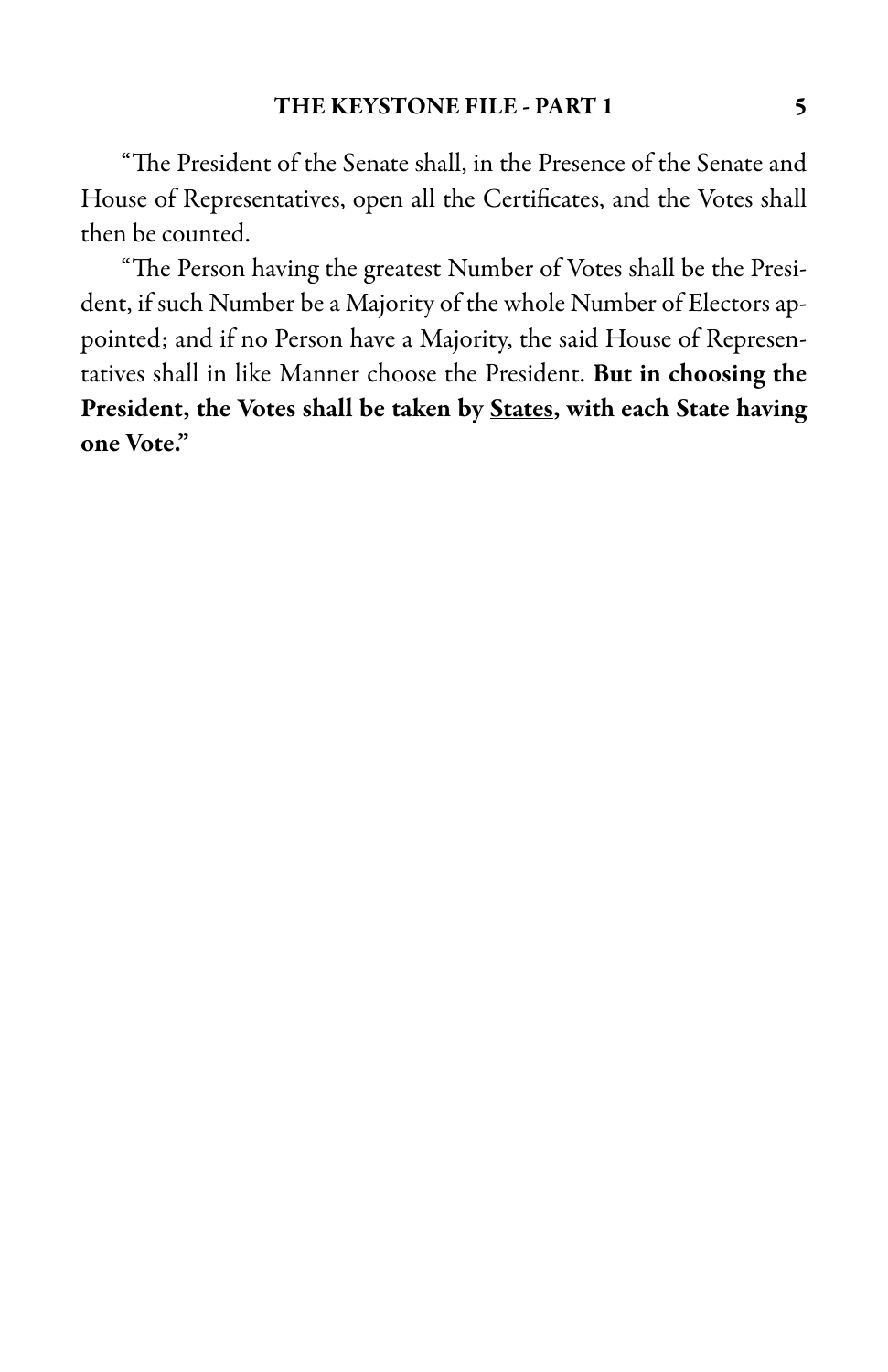THE KEYSTONE FILE PART 1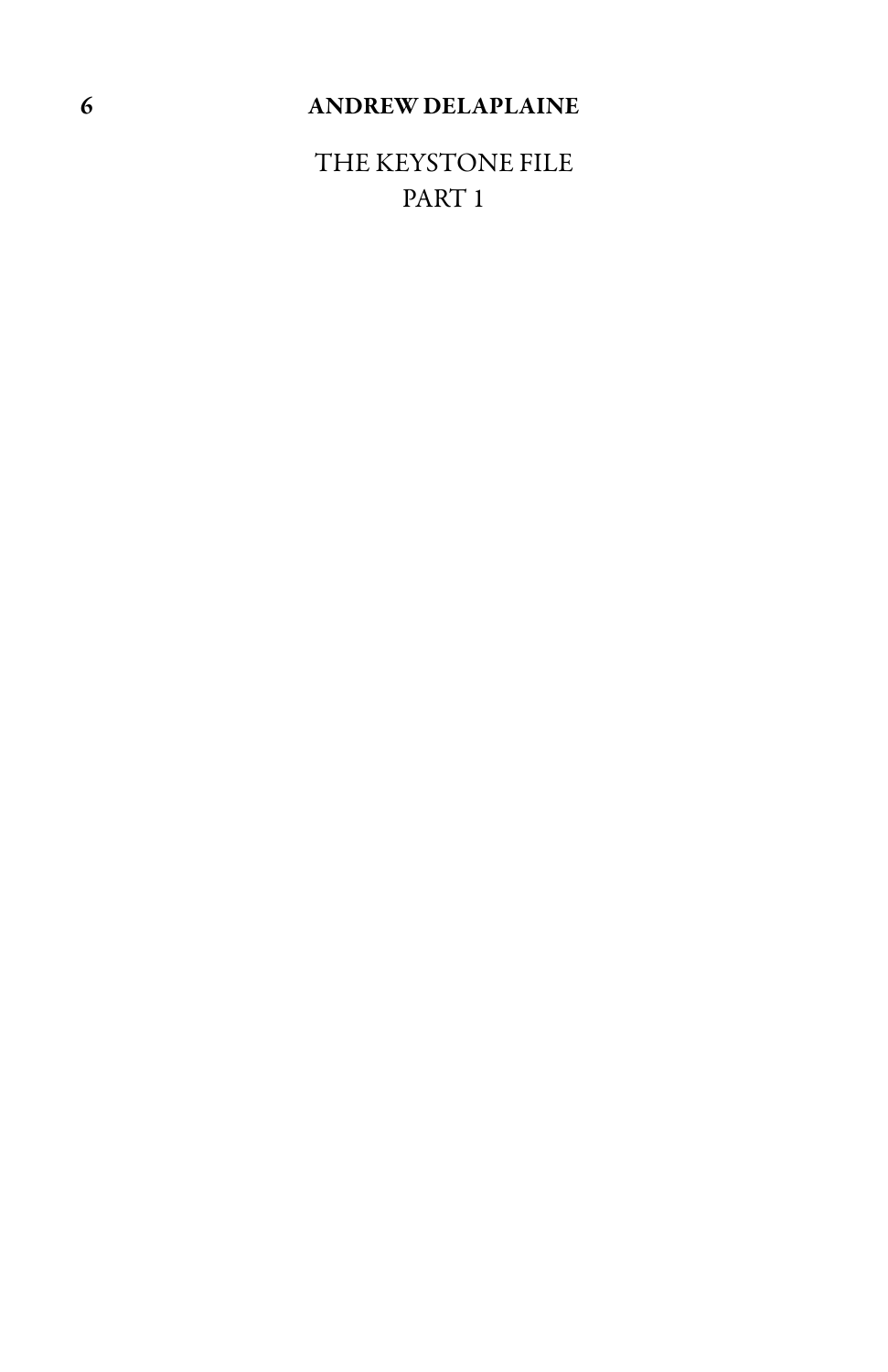# PROLOGUE

"Matthew Hawkins, please, the White House calling."

Matt felt a growl come from his stomach. He knew it was a hunger pang, but he felt a sudden nausea come over him.

"Uh..."

"Is this Mr. Hawkins?"

"Yes... Is this some kind of prank?"

"No, sir."

"Well, who the hell wants to talk to me from the White House?"

He shot a suspicious look at Jack Houston St. Clair, who shook his head and held out his hands and shrugged as if he didn't know *anything* about this.

"The President," came the measured response from a White House operator who had heard the same reaction before.

Matt's mind went numb at the sound of the words: THE PRESI-DENT. His eyes glazed over and he stared straight ahead, almost unaware what was happening, what he was hearing.

"The President?" he mumbled.

"Yes, sir. Please hold while I connect you."

Matt stood still, looking down at the phone on the table below him, frowning, suddenly overcome with a case of nervousness mixed with his hunger. His head floated with the feeling, like a smoker's first cigarette in the morning.

"Matt Hawkins?"

"Yes, uh, yes, this is he," he replied, suddenly coming to. He knew that husky voice.

"This is President Norwalk, Matt. I'm sorry to ask you on such short notice, but would it be possible for you to come see me?"

"See you, sir, I mean, Mr. President?"

"Yes."

"Uh, when should I come?"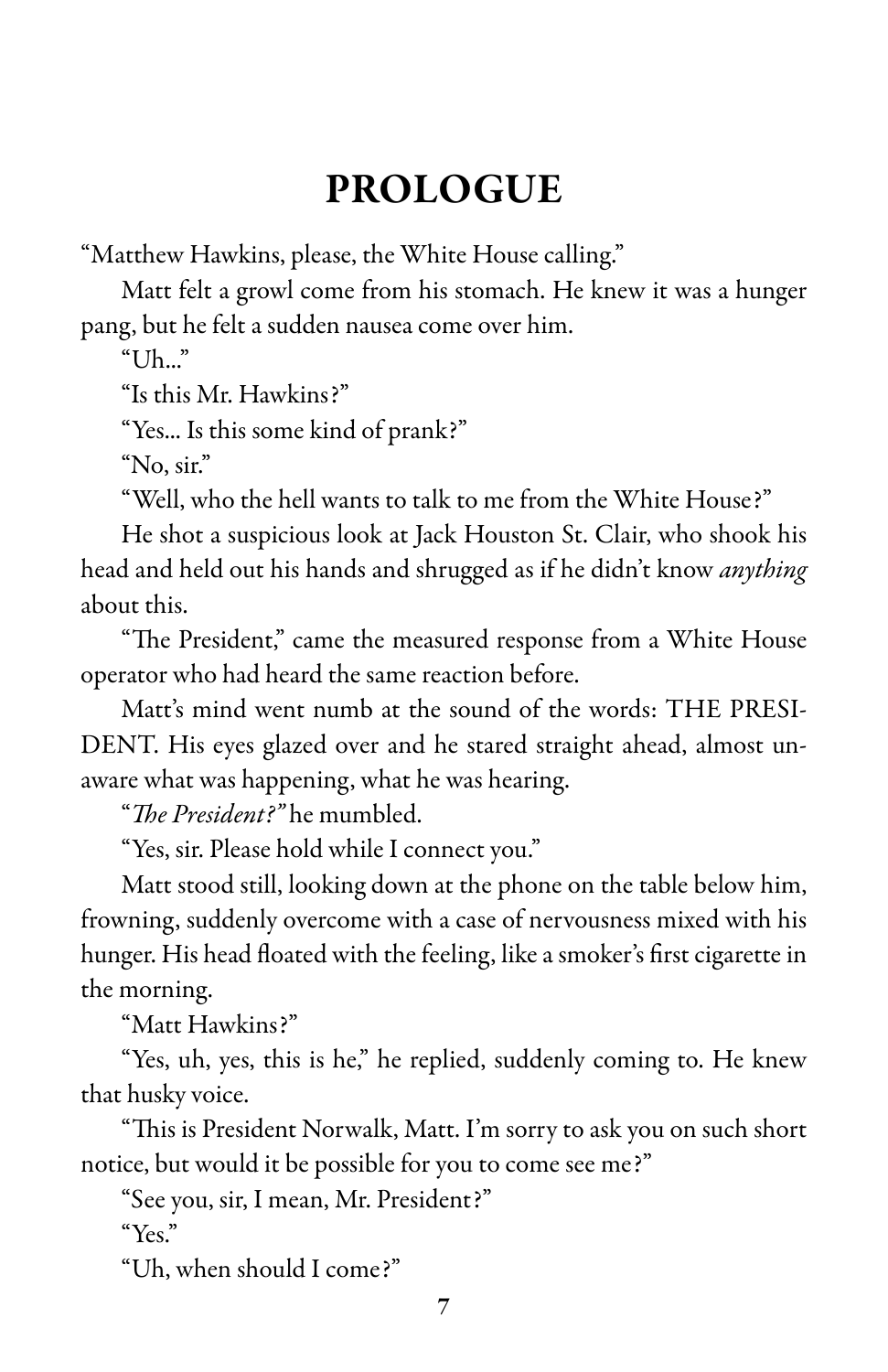"As soon as you can. Right now if you can."

"Right now?"

"Yes, Matt," said Norwalk a little impatiently. "If you can."

"Oh, yes, sir, I can come now."

"I'm not interrupting you, am I?" asked Norwalk.

"No, Mr. President, I'm just here with Jack Houston St. Clair. He's been trying to—"

"Trying to get you to vote for his dad, right?"

"Yes, Mr. President."

"Well, tell him I've got his dad sitting outside my office. Why don't you just bring Jack along with you?"

"All right, Mr. President, I will."

"Good, I'll expect you in fifteen minutes."

Matt's mind was in a whirl.

"At the White House, Mr. President?"

"Yes, Matt, at the White House. That's where I have my office," said Norwalk indulgently, quickly adding: "I can send a car."

"No, sir. We'll just take a taxi."

"Very good."

He rang off.

Matt replaced the receiver with a clatter, finding the cradle after a few seconds, feeling for it but not really seeing it.

"And you're saying you don't know anything about this, Jack?"

"Swear to God," said Jack.

"He says your dad is sitting right outside the Oval Office."

"I don't know anything about that, either," said Jack.

Matt gave him a skeptical look.

"He wants me to bring you over with me."

"Fine. But did he say what he wanted?"

"Don't you think that's pretty obvious?"

"Yeah, he's gonna lean on you somehow, I guess."

"Should I go?"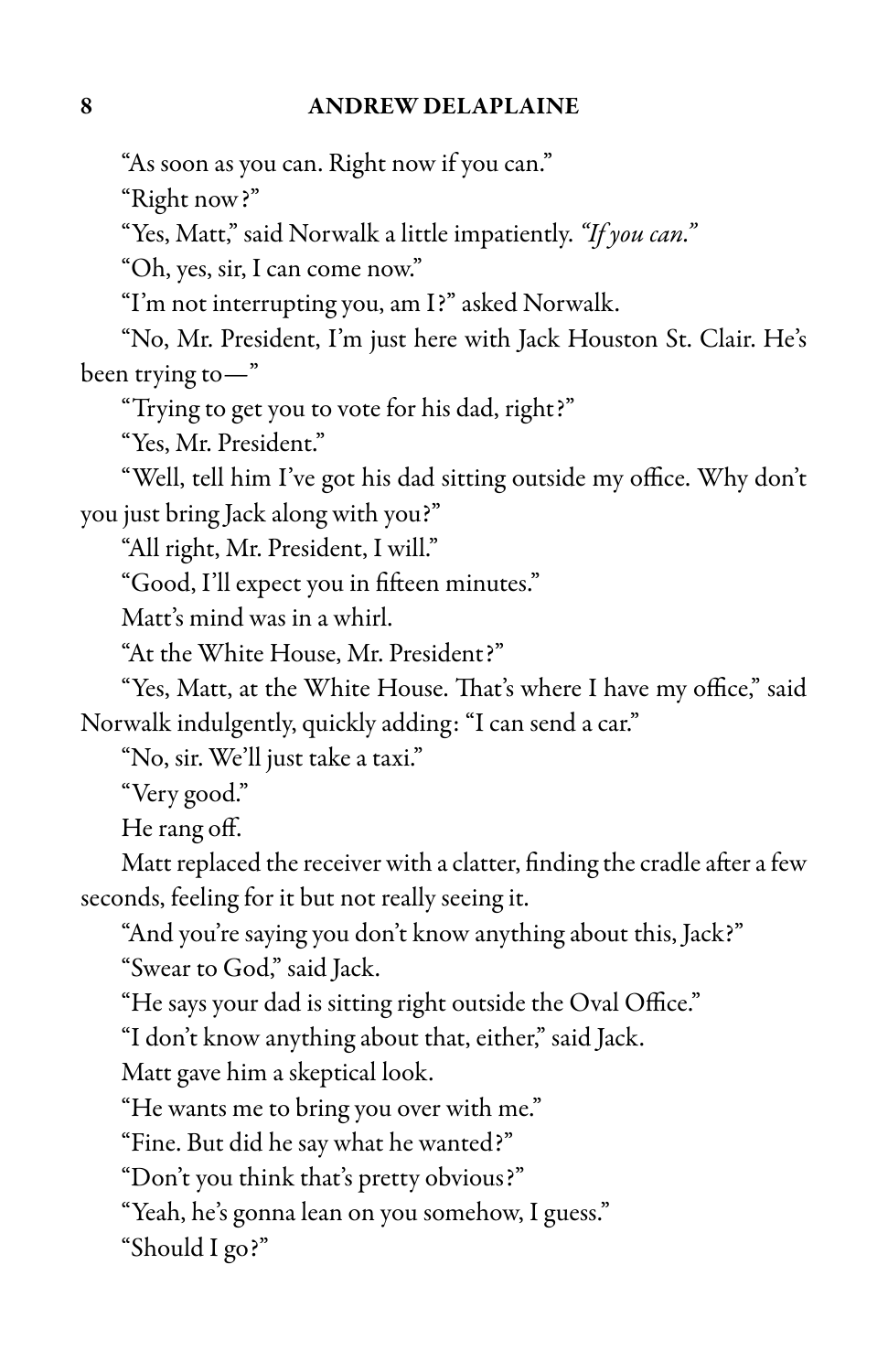"You told him you were coming."

"Yeah."

"And you're gonna have to face the music eventually."

"Yeah, I guess."

"Then let's go see what the old man has on his scheming little mind," said Jack.

Matt turned and walked towards the door and put his hand on the knob to turn it. He opened it and stood in the doorway thinking: What could he possibly have to say to me? He was nervous, fearful, unsure, hesitant. Matt couldn't believe, couldn't comprehend that he was attracting so much attention for his one lousy vote. It simply didn't register that he could be so important that the President himself would have to intervene. He was saturated with apprehension, fear and elation.

He glided to the elevator in a daze, following Jack, reached the lobby and walked outside mechanically to take a taxi. The cold air and bright sunshine outside hit him forcibly and he realized he hadn't even put on his topcoat. He stepped into the taxi after Jack.

"Where to, bud?" asked the driver looking at him through his rearview mirror.

Matt sat in the back seat looking straight ahead.

"What?"

"Where to?"

"Oh yes, the White House."

He glanced at Jack, who wore a thin smile.

Matt half thought that a magic carpet would pick him up and deposit him on the White House lawn. He didn't notice the impressed driver's eyebrows rise as he drove off and joined the traffic on Connecticut Avenue for the short drive to the White House.

"Well, this is a first," said the cabbie.

"What?" asked Matt.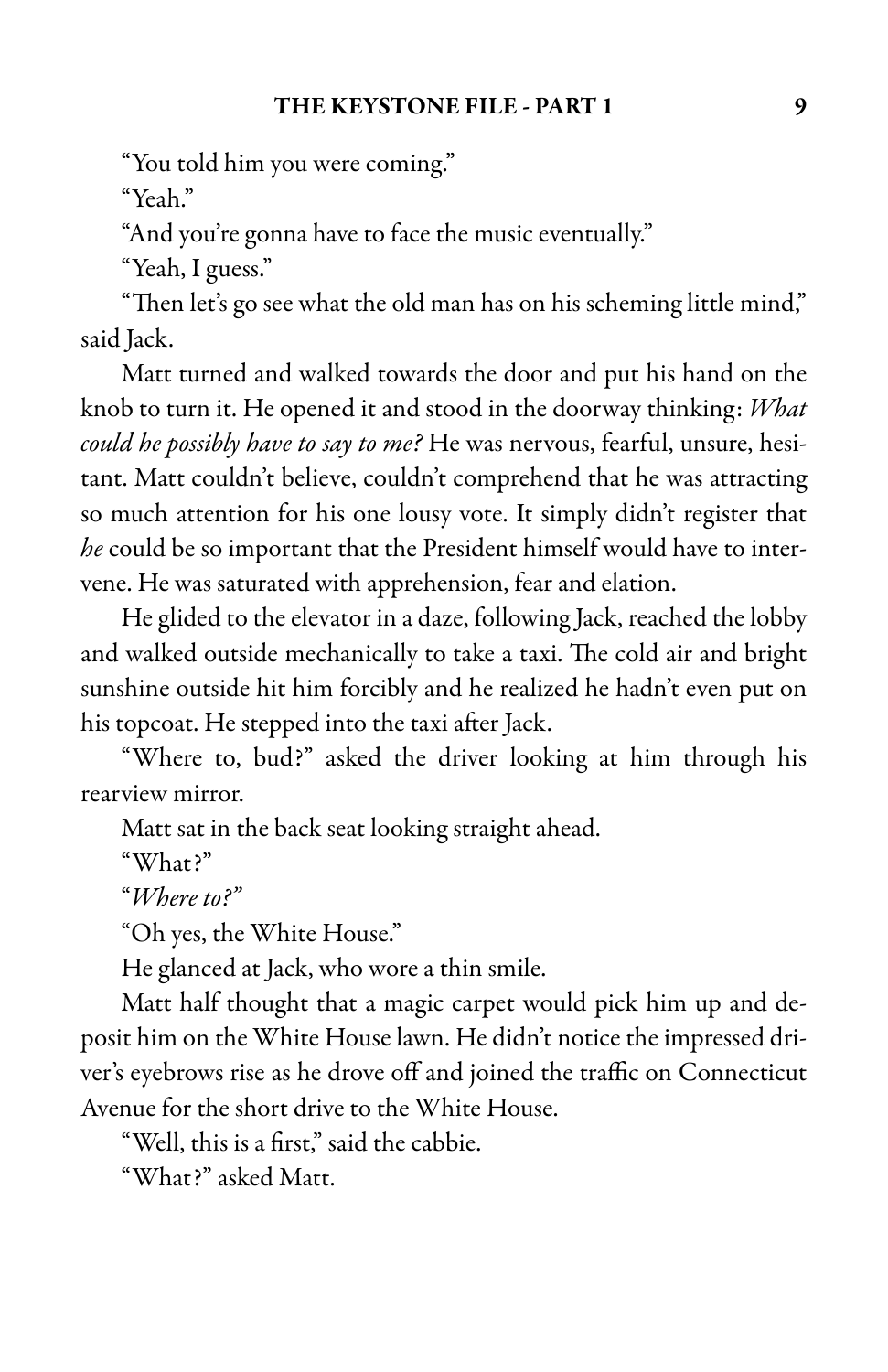"Twenty-six years driving a cab in D.C. and nobody ever—not once—gets in my cab and says, 'Take me to the White House.' Not one single time."

" $No?$ "

"No. I tellya, it's a first for me."

"That makes three of us," said Jack with a crooked smile.

What could he say to Norwalk when he asked him to switch his vote? Could he just say "No" to him?

Matt rolled down the window to let the freezing air in. He breathed deeply, trying to restore his senses, which remained dulled to the point of numbness all over. He decided he would just tell the President that he'd made up his mind and that he would appreciate it if the White House would let him vote his way without any interference.

He felt his weakness and hated it. He gently massaged his forehead and then pounded his head with his fist. Everything was so sudden. He should've put off Norwalk a day or two. But no one put off the President when he called. You had to be ready, thought Matt. You had to be ready when they threw you a curve. If you couldn't measure up, you were out. They walked all over you and you were out, out, out!

"Hey, mister!" said the cabbie for the second time.

"Huh, what?"

He focused on the cabbie, who looked over the seat at him and jerked his head backwards towards his window. Matt looked out. A uniformed guard was looking in at him through the cabbie's window.

"Your name, sir?"

"I have an appointment with the President," said Matt.

"Yes, sir, but what is your name?" asked the guard, who recognized that Hawkins had never been to the White House before.

"Oh, Matthew Hawkins."

The guard looked at Jack.

"And Jack Houston St. Clair."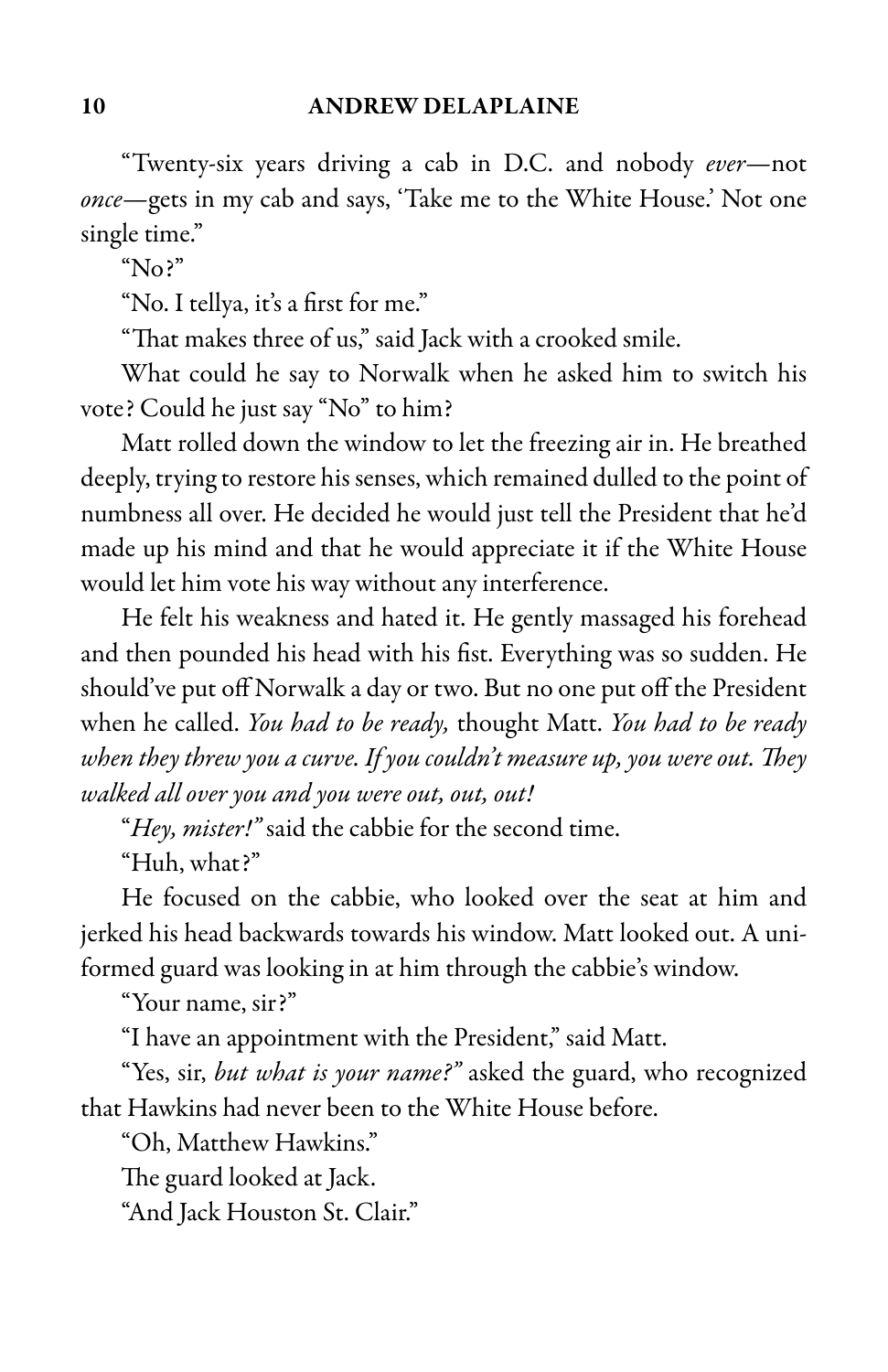"Thank you, sir." He consulted his clipboard. "If you'll leave the cab, we'll take you up from here."

Matt paid the fare and got out. The cab made a U-turn and left the grounds. An enclosed golf cart pulled up and Matt got in after Jack.

Matt's attention was fixed on the curving driveway ahead as the golf cart moved along it. The White House stood out massive and solid before him, the top of it seemed lost to his peripheral vision as they got closer. The cart stopped and the doors snapped open as if by magic. He fumbled his way out and followed the one of the guards who led them toward the Mansion.

They gave their names and another guard made a telephone call as they were led to a waiting room in the old part of the White House. They sat alone in a room furnished with fine antiques and carpeted with one large Persian rug.

Matt wondered why they were alone. Surely there must be others waiting to see the President.

In a moment a man entered. They stood.

"How do you do, Mr. Hawkins? And Mr. St. Clair?"

They all shook hands.

"I'm Charles Roebuck, the President's appointments secretary."

Matt nodded and said, "Hello." Jack just nodded.

Matt recognized Roebuck's face now. He remembered seeing his picture in the papers.

"Please follow me, gentlemen," said Roebuck, moving away gracefully. They walked alongside him down a long, richly furnished corridor to the West Wing.

"The President forgot to tell you which gate to use, Mr. Hawkins. You came in the formal entrance. I had to run down here to get you," Roebuck said affably.

"Oh, I'm sorry."

"Oh no, it's nothing. Heseldom meets with people who haven't been here before. It never crops up," said the secretary with a friendly smile.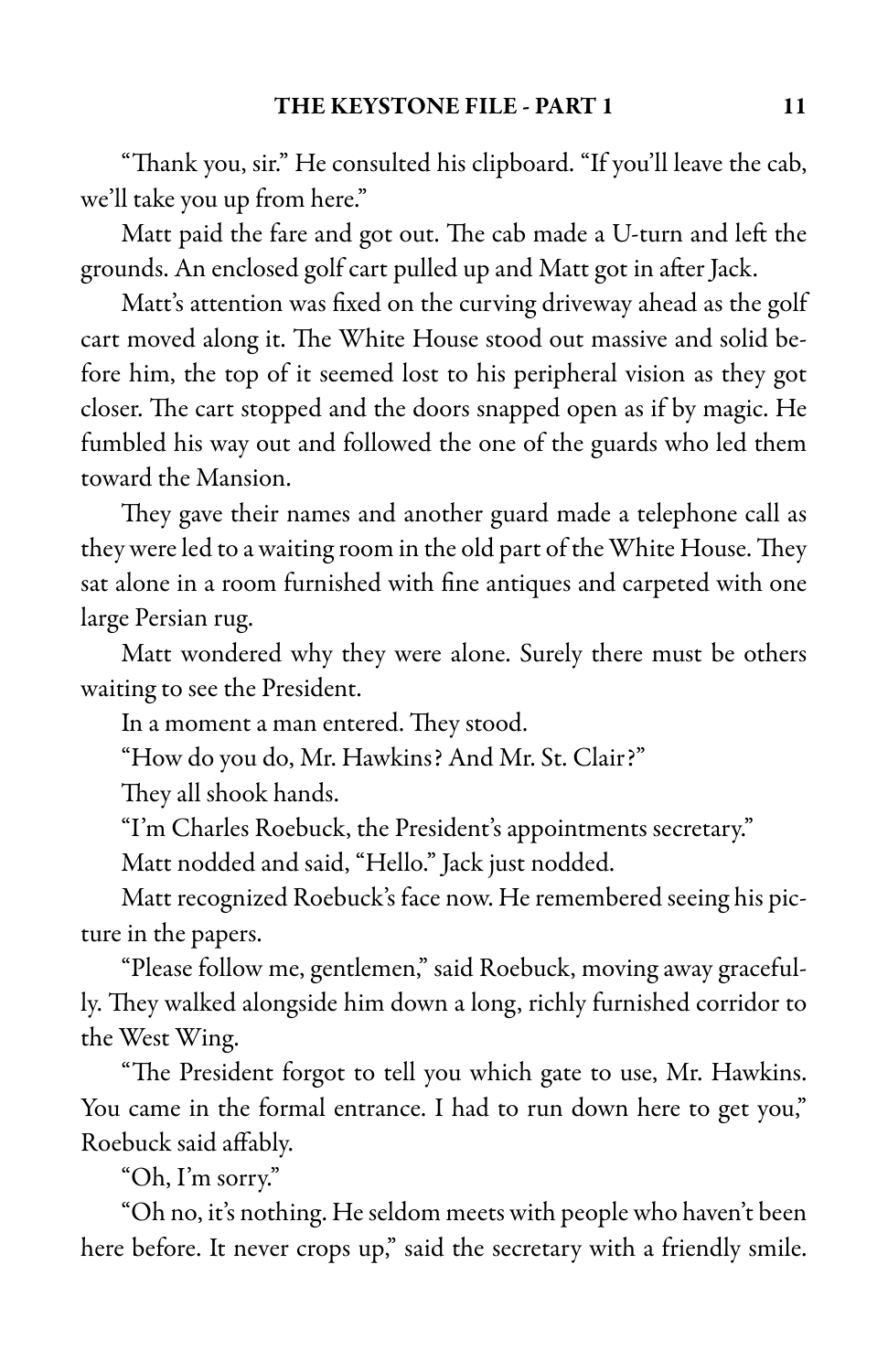He didn't recognize how much Hawkins felt his remark. Matt felt the unique nature of his visit. He was a nobody. On the same level as the Boy Scouts coming to get an award from the President. They have to be told which gate to use.

They entered the West Wing and Matt noticed how much more like a normal business office the surroundings looked, only the ceilings were high and imposing. Expensive moldings. People were coming and going until they reached the area around the Oval Office itself, which was quieter.

"I'll take you right into the Oval Office, Mr. Hawkins. The President's been expecting you," said Roebuck, approaching unprepossessing white double doors. "Mr. St. Clair, you can join your father. He's waiting in the anteroom just through that door."

"Thank you," said Jack.

"Wish me luck," Matt smiled.

Jack took a long look at the naïve Wyomingite.

"Gook luck, Matt."

Roebuck turned and opened the double doors into the Oval Office.

As Jack turned to go where he was told, he caught a glimpse of President Norwalk sitting behind his desk. A thought raced through his mind:

He's going to eat that boy alive.

### Part 1

# SIX WEEKS EARLIER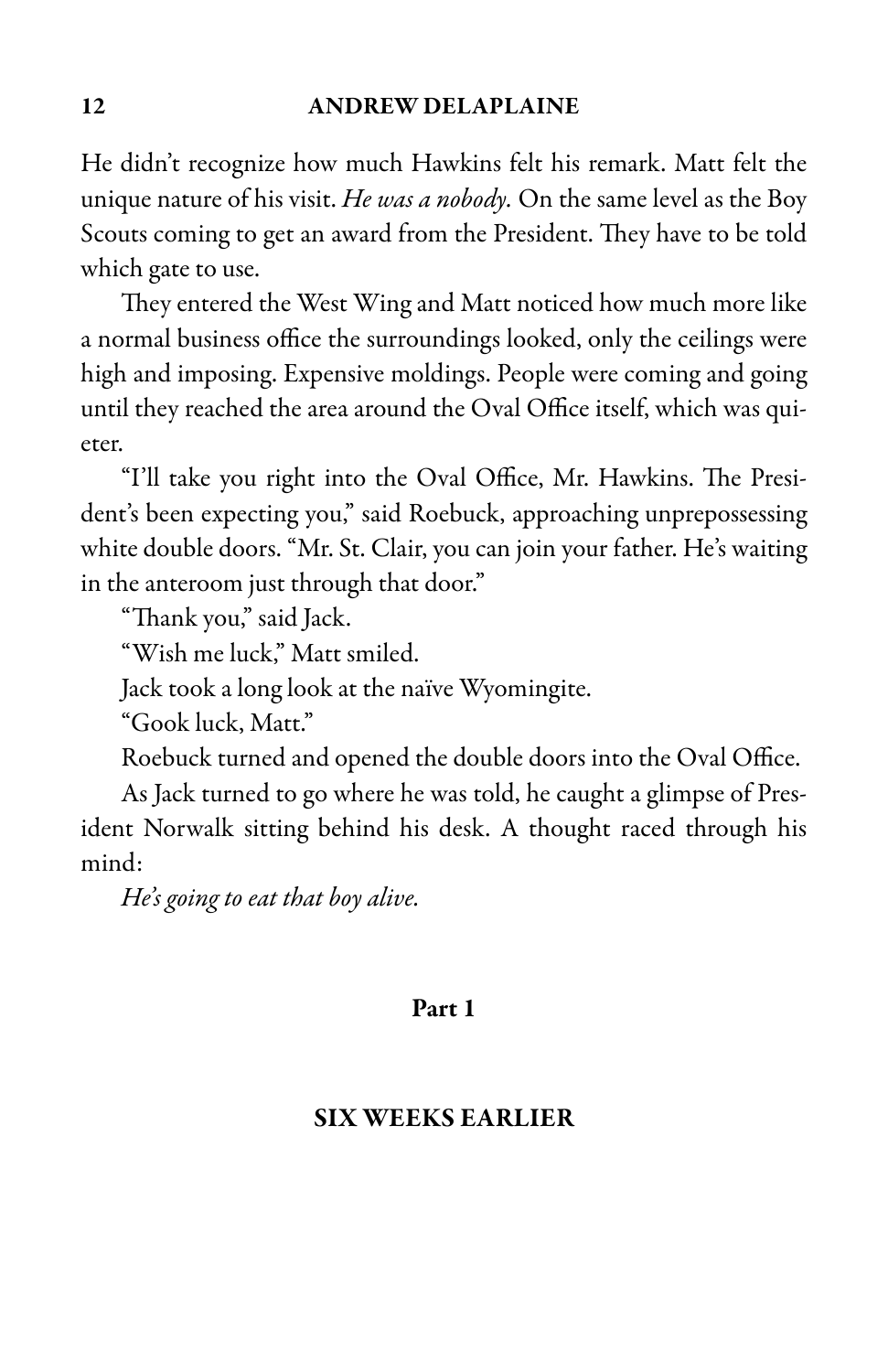# Chapter 1

### General Yin

General Yin concluded his conversation and put the telephone down. He called the staff in. The general rose and walked around the desk. He turned and spoke with authority, but quietly, earnestly.

"I have been ordered to proceed with the operation just as it has been outlined to you. Although you are all aware that the international situation is extremely volatile, we must prepare ourselves and our units to move fast when called upon.

"You will understand, then, the highest importance our superiors are placing on political negotiations. It is with this background in mind that I again urge you all to the efficient performance of your duties. By efficient I mean quiet. Move over to the map one more time, all of you."

Yin looked at their faces, staring down at the map. How young they were. How ignorant they were. What did they know of the blood the desert had soaked up in the old days?

The staff marveled at General Yin's maps. Every detail was noted, every piece of artillery, every supply route. In colors alternate supply routes were marked, as well as secret depots with supplies buried in the Xinjiang desert. Many of the marks existed only on his maps.

"Comrades," the general continued when they were all in place, "you will note the proximity of our future positions to the Kazakhstan border. You are all closely acquainted with the underground network along and near the border between our tunnels at Huocheng and the Russian buildup across the border at Zharkent. You must have all your units established underground by morning and out of sight of Russian air reconnaissance. The Russians know about the network of tunnels, but they are not sure of their location, length, size or capacity. Since the Russians have begun to build up the Kazakh border positions, Beijing wants us to be in position if they cross. While in the tunnels, we will remain on full alert. I believe you understand why we are moving now."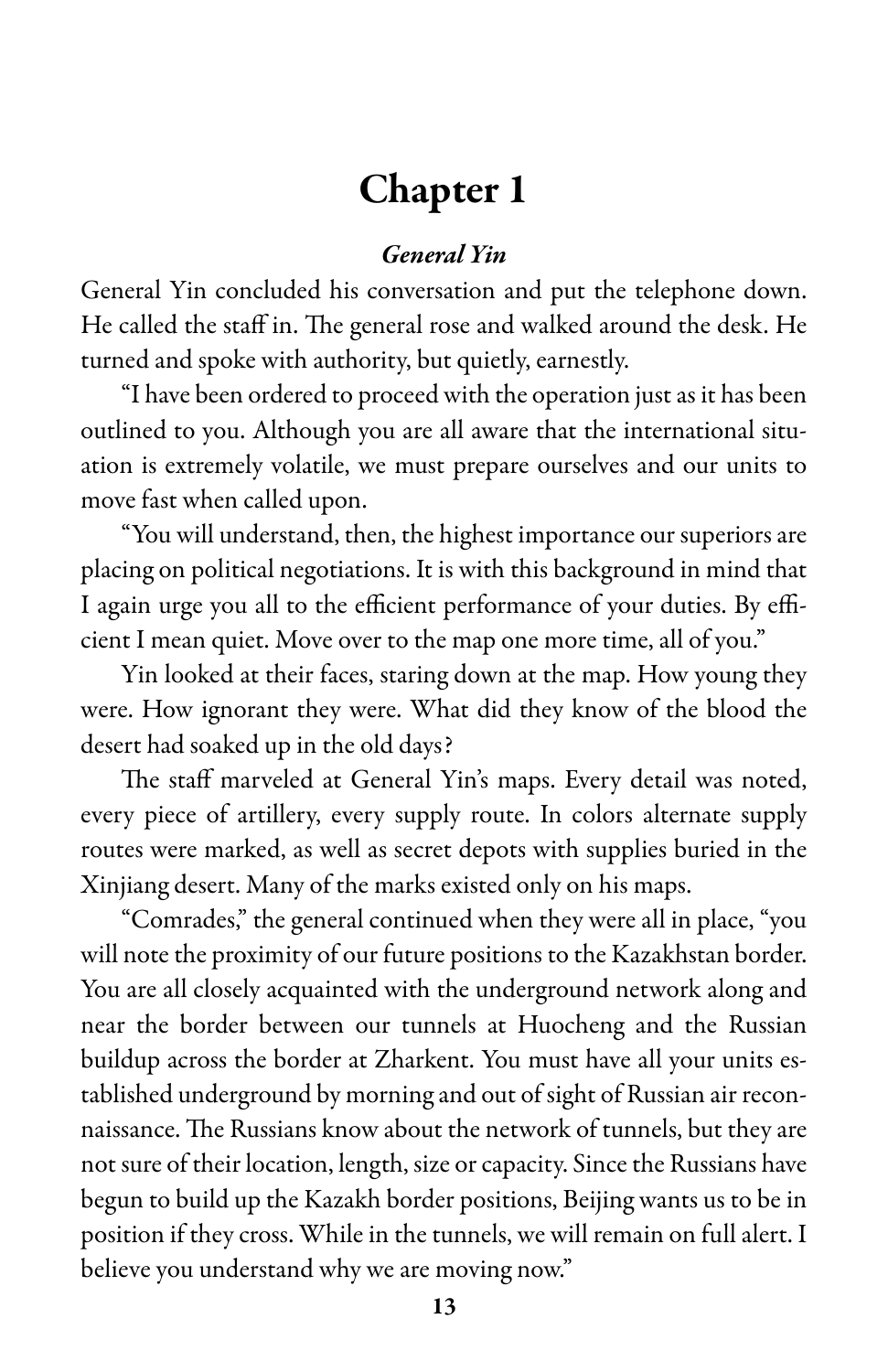The general straightened himself and turned slightly to sit on the table.

"All attention is focused on America. This has eased our position here in the Xinjiang somewhat, but as Moscow and Beijing look to Washington, we cannot expect the same thing from our counterparts across the border. Let me discuss with you the importance of this most recent concentration of Russian troops in the Kazakhstan."

With this he looked back at his maps and bent over the table.

"If the Russians move the bulk of their troops along the border, say, above Mongolia or above Manchuria, we may be able to move out of Xinjiang very soon and leave the Regional Militia to defend the area. I have always doubted the Russian High Command would ever do this because in the north, what is it they are protecting from Chinese invasion? They are protecting the Great Siberian Plateau, which they neither wish to defend, nor we to attack. Across Kazakhstan, however, lies the most direct route to Moscow, through the Kazakh Hills. To the north of the Kazakh Hills lies the Great Siberian Plain, the heart of Russian agriculture. The Russian base, then, will remain here," he stabbed a point on the map, "in the regional capital of Almaty. Since we have news of the Russian advance to the border town of Zharkent, we will go to our tunnels and await their movements. When they withdraw, we will withdraw."

The general sighed, weary with the constant game of hide-and-seek he and the Russian armies played along their mutual border which, when it was the Soviet Union, stretched across the face of Asia from Afghanistan to the Koreas. It had gotten much worse since the breakup of the Soviet Union. At least then there had been one army—now there was the Russian Army as well as the independent republics' armies, but Yin knew it was worse for the Russians coordinating maneuvers and looking out for ruffled feathers than it was for him.

General Yin remained for several minutes leaning over his maptable, his eyes squinting down as he surveyed the terrain of the Kazakh Hills, the marshy area around the mouth of the Ili River and Lake Balkhash.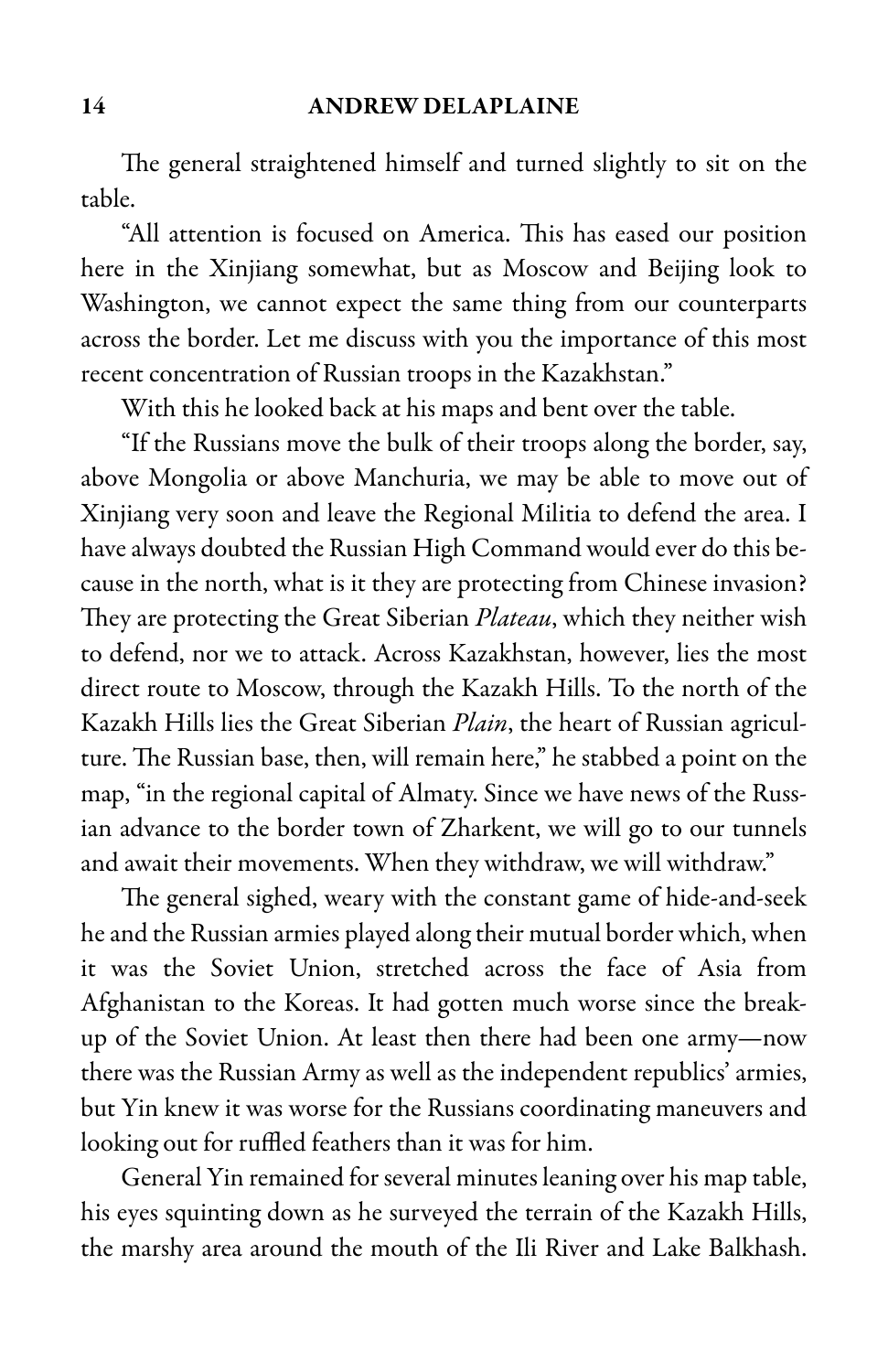Suddenly he spoke to his staff again, as if having forgotten they were there.

"Report to your units."

Placing his pencil on the map, he stood straight again. His staff came to full attention around him. He jerked his chin slightly upwards in what looked like a nervous twitch, but his staff immediately recognized they had been dismissed. They were all particularly happy to have the heavyhanded expertise of General Yin on this silent desert campaign. By staying out of politics, Yin had remained alive and in power long enough to be considered the greatest tactician in the Red Army.

The door closed behind the last of his staff, leaving the general alone. He walked over to the window behind his desk and looked out. He was a short man with fine, gray hair. He had to stand on his toes to unlock the window. Lifting it, he put his elbows on the windowsill and looked west out across the desert into the eye of the sinking sun. His military enclave was on the western outskirts of Ürümqi and his office was in a small wooden building. He saw nothing but the desert stretching out to the west. A couple of hundred miles in that direction was the Kazakhstan frontier, and beyond that the high road to Moscow, a road he had never seen except on a thousand maps all his life and a road he hoped he would never see.

A wind was getting up and the sand whipped the few brush plants that hardly obscured the general's vision as he looked into the slowly fading light of the desert. The general, so old now after many bitter and difficult campaigns, found himself reflecting that with the full moon expected tonight, the desert would be a beautiful place through which to travel. The desert would not be as safe with a full moon, but he didn't worry about that because he couldn't do anything about it. From his window, the desert was lovely in the twilight. It had not always been so lovely. Its serenity cloaked a bloody past. Yin's own father, a decorated general himself, told him stories of the slaughter in the desert, of Mao's command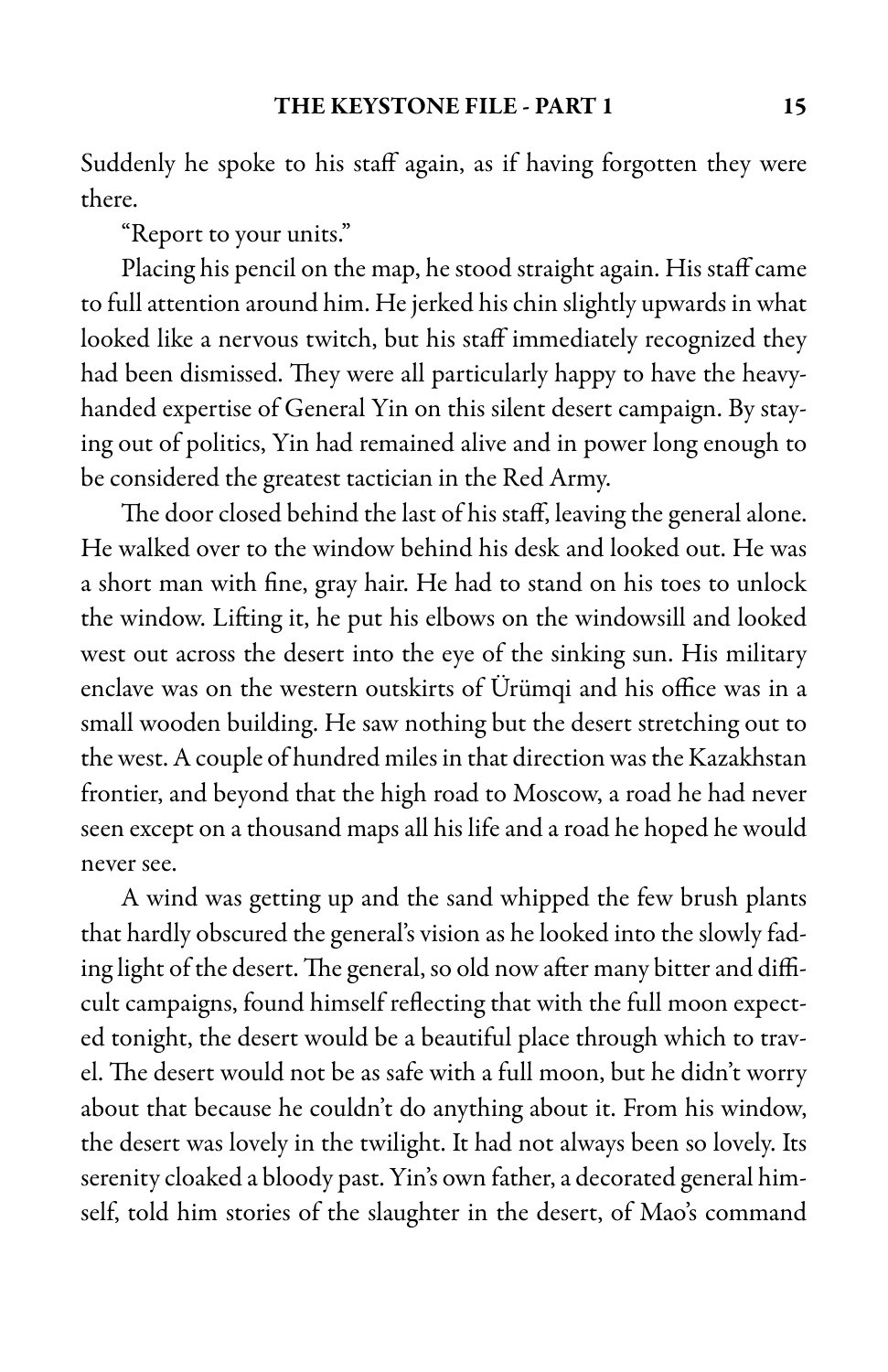to drive hundreds of thousands of fleeing peasants into the desert where they preferred to die of thirst rather than return to be butchered.

So many struggles.

General Yin knew that the Russians had upwards of three million troops and that about a million of them hovered on China's border.

Against that one million Russians, Yin had two and a half million troops ready to field with an easy three million to match the Russian reserve. But even with such a vast superiority in manpower, Yin knew he would lose a long war with the enemy. The superior Russian armor, artillery and other matériel would overwhelm the vast Chinese hosts.

He had been in the Xinjiang now for two months with occasional trips northeast to Chining where several hundred thousand men were deployed ready to march into "independent" Mongolia to stop any Russian advance from the north. In the Xinjiang his forces were made up of many old tribes and former blood enemies crushed into obedience by the current regime: Uyghurs, Kazakhs (the same tribe that largely peopled Kazakhstan), the Tajik, Huis, Mongolsand Uzbeks. He had trained them well and knew they would fight hard and, if necessary, to the last man. But it hurt him to think of them going by the hundreds of thousands against strafing fire from Russian fighters because his own outnumbered air forces would be driven from the skies. There were fourteen million people in the Xinjiang Uyghur Autonomous Region; it was General Yin Feng-hsu's job to make sure they remained "autonomous."

The sun sank majestically over the horizon. There was a knock. "Enter."

A colonel entered with a piece of paper.

"The final weather report, Comrade General."

"Yes," said Yin, not raising his head, which hecupped in the palms of his hands as he leaned on the windowsill.

"Sunset," reported the colonel, "will be in three and one-half minutes, there will be no rain, clear skies, but wind up to fifteen mile per hour gusts. And a full moon."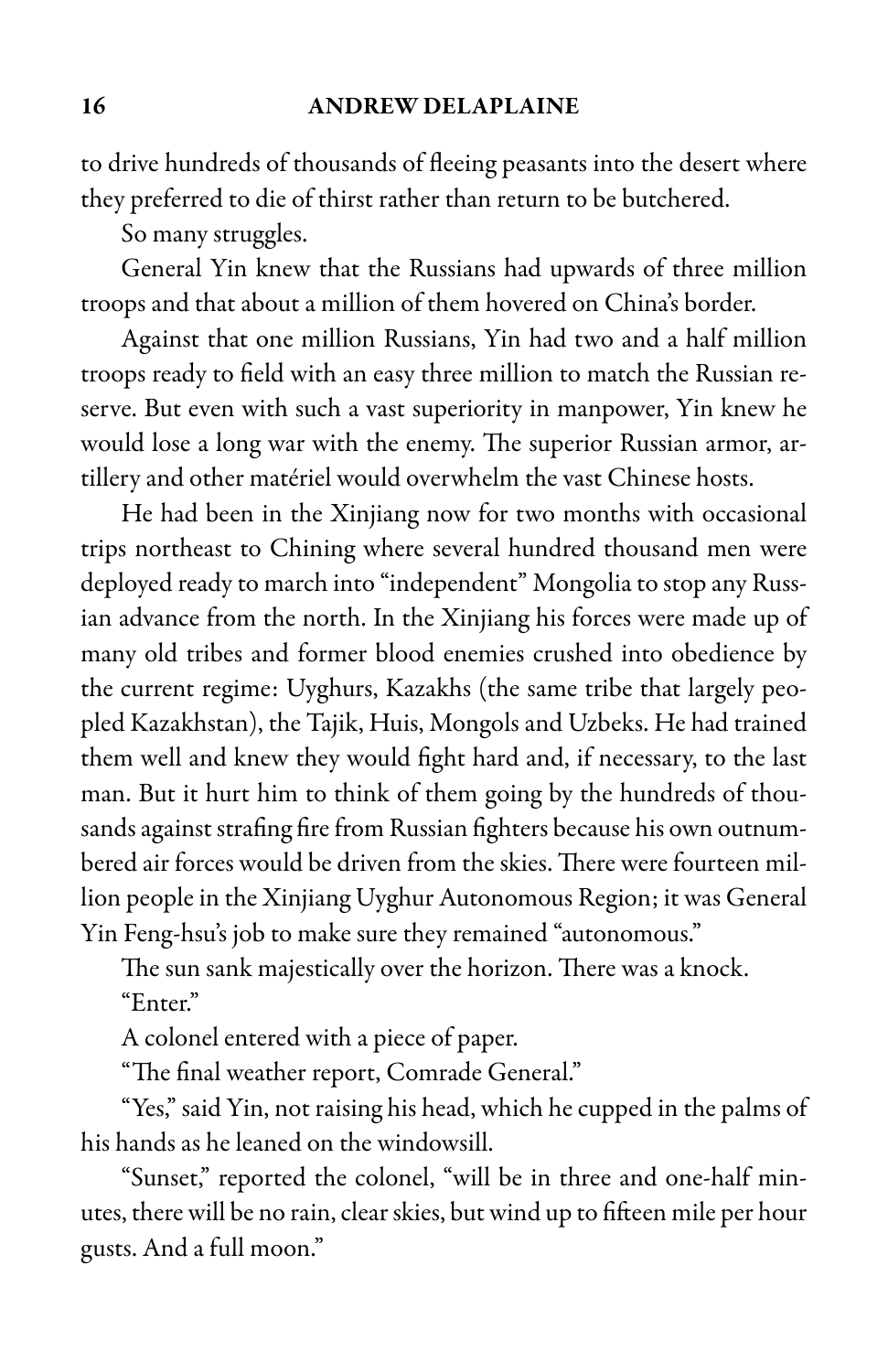"No rain. And yet this entire operation, the coming war itself is all about water. Water, water, water—and here we are in the middle of the desert to fight for water."

The general laughed. The colonel laughed with him, having no idea what the general was laughing about.

"Yes," said the general, looking out into the desert. He turned quickly and suddenly from the window. This sudden movement surprised the colonel, but General Yin didn't notice the colonel's surprise, for his mind was elsewhere. On an afterthought, the general turned around, lowered the window and stood on his toes and locked it. He turned back to his desk and began to collect his papers.

"Ten minutes after the official sunset time, Comrade Colonel, you will issue orders to all units to move out."

"Yes, Comrade General."

"As soon as you have done that, return here with the staff and help me with my papers and maps. We must move rapidly to be in place by morning, Colonel."

General Yin turned for a final look at the sinking sun.

"It is time."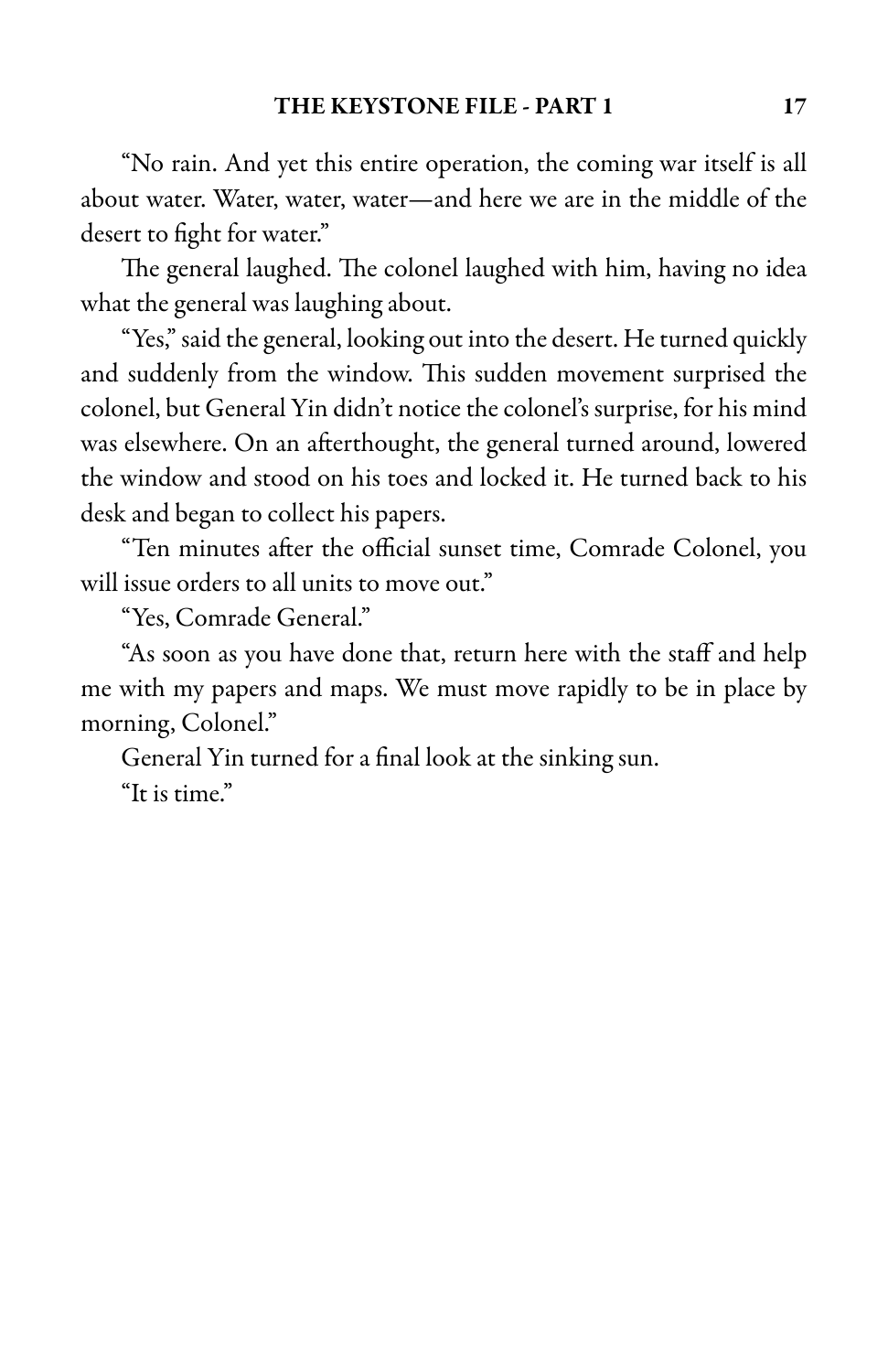# Chapter 2

# General Tulevgin

About three hundred fifty miles northwest of General Yin, Field Marshal Vladimir Tulevgin was riding south towards the Xinjiang border. Under the field marshal's direct command were one and a half million of Russia's three million troops. They were scattered along the fourteen hundred mile long border that the former Soviet Union (and now the independent republics) shared with China. He had well over half a million troops at his immediate disposal in Kazakhstan alone.

Surprising the officers of his senior staff, Field Marshal Tulevgin abruptly ordered the driver to pull over to the side of the road out of the way of the troop transports, tanks and trucks which continued to move south. Several cars containing the rest of the staff pulled over in turn.

The officers poured out of the big JDV-80 cars and watched with intense interest as their leader ordered a portable table set up and his maps laid out. They watched as this hulk of a man removed his hat and put it, together with his baton, on the table beside the maps. He had a head of gloriously furry hair, which made his already overbearing six-feet-fourinch height seem staggering. The sixty-five year old field marshal, an oftdecorated hero, stood hunched over the table with both hands, palms down, on the maps. His greatcoat fell heavy and massive from his high shoulders to the ground.

Any wandering minds were quickly brought back to the present moment as Tulevgin slowly straightened himself. As he stood, he revealed a twisted frown on his face that scarcely concealed the fury inside him.

Tulevgin had many things on his mind. He was angry, threatened, uninformed, frustrated, beset with tedium – but also excited. He was angry because he'd been forced to meet with elected officials in Almaty that morning, and with others in the national capital of Astana the morning before. He'd been ordered by Moscow to keep the local officials informed on his movements.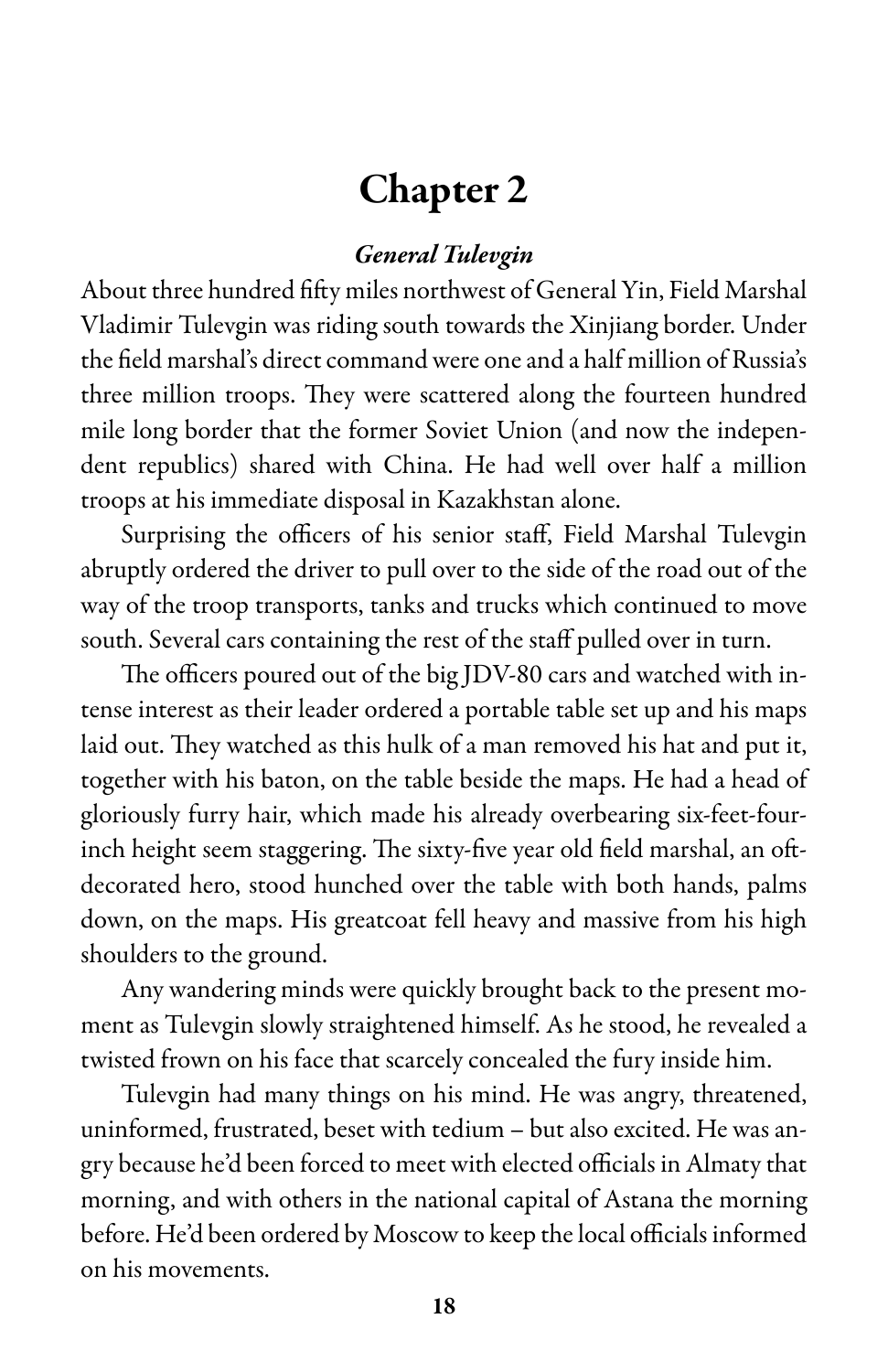What could officials in Almaty or Astana do for him except waste his time and get in his way?

But he agreed to the meeting so he wouldn't ruffle any feathers in Moscow. The local officials didn't know what to ask and since Field Marshal Tulevgin offered nothing to them in the way of information about troop movements or activities or plans, he and his staff simply ate breakfast with the local government and promptly filed out of the hall, into their JDV-80 military cars, and away to the airport where Tulevgin flew far north to inspect some installations before driving south by car and ordering the advance to Zharkent.

Tulevgin was threatened because recent messages from Moscow seemed to shift much of the burden for the solution of the entire Chinese problem to his shoulders. He was in a quandary. He couldn't move forward beyond Zharkent and he couldn't move back. There was of course no need to move back because the Chinese were not moving forward and weren't about to do so, thought Tulevgin, so long as their crazed superiors in Beijing kept their heads about them. He was well aware at this stage political negotiations mattered much more than military movements. And yet, he was extremely uneasy about his position because he had ambitions, political ambitions, far beyond his present status in the military, which already conferred upon him enough political power to acquire the envy of many shrewd and devious men. Tulevgin firmly decided to return to Moscow as soon as the American position became a little clearer.

The field marshal felt uninformed and desperately lacking any new information from his intelligence unit. Moscow had ordered an all but complete cessation of air reconnaissance flights over Chinese territory until the Kremlin could be surer about the American position. The Kremlin didn't want to take the blame for any accidents that might happen because the already aggravated international situation could not be strained any further. Tulevgin was limited to a handful of air reconnais-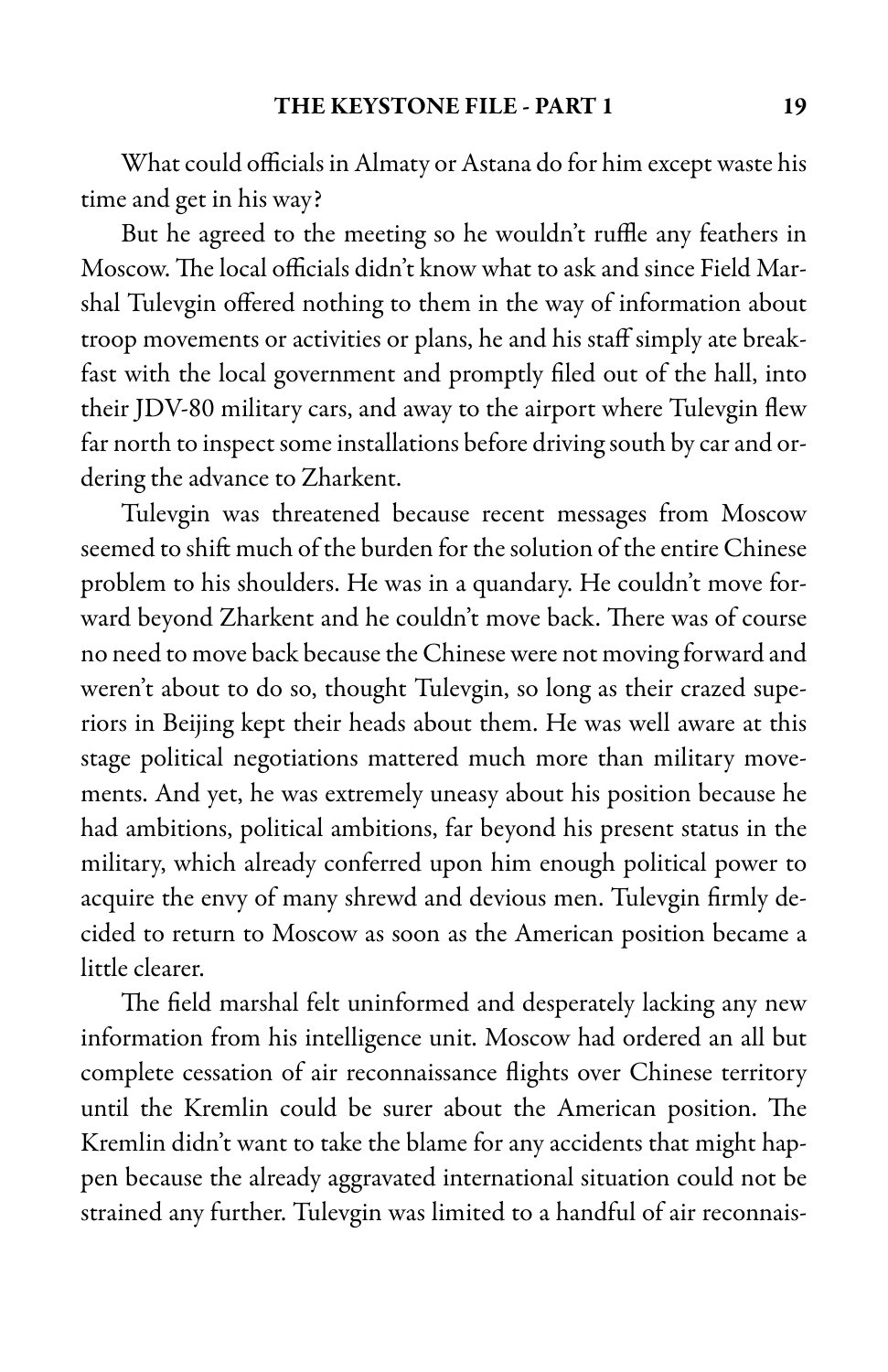sance missions per day along the entire fourteen hundred mile border. This crippled him.

He was aware that General Yin was in Ürümqi, or on the outskirts of it somewhere in a desert tunnel, but he only felt sure of this because he kept his own whereabouts quite publicized. With the Russian military advantage, he felt sure that Yin would be following him wherever he trekked, up and down the long, long border, fearing that trouble could not be far from Tulevgin's headquarters. He was aware of the tunnel network near Huocheng, but helacked much information on that network. It was built in the 1950s when China and Russia enjoyed better relations, and the Russians at that time didn't quite see how they could investigate without making the whole inquiry look a little bit unseemly.

Looking at the long-range situation, however, Tulevgin was more frustrated about the strategy worked out some years ago in the Kremlin. The bulk of Russian military strength was centered in the northern part of the Kazakh Republic so that quick swings could be made to reinforce other units defending the Kazakh Hills to the south and the Great Siberian Plain to the direct north, both of which areas the Kremlin considered vital for the country to survive a prolonged attack. This, true as it was, still placed the Russian Army in an unenviable position of having to counterattack into the heart of the Xinjiang, one of the great arid wastes of Asia. As a long-term danger, this annoyed the field marshal.

On top of this the man was just plain bored with running up and down the long border day after day, week after week, month after month. Yes, he thought to himself, as soon as the Kremlin knows more about the American position, he would get firm orders to move.

He stopped pacing and faced his staff, addressing them with superfluous stiffness.

"We will continue towards Zharkent near the Xinjiang frontier and we will proceed to establish our headquarters there." Two colonels looked at each other and shrugged. Then Tulevgin walked back to his map, looked at it briefly, grunted, took up his hat and placed it on his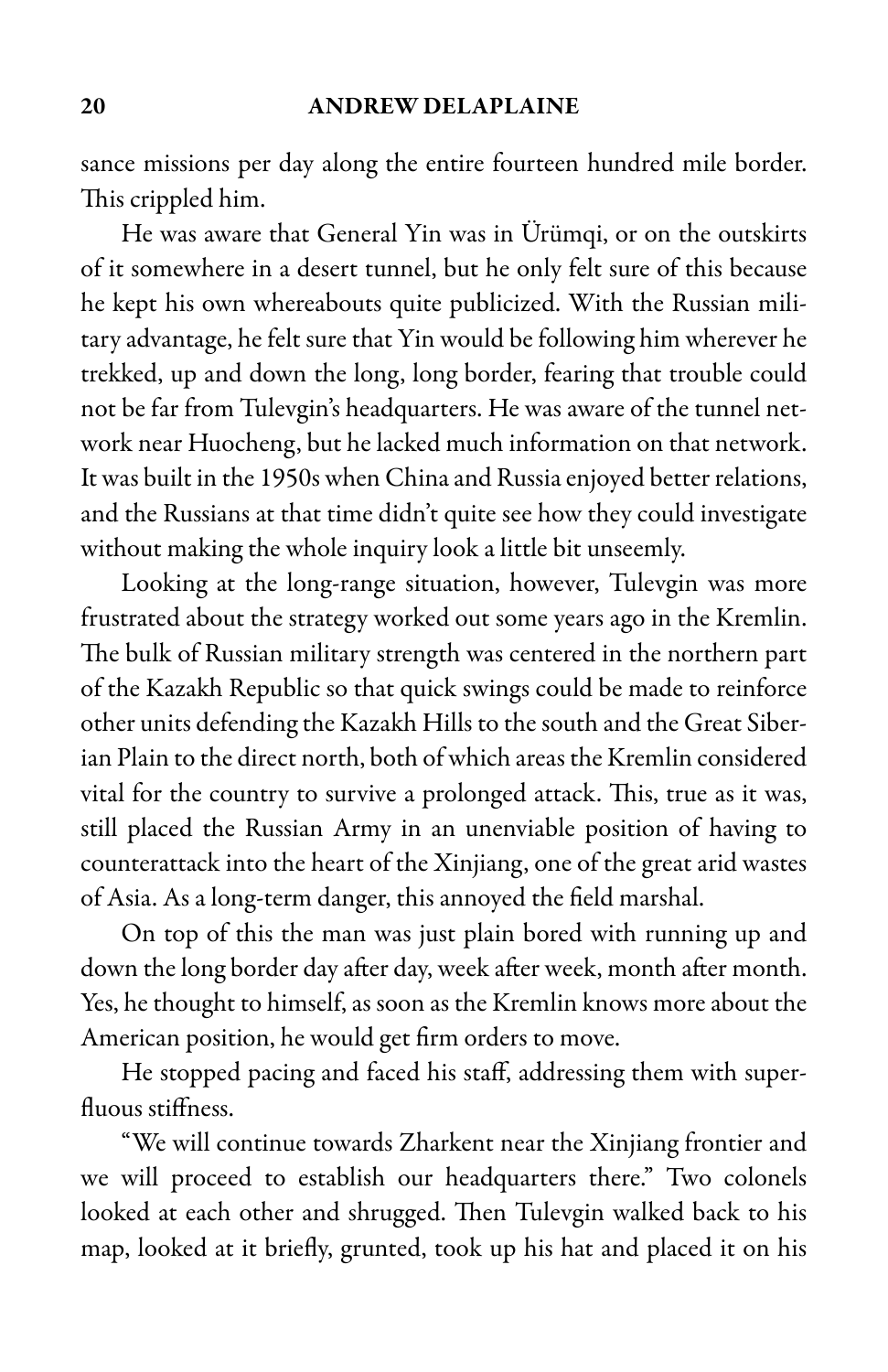head, scooped up his baton and struck the table twice with it. While the field marshal returned to his car, two officers collected the maps as another folded the table. In a moment all the cars were back in the column of onrushing vehicles, but this time their lights were on, for dusk had fallen while the field marshal paced. In his car, Tulevgin asked his chief of staff what time he thought they would get to Zharkent. The COS said in about an hour and a half. Tulevgin thought that was excellent, because he wanted to get plenty of sleep that night so he could inspect the Chinese border personally the next morning.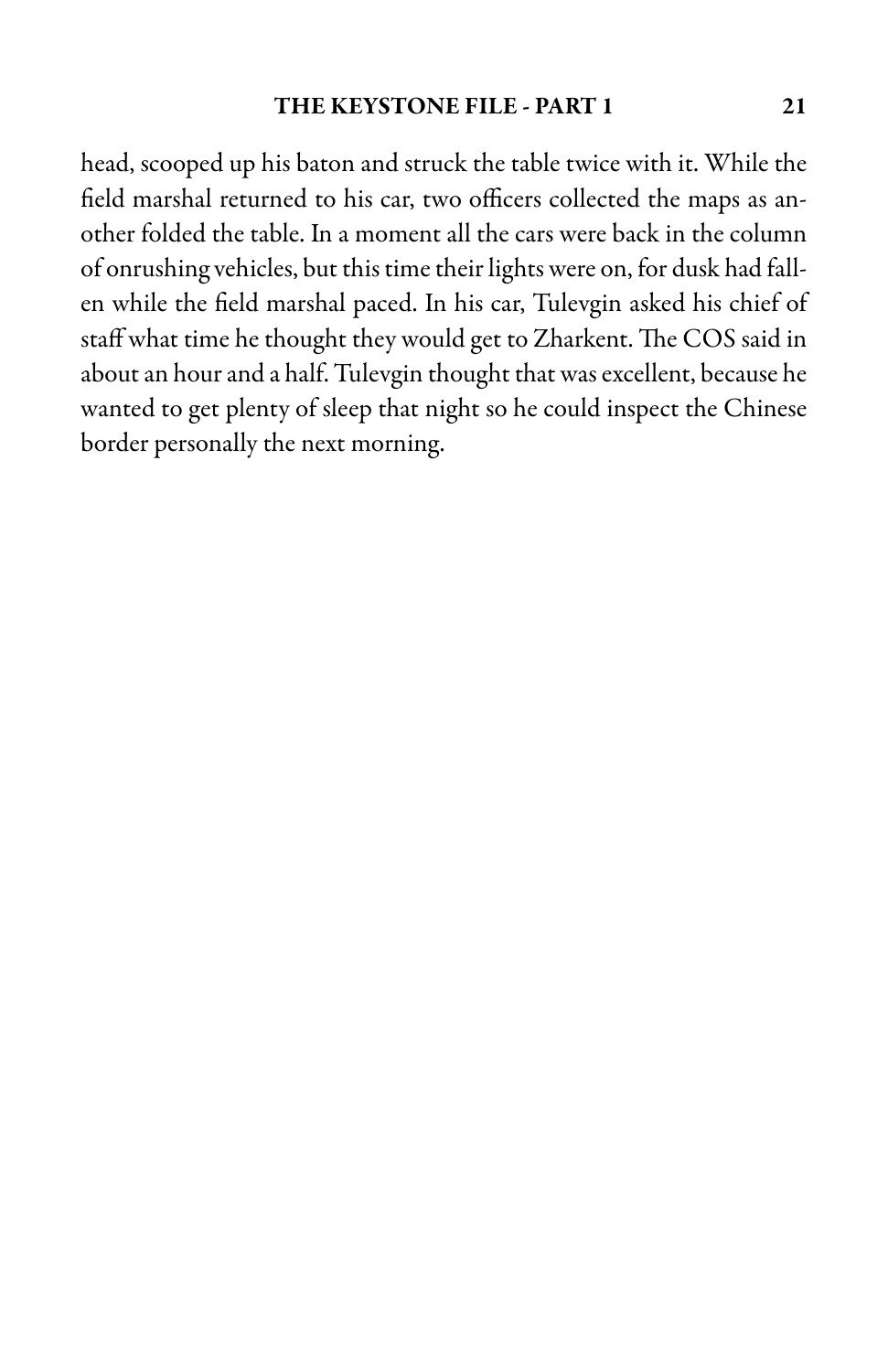# Chapter 3

### In the Capitals

Meanwhile, the forbidding walls of the Kremlin were topped with snow. Inside, the President met in secret session with hisclosestadvisors to discuss the current deterioration of relations between Moscow and Beijing. Also on the agenda was the position of the American government. Nothing was decided. The conversation throughout centered on monumental "ifs." It was determined that the group would meet again the next morning in secret session to discuss the outcome of the American election.

Back in his office, the President sent a top secret scrambled cable to the Russian ambassador to the United States, Fyodor Z. Kornilevski. It read in part, "You will notify us, as previously requested, of any and all significant developments tonight and tomorrow morning. Owing to the extreme delicacy of the international situation at the present time, we require that you do anything you are able to do—including extreme measures—to forward our position in this matter." Then the President, after a brief meeting with his foreign minister, went home to bed.

The winter sun had set in Moscow.

\* \* \*

In Cairo that afternoon an important CIA agent met one of his operatives in a little-known coffee bar off Marigalzu Avenue. Information was received and orders given as the senior agent mopped the perspiration off his forehead with a white handkerchief. Then they talked just like two ordinary persons who might be interested in the latest political developments in Egypt.

In the Middle East at this moment there were some interesting political decisions being formulated. On this day there had been a summit meeting the Arab League to discuss how they would react to events occurring in Russia, the United States and China. What this meant to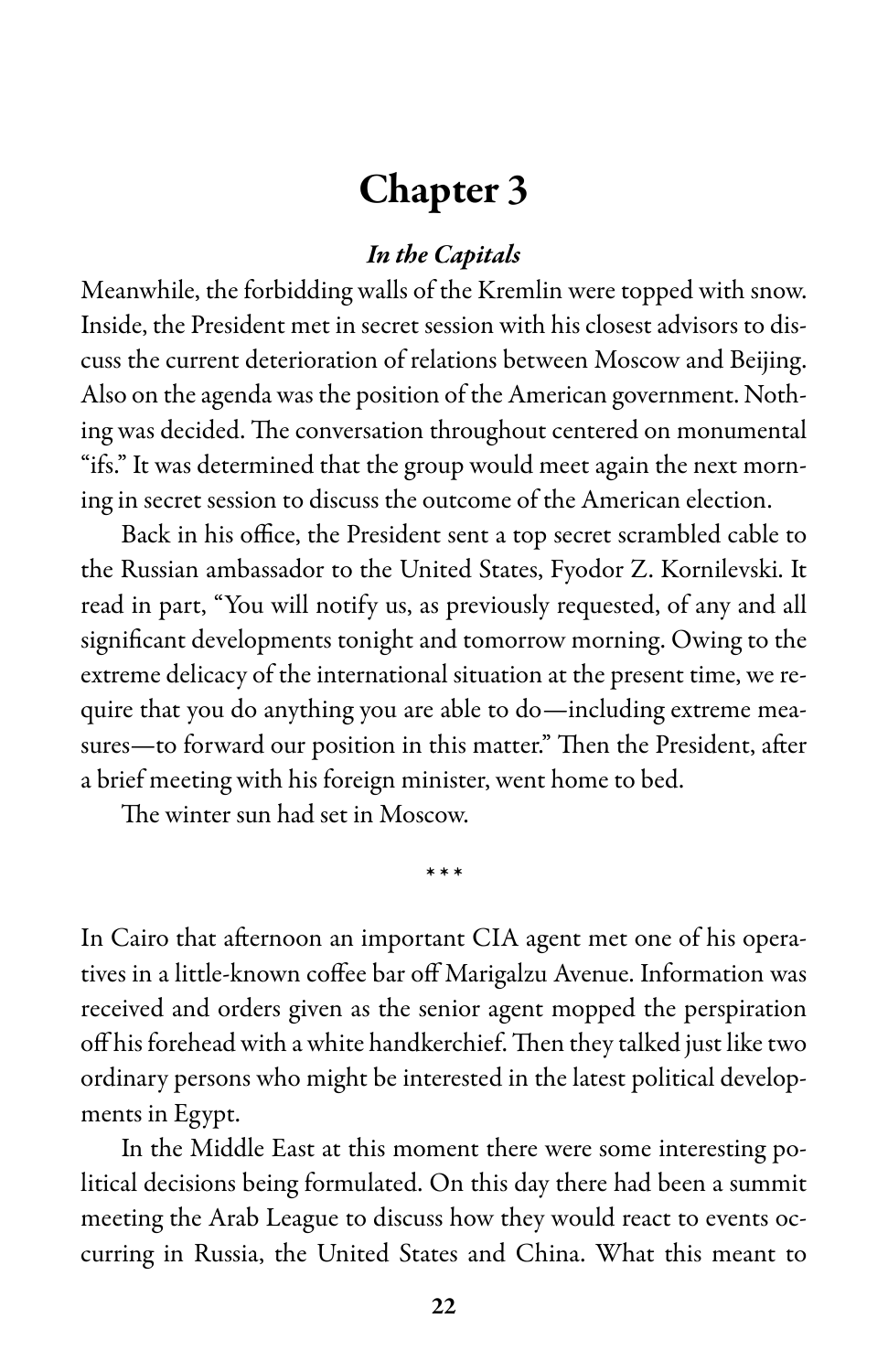everyone in the world was the ultimate destination of the vast Middle Eastern oil reserves necessary to everyone in the world, and certainly vital to any nation that hoped to remain dominant.

\* \* \*

In Paris, the President of France met briefly with his minister for foreign affairs in the Elysée Palace. Back in the ministry building, the minister dictated a dispatch to his ambassador in Washington. When he left his office it was night and he was already late for a reception at the Polish Embassy.

\* \* \*

In London, the foreign minister had just concluded the dictation of a similar note to his government's representative in Washington before heading out to meet his wife for a concert (another dull Mahler symphony) at Royal Albert Hall.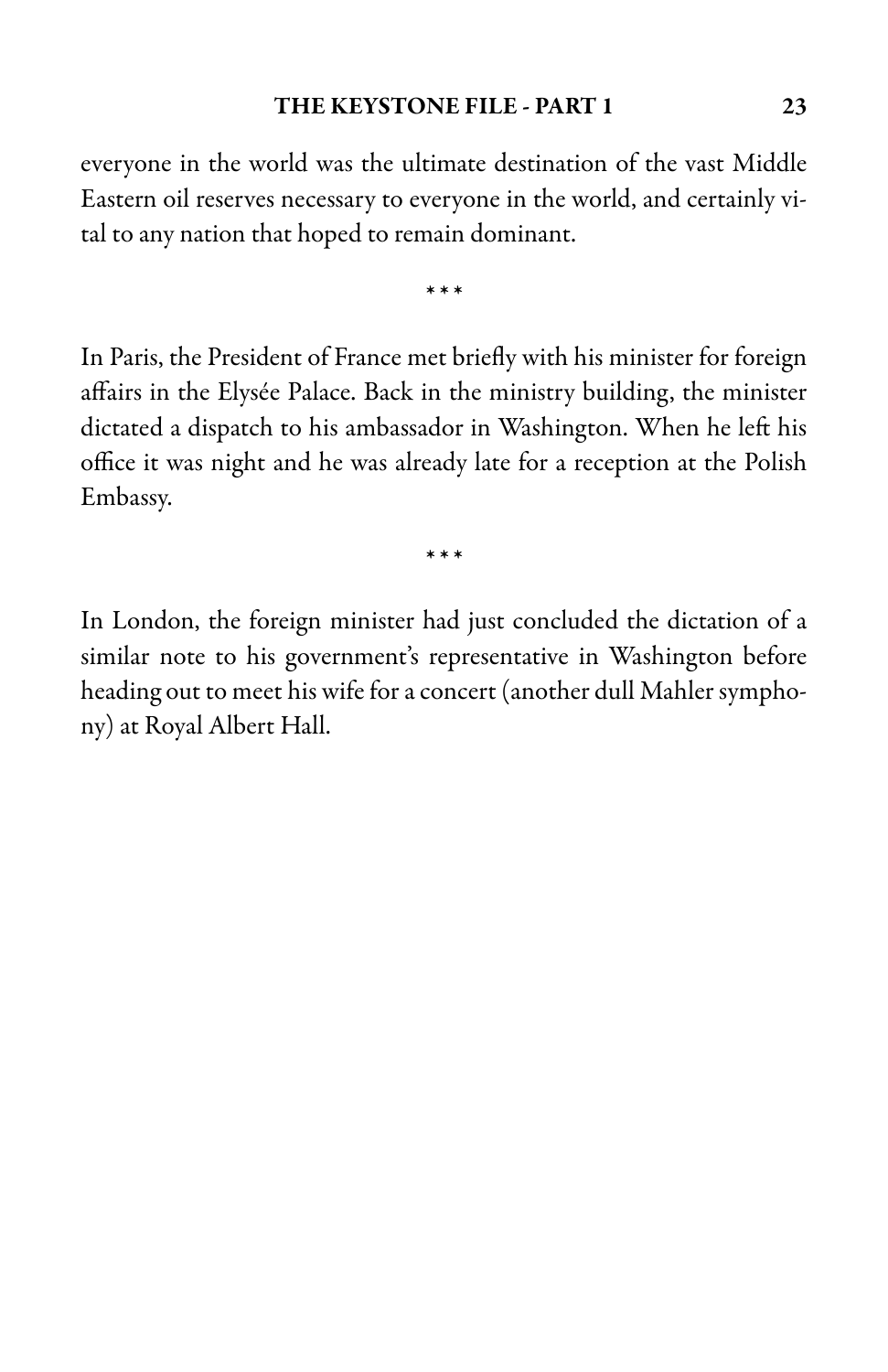# Chapter 4

# Deadlock!

In all centers of political and military power, every practiced eye was directed to the United States on this night. These eyes always regarded the United States with close attention, but every fourth November that attention turned into zealous scrutiny. Forall day long in the United States was General Election Day. No one at home or abroad had been able to make any decisions all day. Individuals waited, emperors, princes, kings and Presidents and their ministers of state the world around watched silently, their policies in abeyance; armies stood quietly; governments paused to observe while America voted.

The excitement and tension in an American election came not during the polling, as it does in unstable countries, but in the tabulation of the votes. The artificial drama that came from merely counting votes seemed to grow more intense with each passing election.

By 2 A.M., there was no declared winner. Almost everyone in the United States not yet asleep watched TV. People who didn't ordinarily watch TV had put down their books or esoteric magazines to sit goofyeyed inches from their sets. Even honeymooning couples found something more important than themselves—on TV. No one in America had ever lived through what was happening.

The bleary-eyed anchor on NBC News, Aaron Cross, was speaking, listening into his earpiece at the same time.

"I've just been informed that our computer has predicted the outcome of the Presidential race in Oklahoma, New Jersey and California, the last states to come in," he said. The camera cut to each state's figures on the tabulation board. Checkmarks appeared suddenly by a candidate's name. The camera then cut to the master board that showed cumulative popular voting and Electoral College tallies. The anchor's voice spoke over the picture before the camera cut back to him.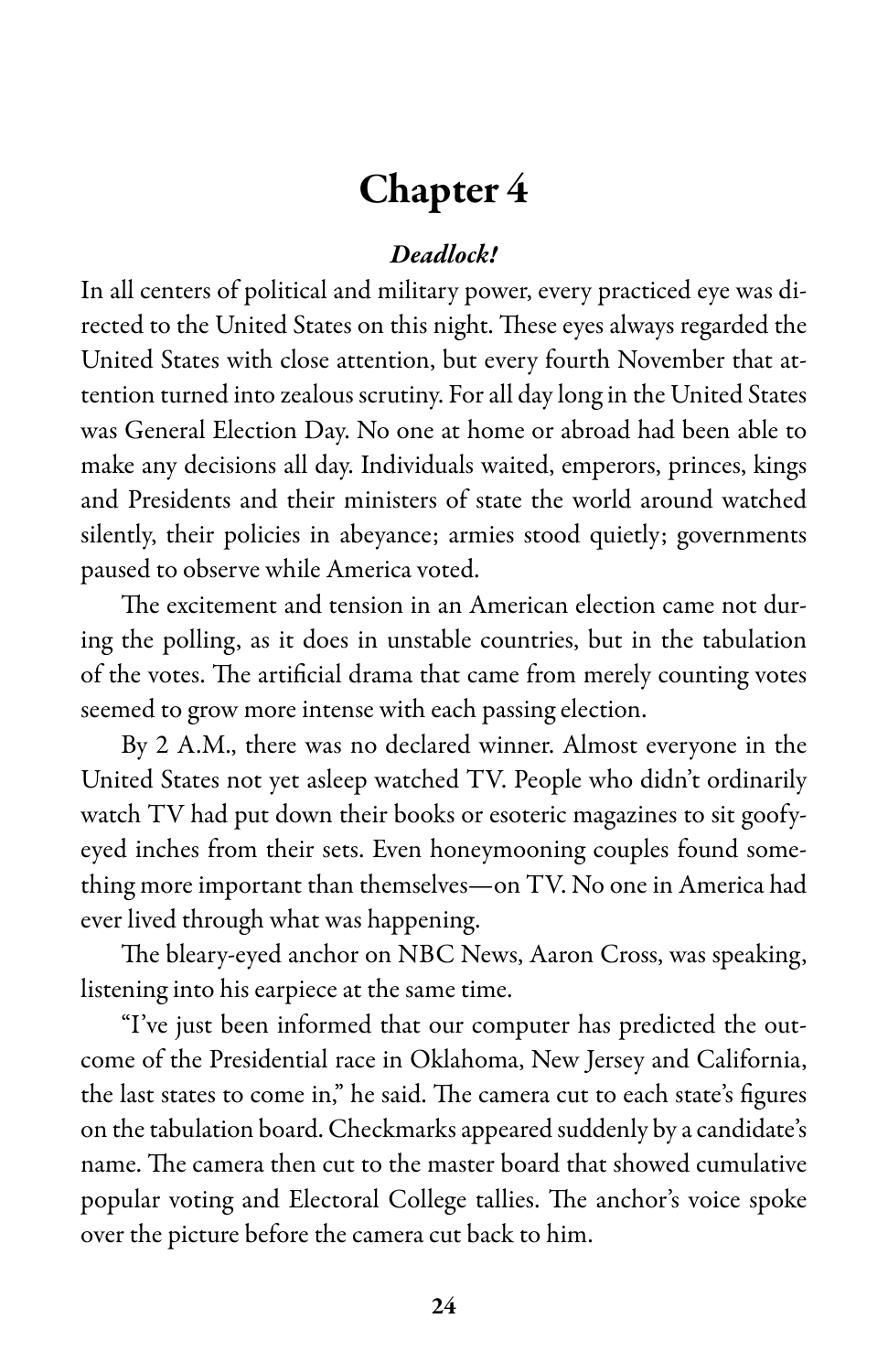"According to our figures, and I don't believe what I'm saying, *there* appears to be a tie for President!" As he said those words, he imagined a great breathless hush spreading across the land. "We are having all our computer predictions checked to be sure we haven't made a mistake." His voice was rushed and excited. "The Electoral College is deadlocked!" he said emotionally. "There is no winner!"

He called on Chuck Todd, the NBC News political director, to help him explain to the American people the peculiar legal technicality that could produce such an unheralded, unexpected and exasperating deadlocked election. (Producers in the control booth hurriedly scanned their list of experts to find people with knowledge about this esoteric conundrum.)

Chuck Todd, meanwhile, sat somber-faced before the cameras and explained that without a majority in the Electoral College, neither candidate could win the election. Of course, one candidate was ahead of the other in the *popular* vote, but under the American system, that didn't matter.

Most of their listeners had heard of the Electoral College at one time or another, but most didn't know what role it played.

"According to the Constitution," was a phrase Americans heard over and over all night. The experts explained that the Constitution directed the House of Representatives to vote to determine who would be President. Each state would have only one vote, so small states suddenly became very powerful. Excited reporters and commentators were discussing all the ramifications on television. Congress was not to meet until January. Who would be the President-elect? How would the quiet transfer of power that normally characterized an American election be carried out? No one knew.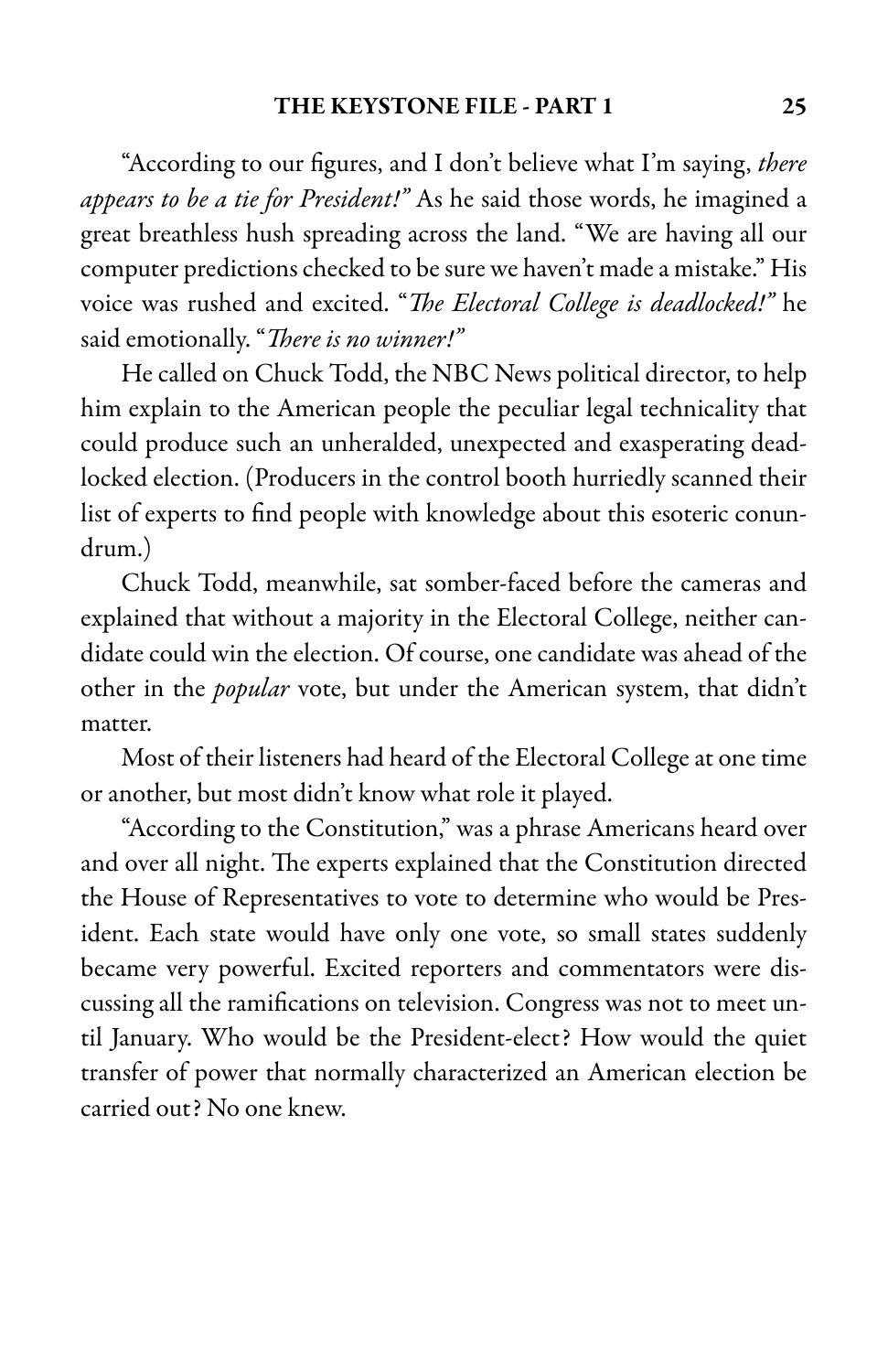# Chapter 5

### Senator Thurston

The senior senator from Michigan, Frederick B. Thurston, stared into a black cup of coffee. He watched reflected light flicker across the surface of the black liquid and disappear. He had come too far, too soon to lose an election this close without a fight, and he meant to use every back alley trick he'd ever learned from his blue-collar childhood to the rarefied air of the Senate to win.

He considered himself lucky to be the Democratic nominee. That honor rarely fell onto the shoulders of a forty-one year old up-and-comer. He knew most of the tricks already because he was a quick study and because in Michigan politics he had to learn faster than someone from Utah.

High up in the Pacific Arms Hotel in the dirty city of Detroit, Fredrick Thurston looked up from his coffee cup. His six-foot, one-inch body was lean and lithe. His skin did not yet sag anywhere on his body, except perhaps a little under the eyes, but that could be attributed to the frenetic pace of the last few days of the campaign. So could the condition of his muscles, which pulled and ached under his skin. His right forearm and hand were red and callused, having been shaken, yanked, pulled, scratched (and bitten twice) during the campaign. His neatly trimmed hair, wavy and black, hadn't been combed in five hours.

For the past hour, he'd been secluded in a sitting room in the hotel with his closest staff members examining the election returns. There was Jesse Epstein, his campaign manager, who went back ten years with Thurston as his original administrative assistant when he was a freshman congressman; Terry McAvoy, his press secretary, with his perfectly straight, well-cut red hair; Brian Gilbert, his long-time law partner in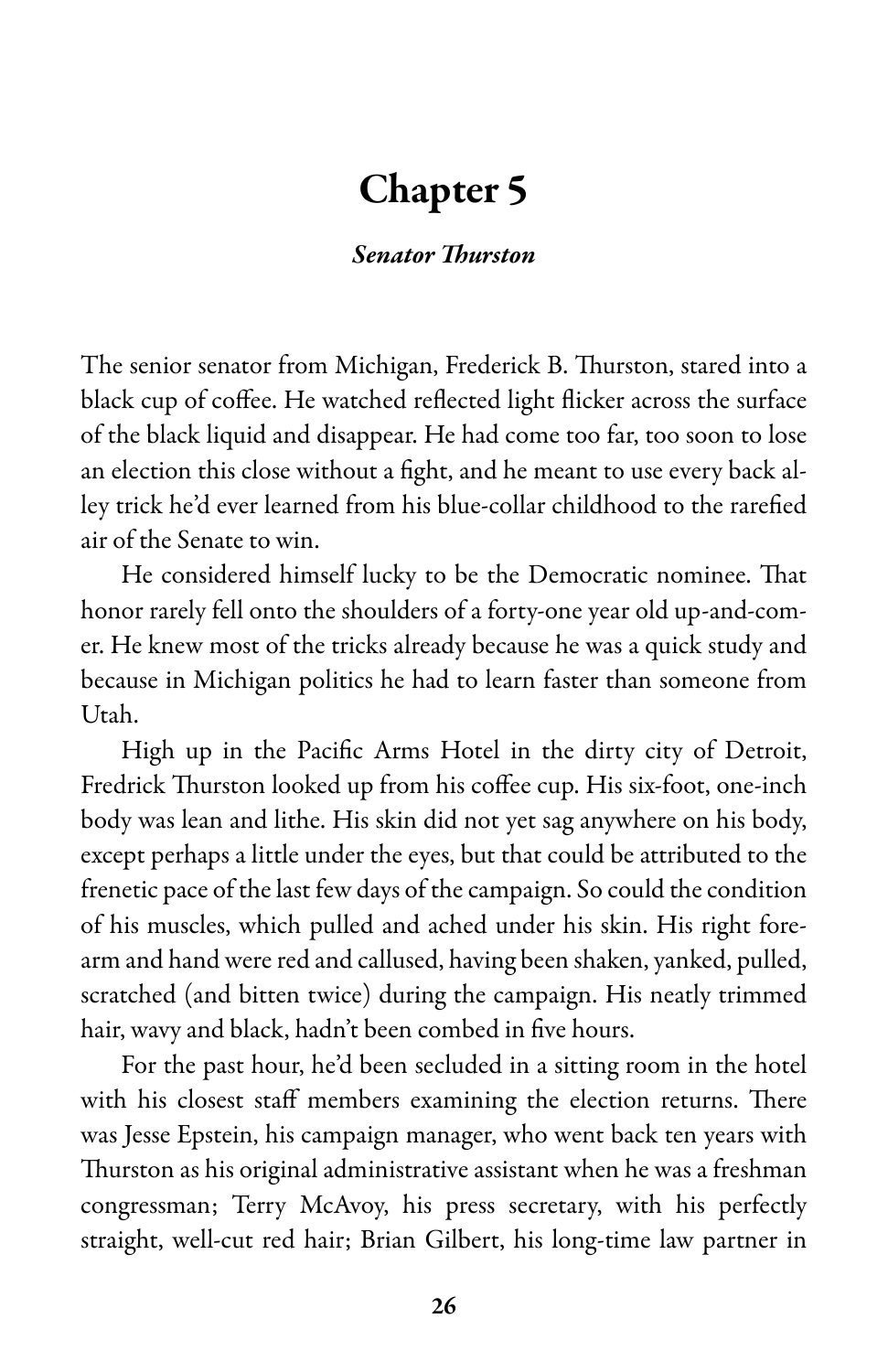Detroit, personal friend and advisor; and Steven Ressler, a toy manufacturer from New York who was introduced to him by McAvoy three years ago. Ressler helped with Thurston's campaign for reelection to the Senate two years earlier and was now a top strategist.

"What time is it?" Thurston asked no one in particular.

"Three o'clock," McAvoy answered.

"Well, let's take it from the top," Thurston said after a pause.

Epstein shuffled dozens of papers in his hands and raised his head with a skeptical look that always characterized him. He was a short, darkhaired man with pudgy cheeks and full lips.

"Are you going down to the ballroom?" asked McAvoy, the press aide. "They've been screaming at me all night."

"No, not yet," said Thurston. "Let's have a rundown, Jess."

Right," said Epstein, looking down at his papers and figures. "We'll win the popular vote."

"Who gives a fuck ... now?" asked Thurston wearily.

"Right, that doesn't make any difference now. We've taken twentysix states to St. Clair's twenty-four, and that won't make any difference, either. With the electoral vote even, the only way to keep it out of the House is for one or more electors to go against somebody. That shouldn't happen because of all the state laws around to make them keep their word, but if we could get only one to come over to us in a state that doesn't have such a law, we could keep it out of the House."

"St. Clair's people will try whatever we try," said Gilbert.

"We'll know by morning or tomorrow afternoon if we can count on all our people, and who on the other side might be," Ressler used the word archly, "persuaded to join us."

"If the electors start breaking ranks, it'll end up in court," said Epstein.

"We don't want to see Bush-Gore again," said McAvoy.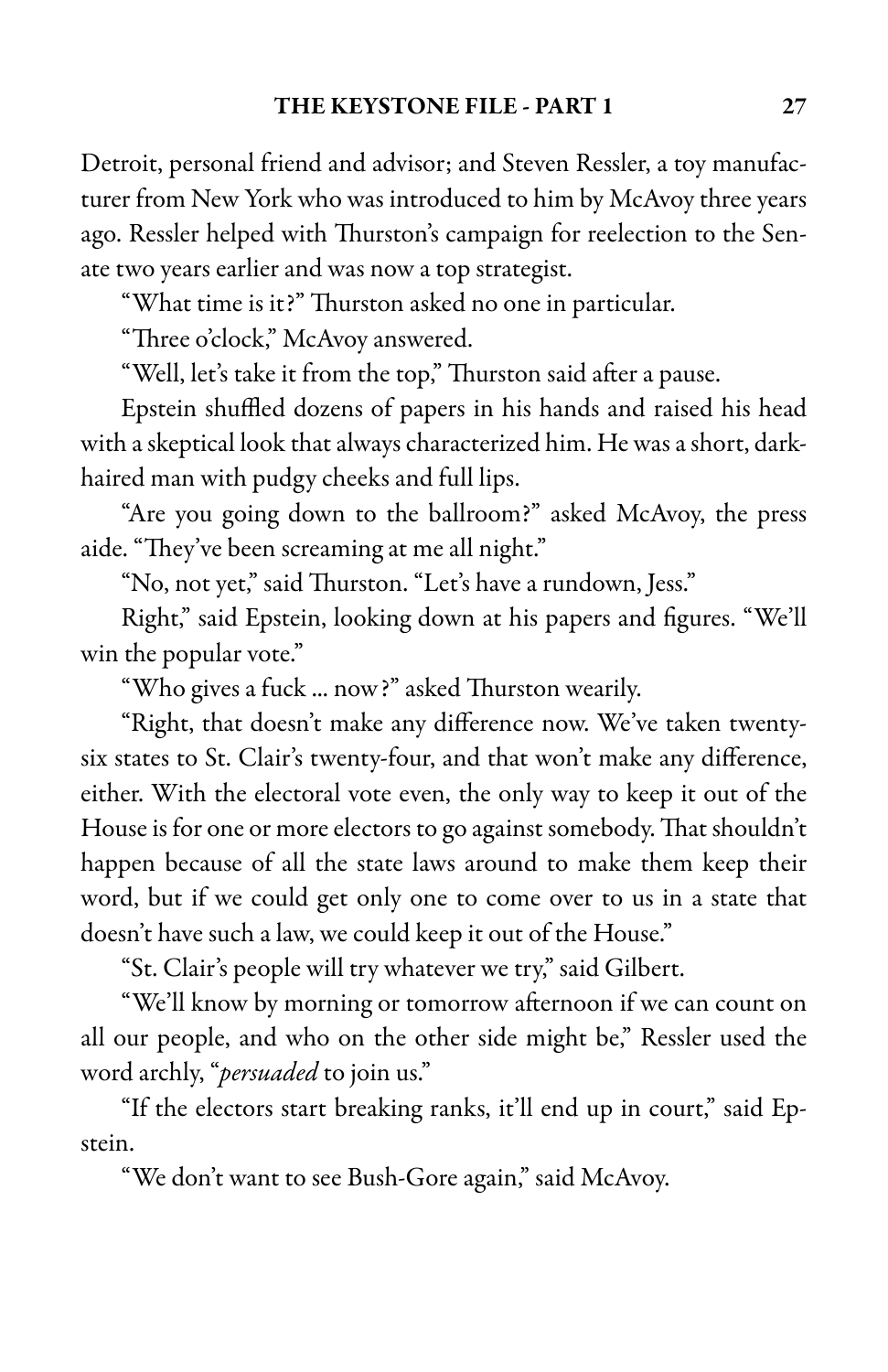Thurston put his cup down on a side table and fell into a chair opposite Epstein, who spread all his papers out on top of other papers, reports and files on the coffee table.

"If it's that much in doubt, I think we better support straight voting in the Electoral College and take our chances in the House. We ought to do better there, anyway. We have a great majority in the House, and I'd rather have a big majority there than one vote in the College. I'm just worried to death over some little elector somewhere who thinks he can play king-maker."

Epstein looked hard at Thurston.

"What's the matter, Jess?"

"I just want everybody to remember one thing. This election year, everybody's going to be a kingmaker, whether it's decided in a recount, in the College or in the House. Just don't anybody hurt anybody else's little ego. We're gonna need them all."

"You're right, Jess. Let's go on."

"Well, let's take it from New England and work our way across," Epstein began. There were knocks at the door. McAvoy jumped up and answered it, admitting not only the pretty head of Peggy Thurston, but also the sounds of dozens of voices, telephones ringing and computer printers from the room beyond.

"Can I come in?" she asked, peeking round the door.

Thurston got up and crossed the room and kissed her.

"Not now, dear," he said. "We're trying to work out a little strategy. I was going to call you and tell you to get some sleep. Why don't you?"

"I thought I'd wait up. You'll have to go downstairs, won't you?"

"Yes, but not for an hour or so."

"I'll wait up for you, then we'll both go to sleep."

"Okay, honey, we'll be out in a little while." He kissed her again.

She left and McAvoy closed the door. Thurston went back to his chair and sat down again, rolling up his shirtsleeves. McAvoy resumed his lethargic position on the sofa.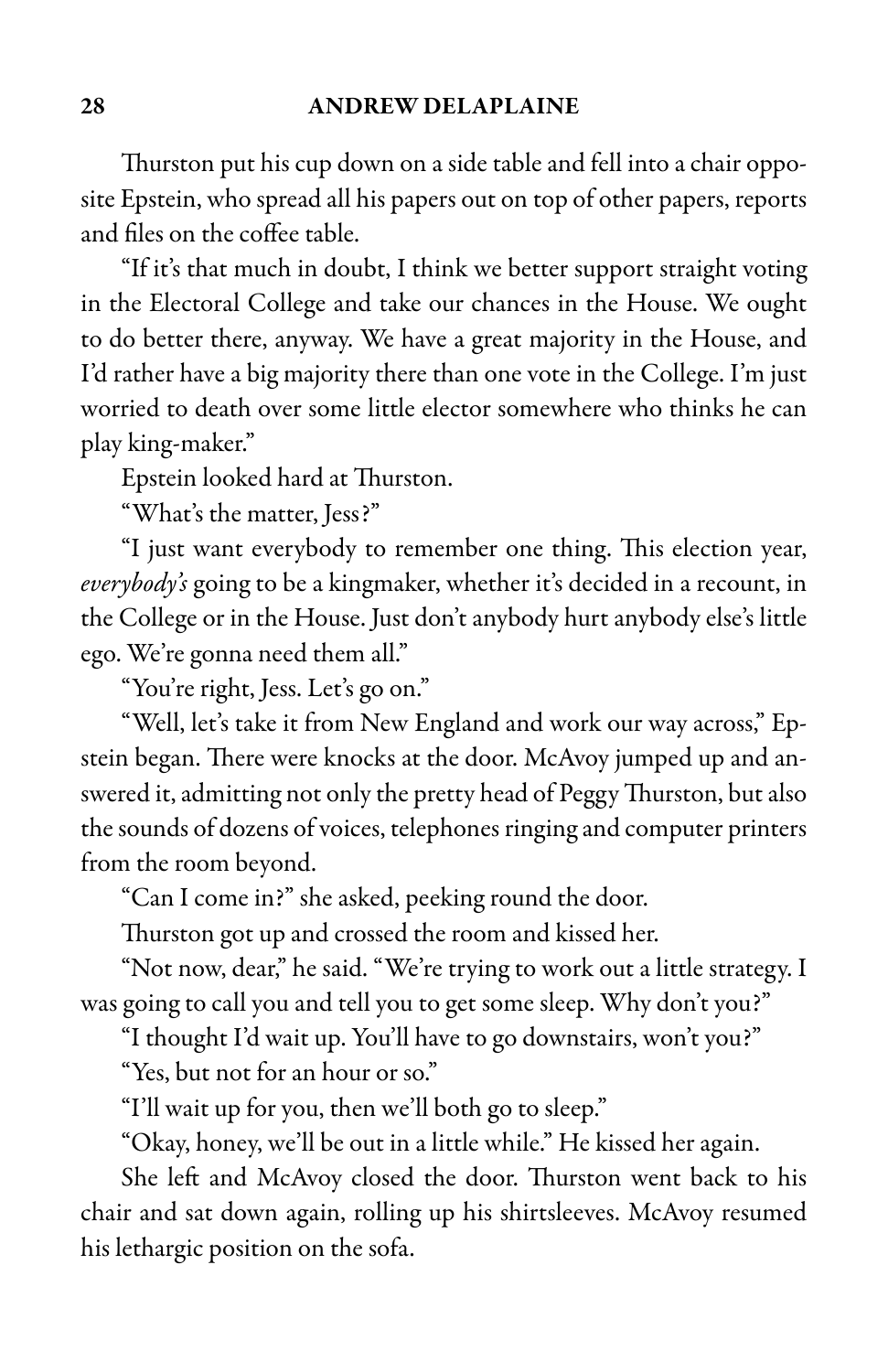"Okay," said Thurston, trying to relax by leaning back. There was another knock at the door."God damn it!" hesaid, sitting up. He motioned to Steve Ressler with his head. "Get out there, will you, Steve? And tell them to leave me alone in here until I get ready. No exceptions." Ressler jumped up and went to the door, opened it, and pushed the man there out as he talked to him, closing the door behind him as he went.

"All right, let's try again."

"Breaking the nation up into the usual eight regions, it lines up like this. In the Northeast, six states. Out of those, we took only Massachusetts. They got Maine, Connecticut, New Hampshire, Vermont and Rhode Island. It was close in Rhode Island, but it's theirs. Out of five Middle Atlantic States, they got only Pennsylvania. We took the rest: New York, New Jersey, Maryland, Delaware. Thank God for little states like Delaware or we wouldn't have a tie. In the South's ten states, we took most: Arkansas, Florida, Mississippi, the Carolinas, Texas and Virginia. They took Alabama, Georgia and Louisiana. The real clincher down there is Louisiana. It's never voted Republican – ever! There's one Republican representative. Everybody else is a Democrat: two senators, the governor, all the other congressmen. Nobody voted along traditional lines. It's this damned foreign shit!"

Thurston lit a cigarette.

"I didn't believe it about Louisiana, either," he said. "Difference in votes?"

"Fifty, sixty thousand."

"Not enough to contest."

"No, that's a lot down there."

"Go on."

"In the five Border States, they took Oklahoma, no surprise. We got Kentucky, Missouri, Tennessee, West Virginia."

"Did all right there," McAvoy commented. Steve Ressler opened the door and returned, sitting in a corner behind a writing table. Epstein continued.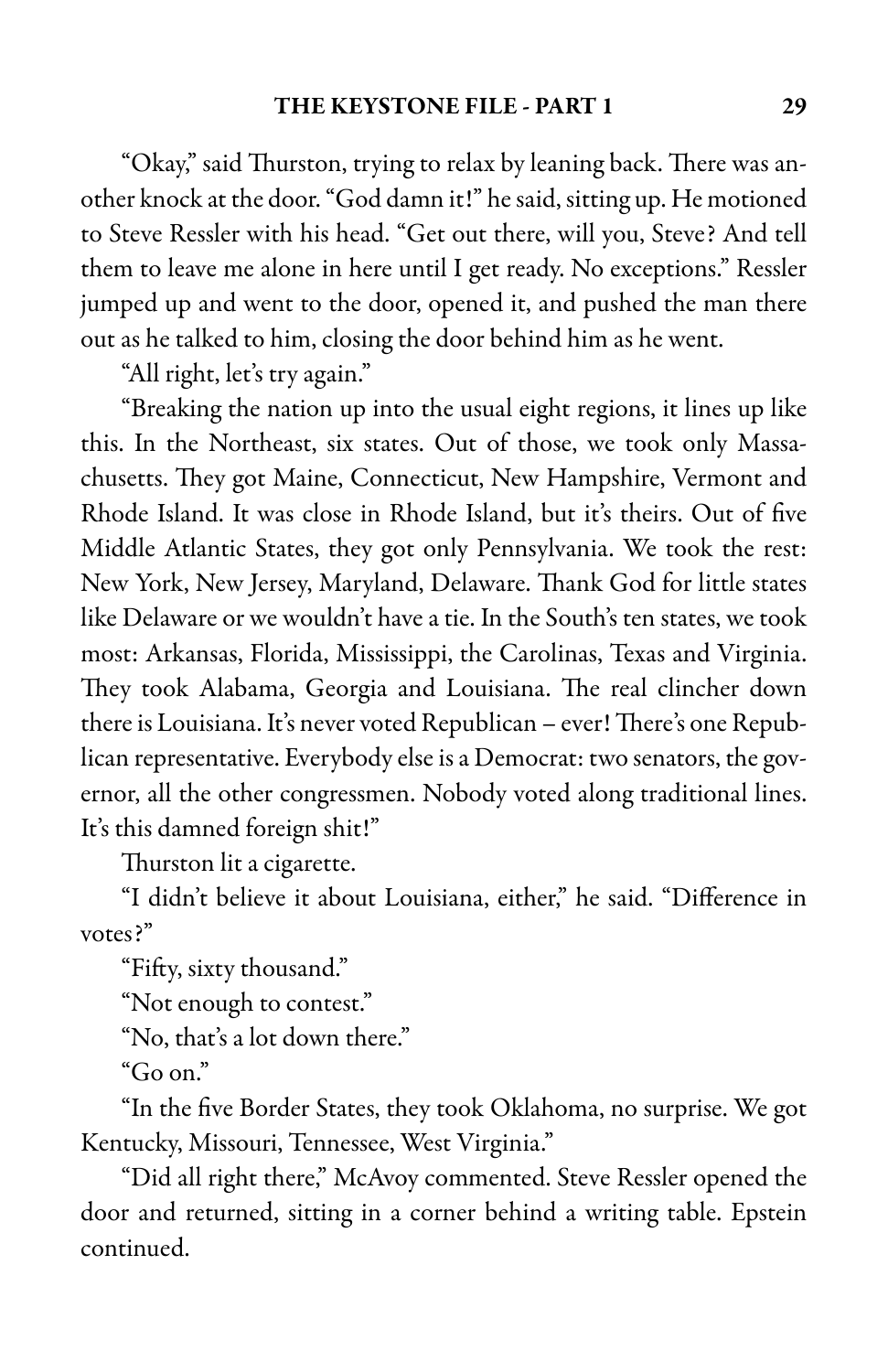"In the Midwest, we got it bad. They got Illinois, Ohio, Wisconsin and Indiana. We kept Michigan and Minnesota. Six states there. The Farm States: Iowa, Nebraska, the Dakotas. We lost them all." Epstein paused and shook his head sadly. "I'd have bet my mother's teeth we had Iowa and North Dakota, especially in this election. Our polls showed they hated the Russians four to one out there. You know how those people feel."

"You never really know how they feel until they vote," said Thurston, quietly and with no trace of emotion. He crunched the butt of his cigarette in a tray. "You forgot Kansas."

"Yeah, sorry: we lost Kansas, too. The eight Mountain States. They took Colorado, Utah, Wyoming. We took the rest: Montana, Idaho, Nevada, Arizona and New Mexico."

"Surprise, surprise," said Thurston quietly, referring to what they all knew without having to say it. They expected to take both Colorado and Utah easily.

"Then the last five states out West."

Ressler lowered his eyes as if feeling pain, for he and the others all knew what Epstein was going to say.

"We got Hawaii and Alaska. They got the rest." He half-crumpled the papers in a helpless gesture and leaned his aching back slowly against the rear of the sofa. They'd lost California, Oregon and Washington. Each state hurt a lot, and all had been undecided that morning.

The rundown revealed in a more formal and cohesive way what had come to them separately and in bits and pieces all night long, from the very first few returns in Maine and New Hampshire. People were indecisive, angry, confused over the foreign issue and seemed to have voted on the basis of that alone. All predictions based on past data were now proved useless in helping to foresee the crazy way in which the states had combined to bring about the present haphazard situation.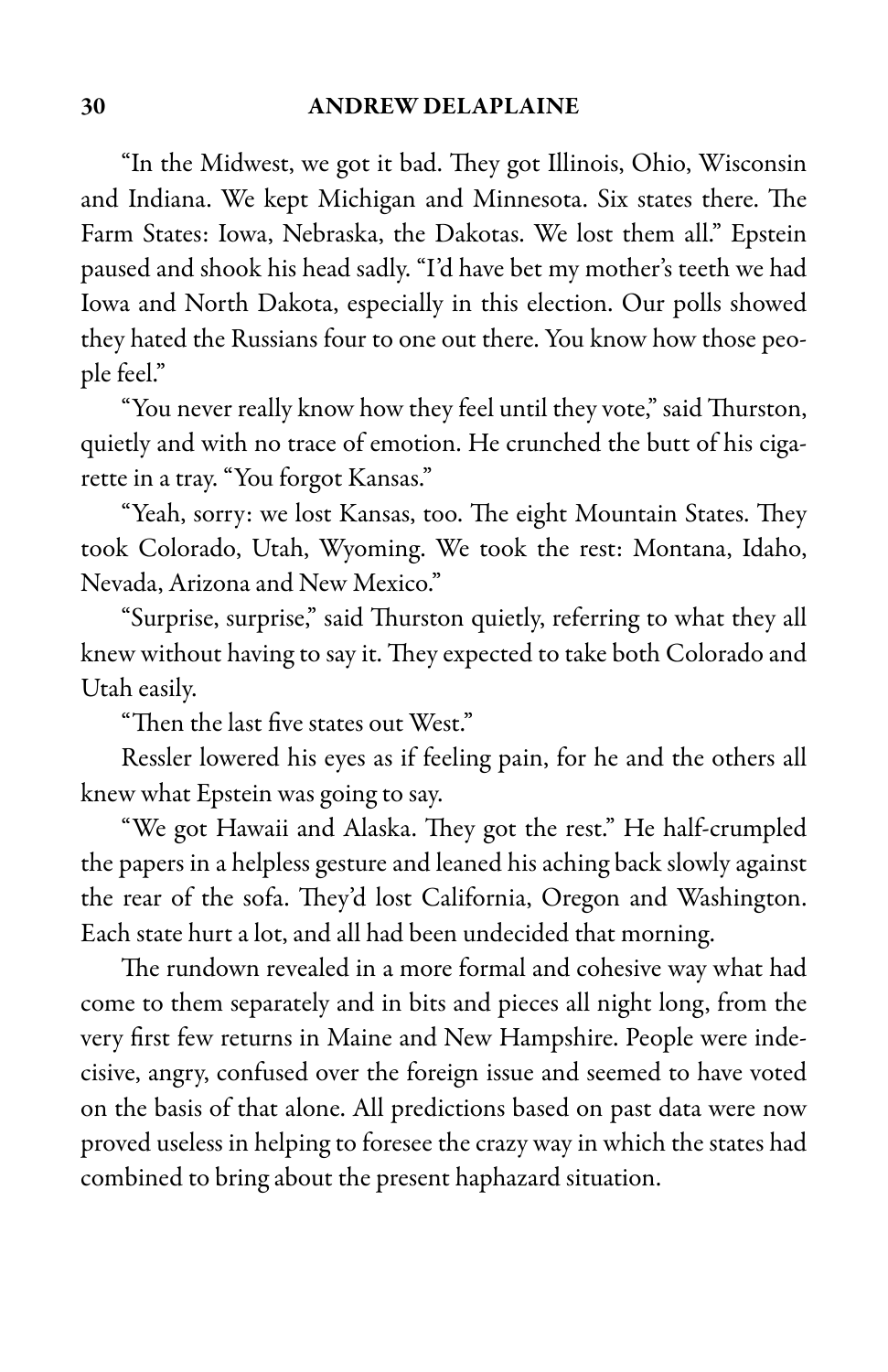Thurston stood up, put his hands in his back trouser pockets and began pacing back and forth. His tie long since had been jerked loose. He sweated in the warm room.

"Gut feeling – we're going to the House."

"I've already got people going over our files on all congressmen, both sides of the aisle," said Epstein.

"Good," remarked Thurston, still pacing. "We'll be doing a lot of face time with them between now and the new session. How much material on the freshmen coming up?"

"Plenty," said Gilbert, "but we'll get more."

"Get a lot more," smiled Thurston. "After a week or so we'll know the exact final vote, and if it's with us, we'll lay it on thick, raise some hell!" Thurston's voice began to move faster, rising a little in pitch. The aides knew he was ready to give orders.

"We'll have to come out supporting changes in the Constitution to get rid of the Electoral College, moving for direct popular vote. The small states will kill it, but we have to say it."

"You've been against that in the past," noted McAvoy.

"I just changed my mind. Once the popular vote is in and pretty definite, we'll move for recounts where we think we have much better than even chances. Less than that and we won't move."

"Right,"said Ressler, who would have his staff begin arranging details the next day.

"For now we plan as if we're going to the House. Terry, go out and announce that I'll be coming downstairs shortly."

Terry McAvoy jumped up, found his coat somewhere in a corner on the floor, and straightened his tie before leaving the room in a rush.

"After I talk downstairs-oh, something on the order of carrying this thing right through to the end, fighting for principles, all that crap—Brian, you get Niles Overton and Stan Rifkin on the phone. Thank God they were reelected."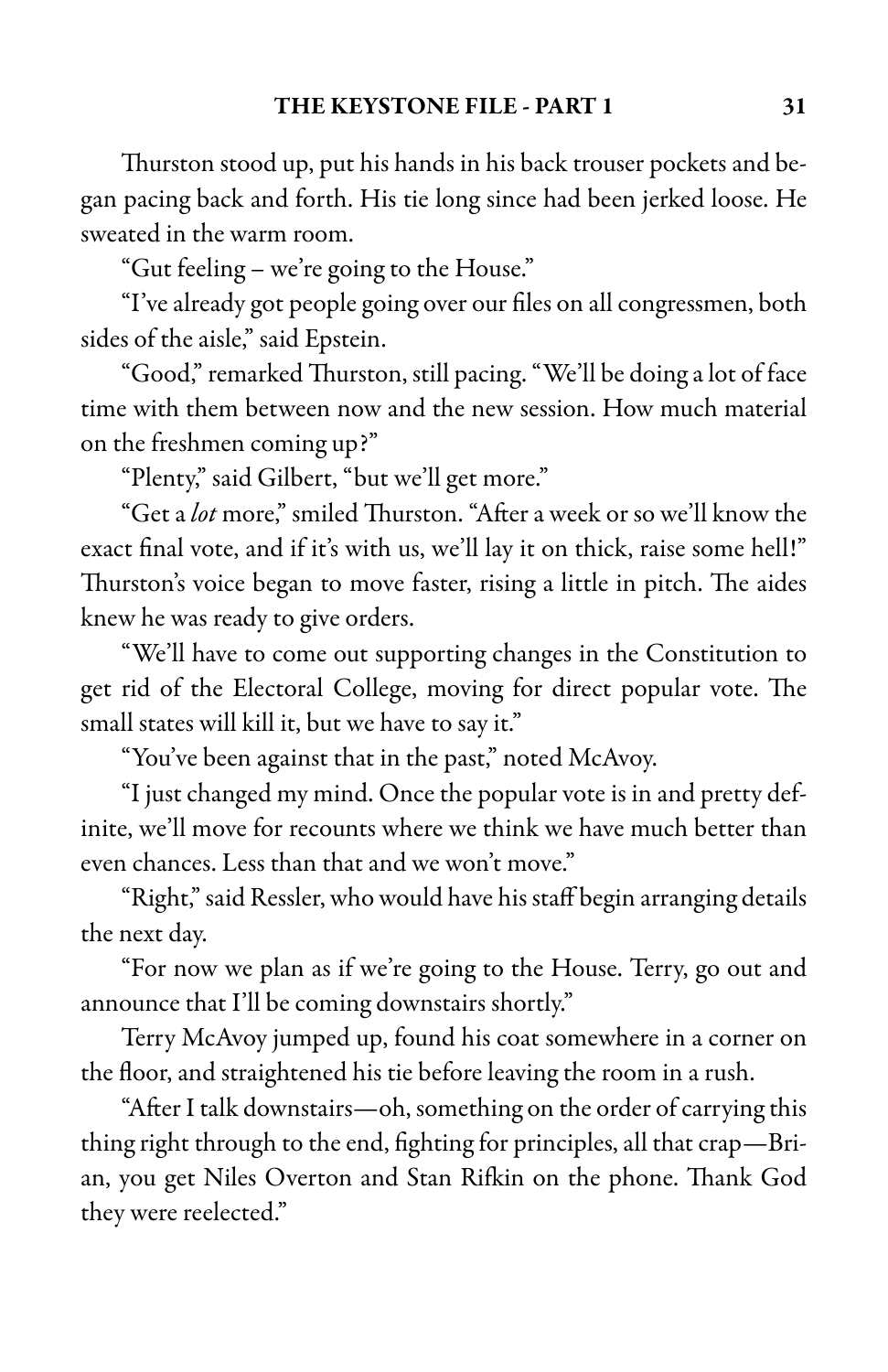Niles Overton of Minnesota was majority leader of the House. Stan Rifkin of New Mexico was majority whip.

"I'll have to talk to them tonight. After them, I'll talk to Lamar Perryman."

"What's Perryman got to do with any of it?"asked Epstein. He never liked the inimitable, irascible congressman from Virginia.

Thurston stopped pacing and looked at Epstein.

"Because I've decided he's going to be speaker in the new Congress." The room erupted in protest.

When the noise subsided, Ressler spoke.

"Fred, you can't be sure of Perryman. Nobody can. Why him and not Niles? It's supposed to be Niles since the old man died. Everybody knows what. Shit, Perryman didn't even endorse you!"

Ressler referred to the "old man," who was the former speaker of the House. This venerable congressman died during the campaign before Congress adjourned. Overton was majority leader at the time and Perryman merely a congressman with a powerful committee chairmanship. When the speaker was struck, less than two weeks before adjournment, Perryman was elevated to the chair at the old speaker's personal request for the remainder of the session. The honor was designed to cap Perryman's long career.

Thurston's suggestion to keep Perryman in the chair shocked everyone because the man was known to be fiercely independent. He bowed to no one, had a mind of his own, and his position on the Sino-Russian situation was even at this late date unclear.

"I am aware that he didn't endorse me, but he hasn't endorsed anyone for years, and he certainly isn't for St. Clair. The main point is to keep Overton free prior to the session so he can work on individuals. If Overton tells the caucus to go with Perryman, it will. After the election, Perryman will resign and Overton will take the chair the way it was supposed to be. Brian, after I talk to Perryman, have White ready."

"Got it."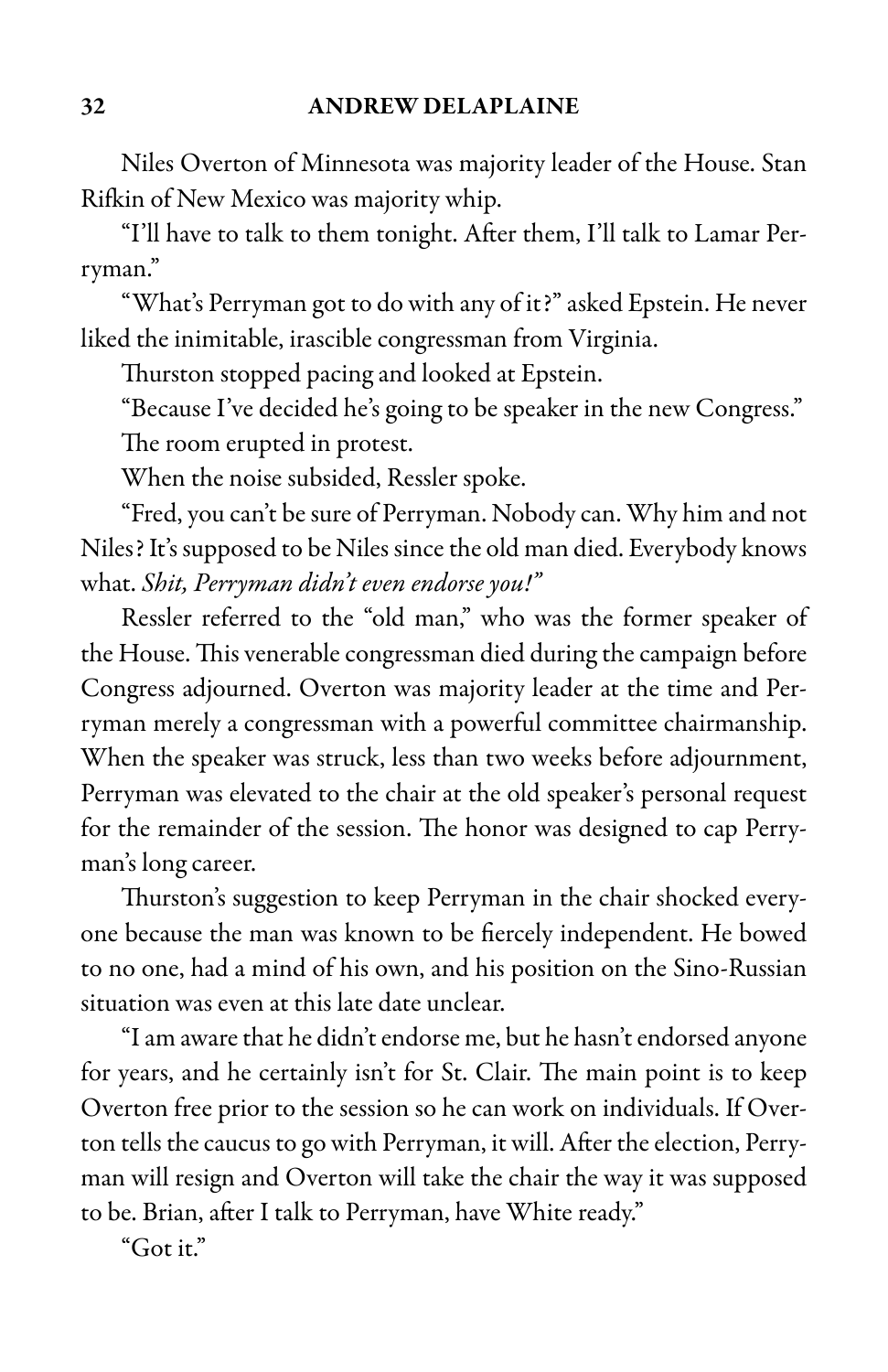It would be unseemly for him not to call his running mate, the Honorable Dexter White, Governor of Nebraska, so he would do it, in its proper turn of importance.

Last.

"And that ought to do it," he said. Gilbert and Ressler were scribbling notes. Epstein found a cigarette somewhere inside his messy clothes and started smoking it after bumming a light from Gilbert. Thurston went into the bathroom nearby and washed his hands and face a long time until soap obliterated his features. He dried himself, combed his hair and arranged his clothing, getting his coat from the closet.

"You ready?" asked Epstein. Thurston nodded. Epstein went over and opened the door. Gilbert and Ressler went out.

"Jess," said Thurston as Epstein was leaving, "will you ask Peggy to come in here? Then we'll go down."

"Sure," said Epstein as he closed the door behind him. Peggy Thurston came in half a minute later, fresh, beautiful, blonde, creamyskinned, and bringing with her the scent of fine perfume. Really upper crust, thought Thurston to himself as he looked at her coming to him. He wondered how she always managed to smell so fresh after these long election nights, and especially this one.

They hugged each other and kissed deeply.

"How are you?" she asked, with a mildly worried look coming into her eyes.

He laughed from his throat, deeply, quietly.

"I haven't been asked that all night. Every time it's been, 'How's it goin'?' "

"Well, I'm asking you. How are you? How do you feel about it?"

He broke away from her softly, rubbing his upper lip with a forefinger, and walked over to look out the window at the dingy cityscape. Most of the lights in the buildings downtown had been off for hours. A few blocks away he could see into the only lighted floor of a tall office building. A cleaning woman in a long, shabby dress and a scarf around her hair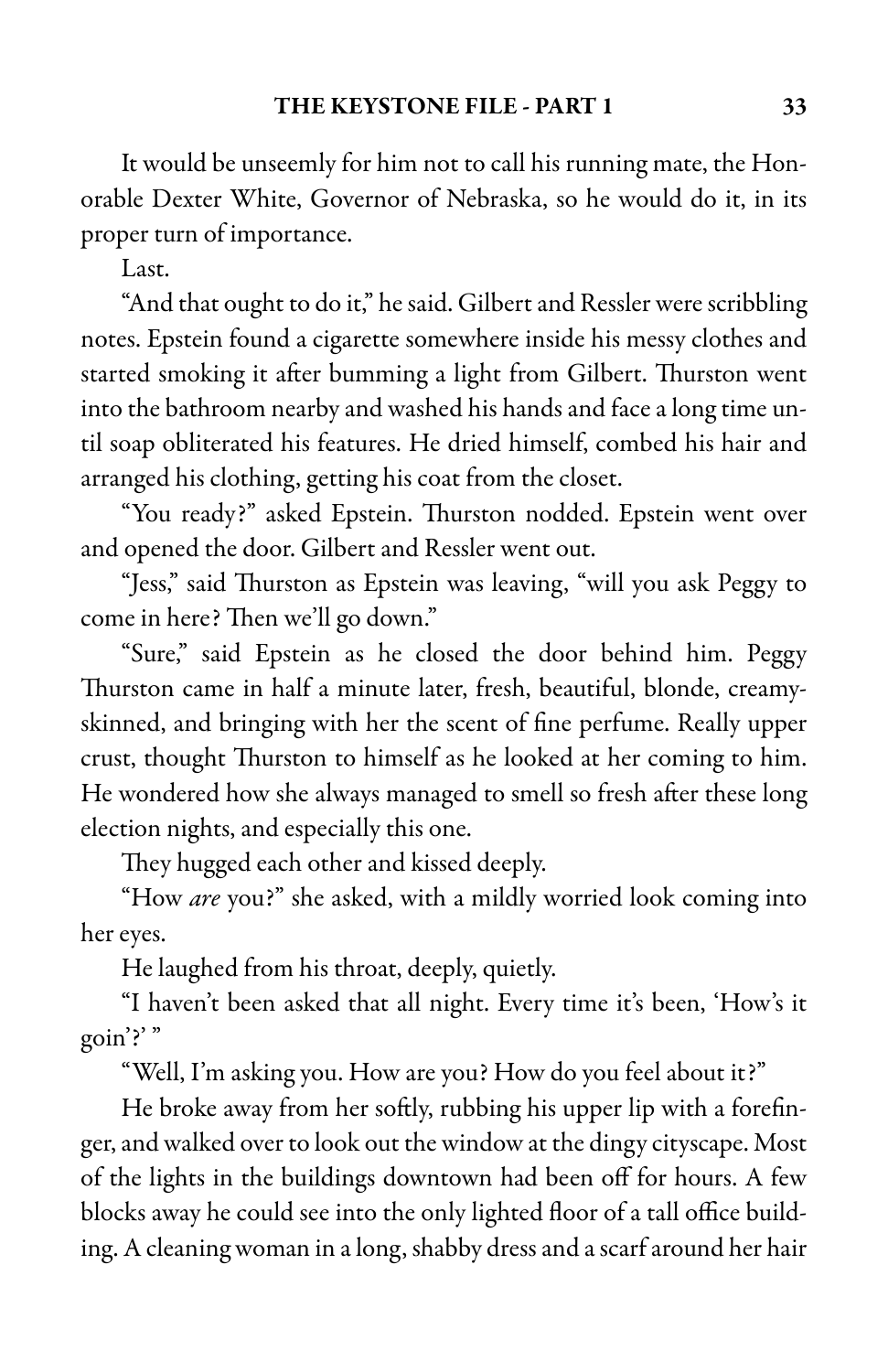was dusting a desk. More than likely, he thought, that woman did not even vote today, had no interest whatsoever in who was elected President of the United States or which party might control the new Congress, or cared even slightly what the FTC, FAA, CIA or ICC might do tomorrow to change her life and the lives of millions of others. If she was even legally in the country.

"I really don't know how to feel," he said, holding his forehead with his left hand. "I know what I'm going to say downstairs in the ballroom," he chuckled, darkly, sardonically. "I always know what I'm going to say in public, don't I? But I don't know how I feel. It's so unexpected, this, this tie"

He drew his lips tightly over his gums as he clenched a fist. Several times without stopping he hit the back of the heavily padded armchair where he'd been sitting.

"This damned feeling of having it so close and yet still being able to lose it is what gets to me." He looked at her almost pleadingly. "We're so close, Peggy."

"I know," she said, a little wistful. She knew what he was going through. Throughout their marriage, she was keenly sensible of his urges to achieve, succeed, rise in the world. She did what she could to soothe him when his frustrations built to the point of breaking. Long ago she gave up trying to solve them completely. They were too many, too personal in some instances for him to be frank with her about them.

"But every time I get mad at myself I remember that St. Clair's in the same boat I am. He could just as easily have gotten an extra electoral vote as I could've, so I count myself lucky. I'm younger and stronger than he is, and we control the Congress. It'll work out. It just has to work out."

"It will, darling. It will," she said softly, moving over and kissing him. "Thanks, honey."

"Look," she said, pointing to the television in the corner that had remained on the whole time in the room with the sound down. The camera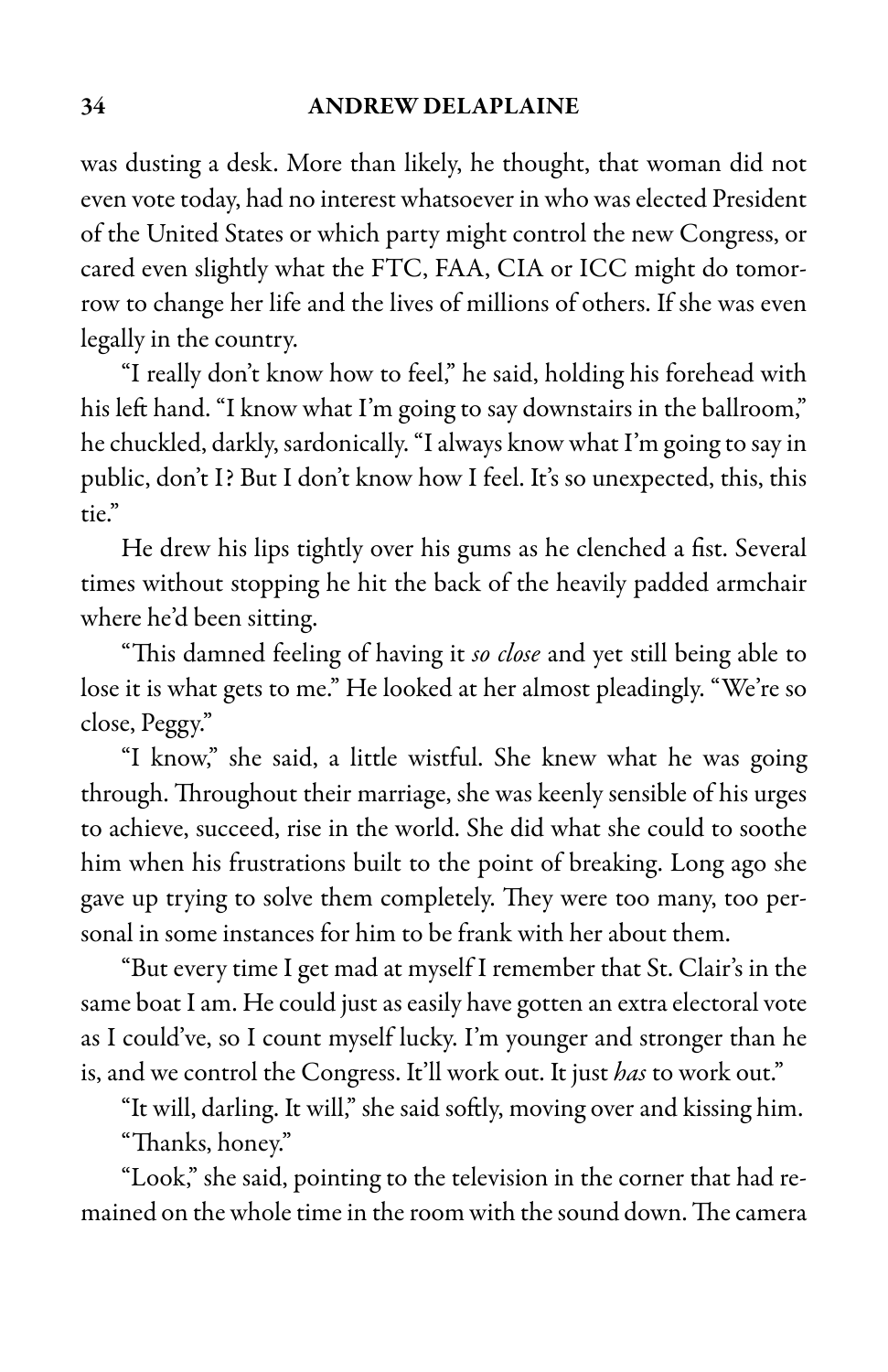image just shifted from an exhausted anchorman to the ballroom of the Pacific Arms. "They're downstairs now."

"Turn it up," said Thurston. Peggy walked over and punched a button. Thurston came over and stood beside her, looking down at the crowded ballroom packed with people of all ages who were waiting for them to appear. The picture shifted instantly to show a reporter, one of the more important reporters who followed Thurston from his first primary down to this night. Thurston knew him well, and as he listened, he appreciated the sometimes thin, sometimes thick wall that separated their professions.

". . . And now we're back here in the grand ballroom of the Pacific Arms Hotel in downtown Detroit. You all heard the announcement a few minutes ago by Terry McAvoy, Senator Thurston's press secretary, saying the candidate would be down shortly to issue a statement."

"Come on, let's not ruin his timing, honey." They smiled at each other, kissed once more, and then left the room to face the world.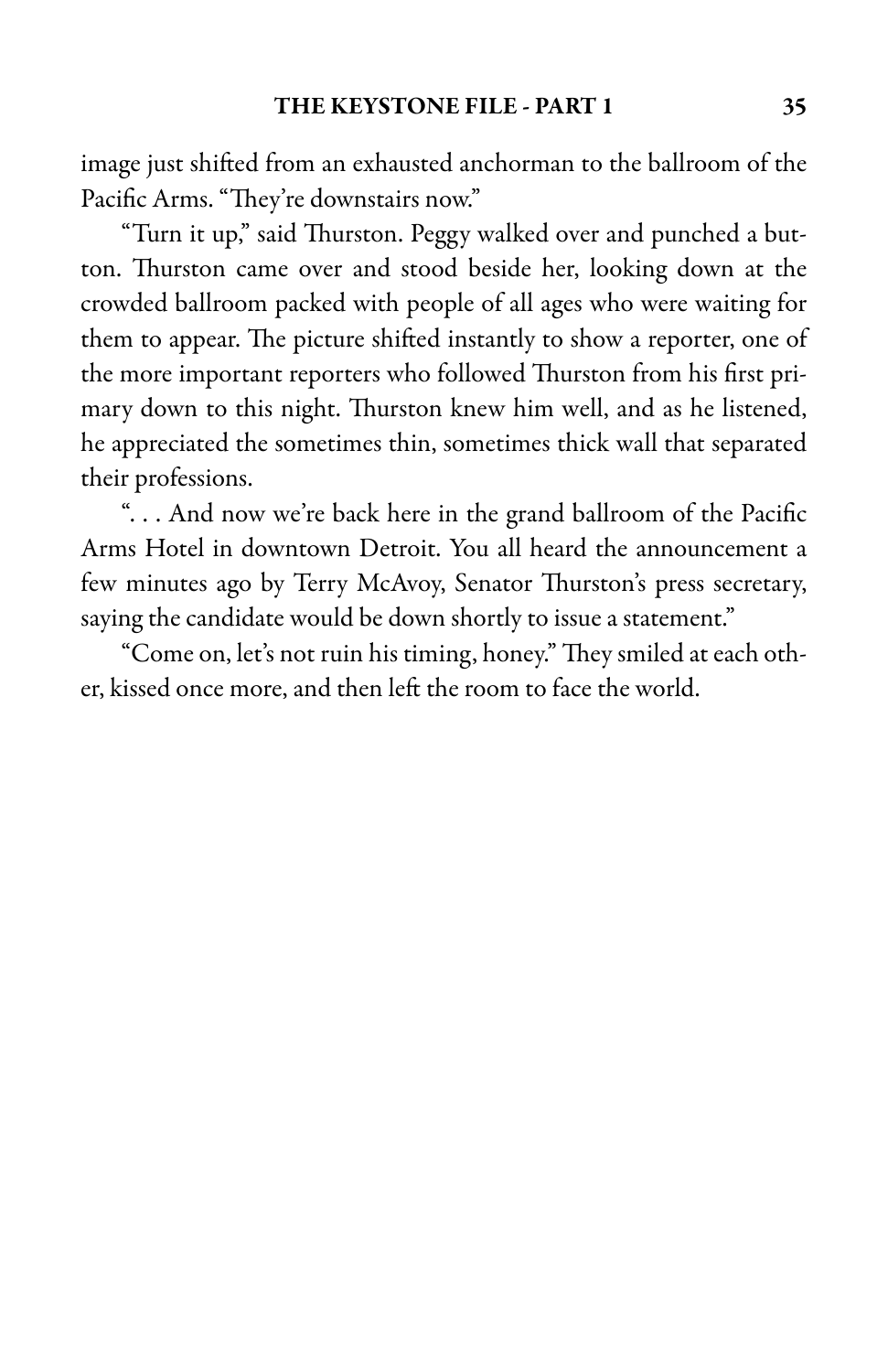# Chapter 6

### Sam Houston St. Clair

Governor Sam Houston St. Clair looked at his wristwatch.

Why, he wasn't exactly sure. Time seemed to be a cheap commodity tonight. All they did was sit around, wait and worry. It didn't matter if it was two, three or five o'clock. He knew he wasn't getting any sleep.

He sat at the end of a long table in a quiet conference room in his election headquarters in the Raleigh Hotel on South Beach. St. Clair was sequestered with his closest aides to work on the wording of his statement and to mull over the results so far. They were all gathered around one end of a long oval table with its shiny walnut veneer reflecting the overhead lights. It was out of place in the old room with its high ceilings and plaster molding. The walls had a faded look—not cheap or tawdry, but mellow and dignified.

To his left was Nathaniel Lizniak, his campaign manager. Ames headed one of the most successful Miami law firms and joined with St. Clair years before when they met in the state Senate. To his right was George Becker, his press secretary, a close personal friend who'd been his aide ever since he was in a position to need one. Next to Becker was Jocelyn Graham, who headed a management-consulting firm in Miami. Next to her was Howard Forbes, a prominent New York publisher, and across from Forbes sat Nathan Brooks, his personal aide and lawyer who handled St. Clair's private business affairs. His wife Sofia, who usually sat in on all such meetings, was with an interviewer in another part of the hotel. His sons, Jack and Rafael, were also in the meeting. Becker was talking.

"I think we ought to try for recounts in Idaho and South Carolina. The tallies are close in both, closer than anywhere else."

"When all the votes are in," observed Nathan Brooks, "I don't think it'll be close enough to do anything about." Jocelyn Graham agreed with a nod.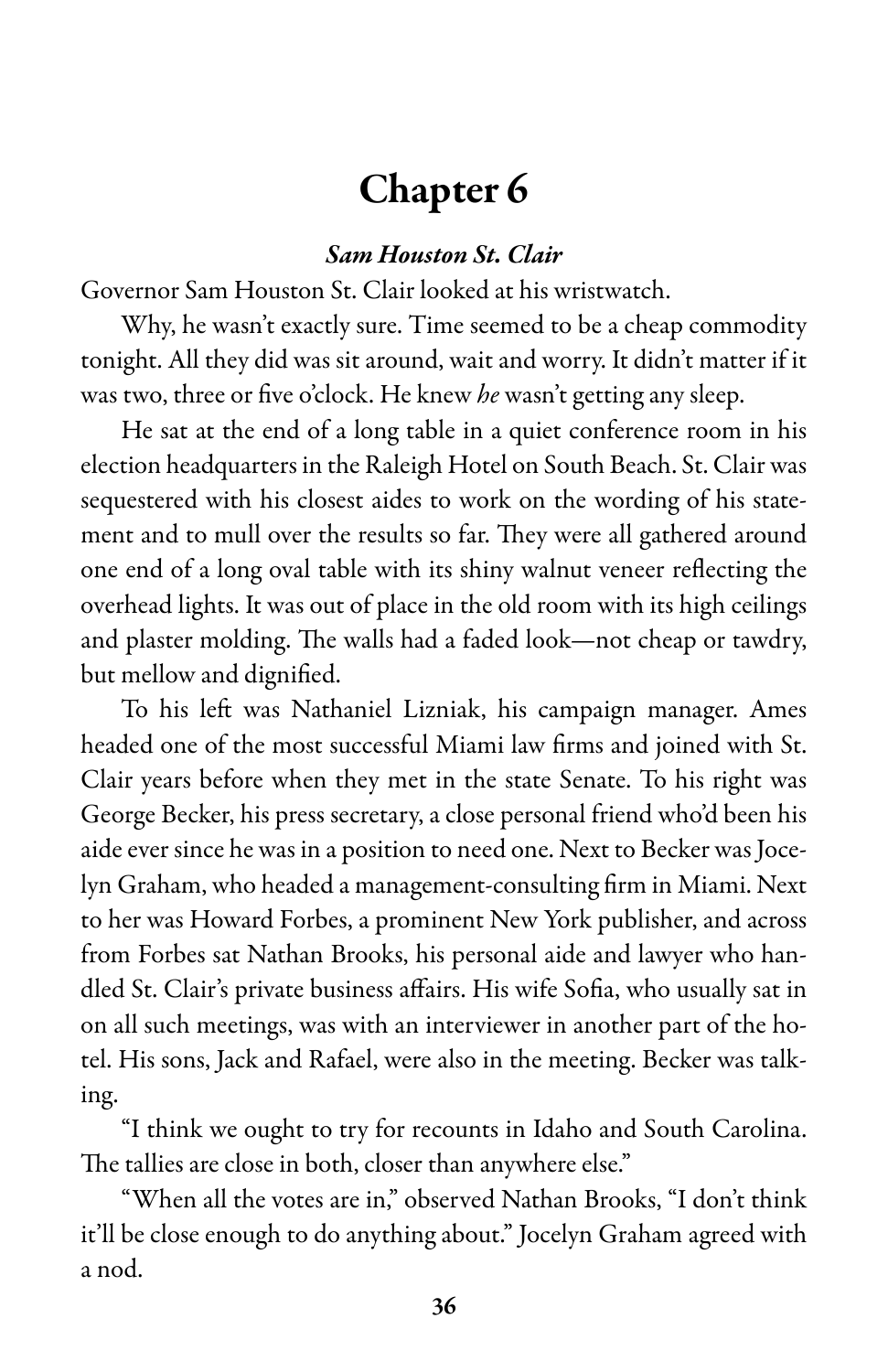"You may be right," she said, "but I think the greatest danger lies in the Electoral College. One vote either way and somebody's going to win this baby! Just one vote either way and somebody wins!" she repeated heatedly, as if someone disagreed with her.

Ames spoke, and at once his easy demeanor and self-confidence quieted the others.

"Guys, I'd like for you to consider this suggestion. Perhaps we might make some agreement with the other side about where this fight ought to take place. Should we opt for recounts, wait for the College to meet, or go to the House? Only if thiselection isascloseas itappears to be, will the contest ever enter the House. Someone will have a definite advantage if there are recounts, and whichever that side is will jump at it."

There was a knock.

"Yes?" called Ames over his shoulder.

The door opened and one of his aides brought him a yellow file fold-

er.

"Thank you, John," said Ames.

"McAvoy just announced Thurston's coming down to make his statement."

"Okay. We'll be out in a minute." John closed the door.

"What about your statement, Sam?" Forbes asked.

"Lew has something," he said.

"Yes," said Ames, pulling a piece of paper out of a folder and handing it over to St. Clair.

" I would like to thank you all at this time for your steadfast support throughout the primaries, in the convention, and during the campaign. It has meant more than words can express to Sofia and me. We both know that we can rely on every single one of you to continue in this struggle with us until the House of Representatives make the final decision. We pledge to you our determination to carry the fight for moderation and dignity in our government right up to the last day. To the millions of citizens who supported me with their votes, I say to you that though the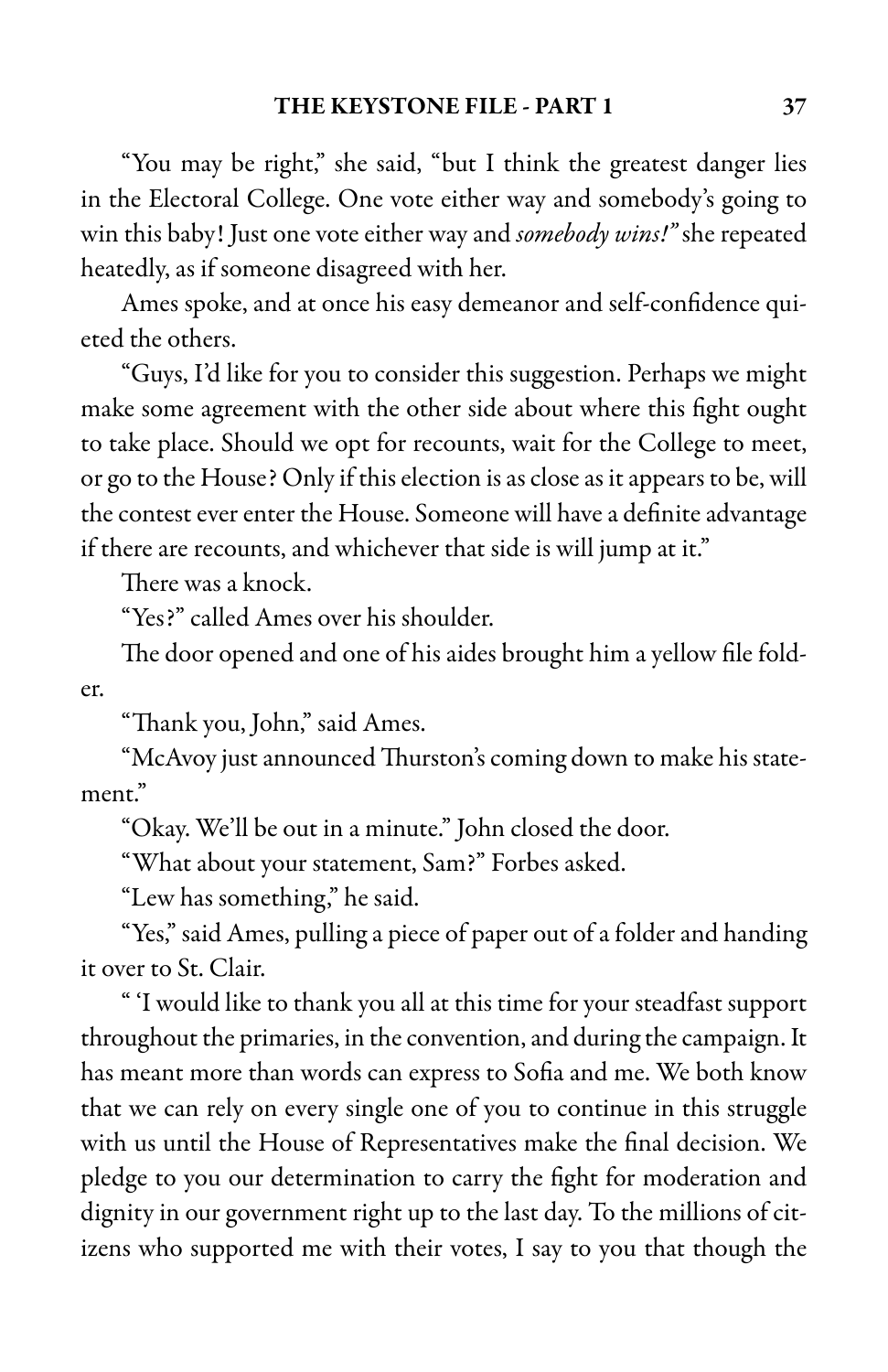decision has passed from your hands, your influence will still be the final and decisive factor in the selection of the next President. I offer you, my supporters and followers and citizens throughout the country, my heartfelt thanks and appreciation.' What do you think?"

"Strike 'by the House of Representatives,' " said Becker. "We don't know it'll go to the House."

"That's right," said Ames, and St. Clair drew a line through the clause.

"I think it sounds pretty good," said Nathan Brooks. "You don't want to say too much."

"That's right," added Becker. "It's too early."

St. Clair laughed a little cynically.

"Who ever thought election night would be too early to say anything?"

The others smiled.

"Well,"said Graham,"we'd better go down the hall if we want to hear Thurston say as little as we plan to."

"They'll call us when it's time," said Forbes. "Let's go over the speech once more."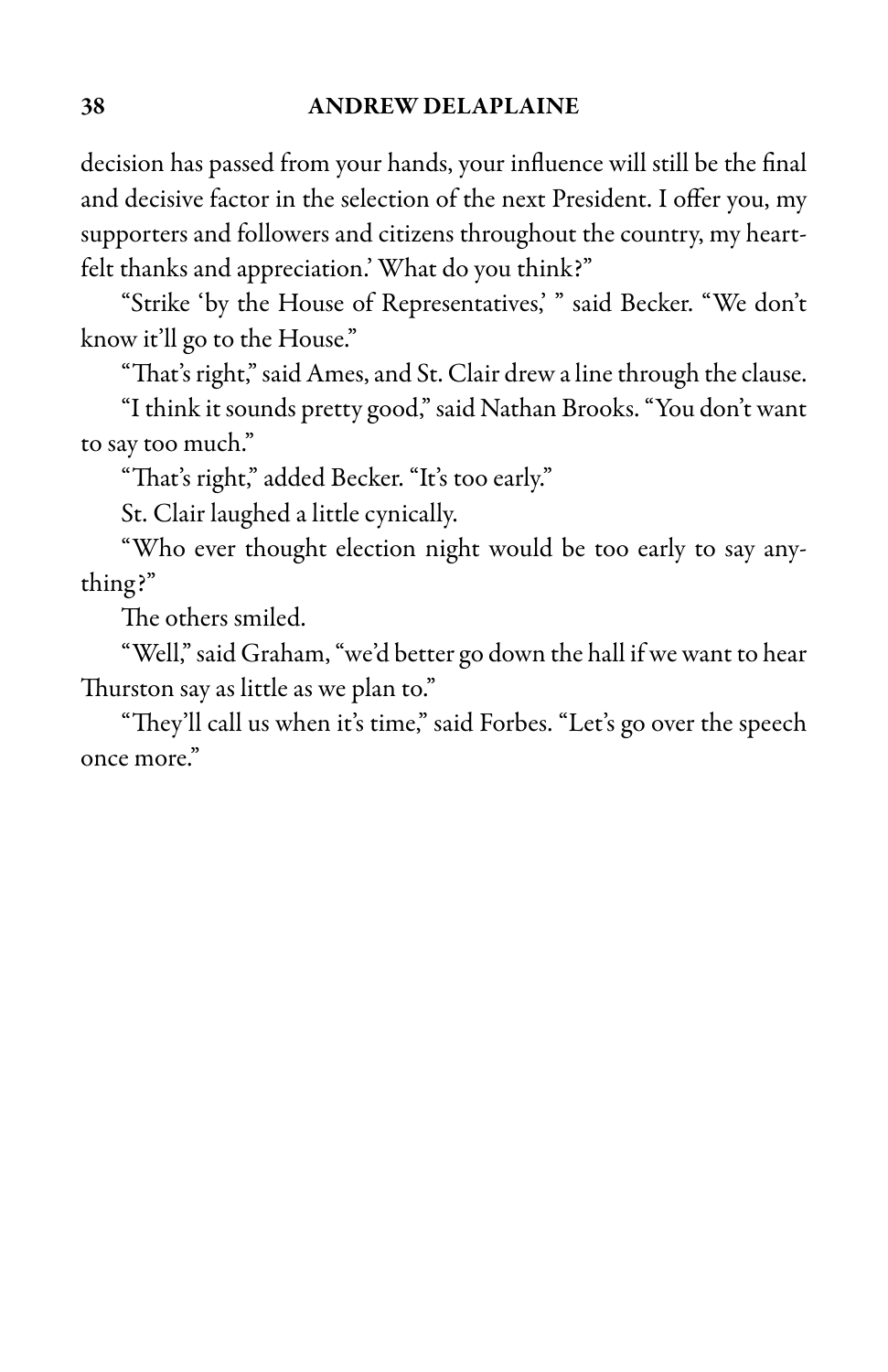## No Rest for the Weary

Sofia St. Clair saw her son come through the door after an approving nod from the Secret Service agent standing there. He scanned the room quickly, with the military precision borne of his training, and caught her eye almost immediately. But she had spotted him first.

A mother's eye is quicker than any sailor's, she thought with an inward sigh.

He rushed over with the youthful energy he always had and gave her a big hug and a kiss on the cheek and then held her by the shoulders.

"A tie! What an election!" he beamed, his full lips pulled back over immaculate white teeth. He took his hat off revealing jet-black hair. He looked like a movie star, a Latin movie star, she thought, except when the chandelier reflected a little amber light off his deep jade eyes (like his father's).

"We're all a little surprised," she said wearily. It had been a long campaign. She leaned in close to him and gave him a tired giggle. "I thought we'd lose and go back to Flagler Hall tonight right after his speech, I swear I did."

"No," Rafael said indignantly. "The fight's just beginning."

"I know, I know," she said again, her strength ebbing.

"Where's Dad?"

"In the room next door. We'll be going down in a minute. You'll come."

"Damn right I'll come. I just wish I hadn't been on duty, you know?" "I know."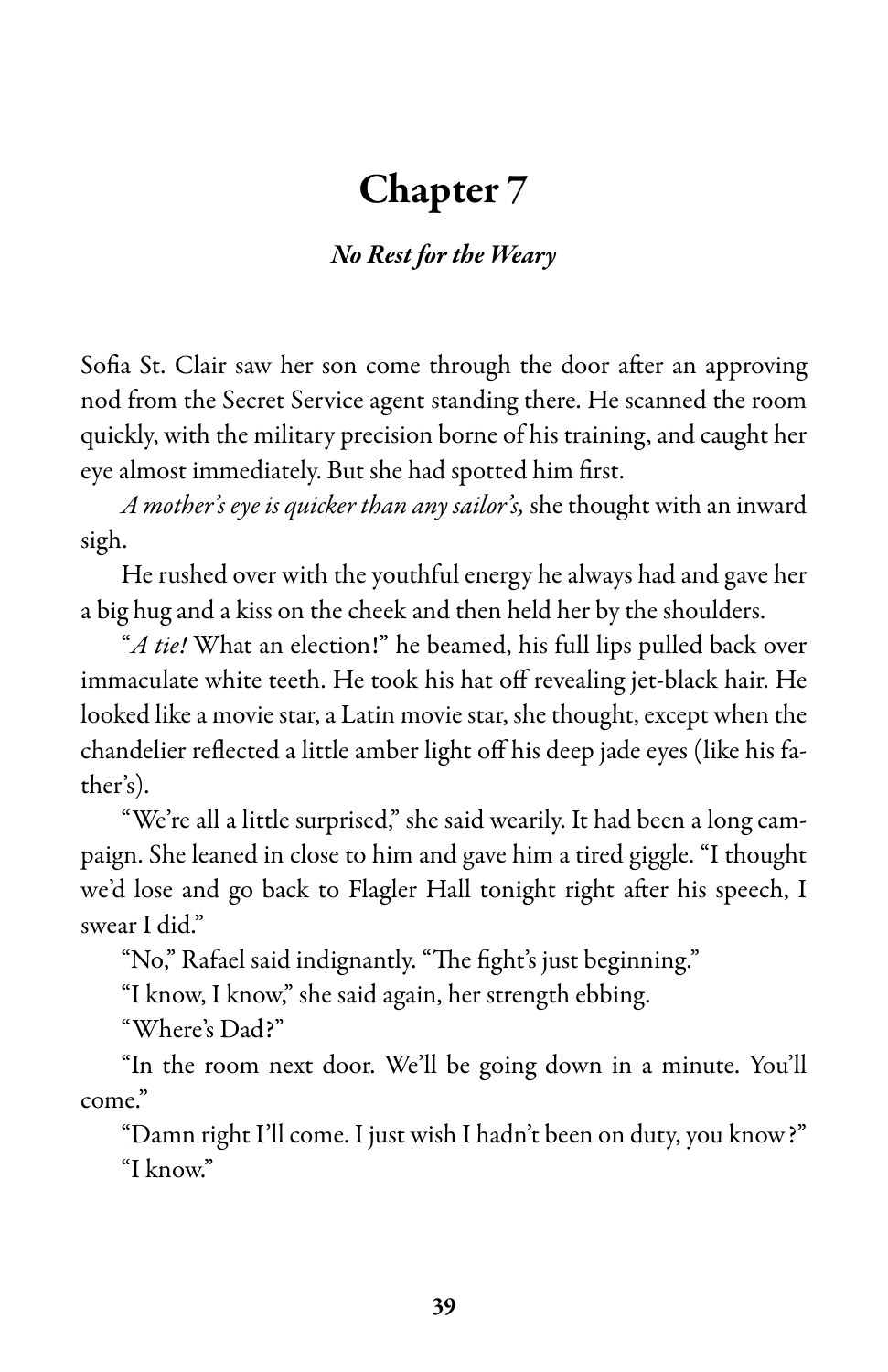"That damned captain of mine, son of a bitch, Skye Billings. He rearranged the duty roster just to keep me working late. He wanted me to miss all this. I just got off."

"I'm glad you got here in time. It'll make your father so happy to have you on the platform with us."

"That bastard Billings thought it would all be over."

"Your father can't use his influence with the Coast Guard. You know that, sweetheart."

"I know, but I missed all the excitement."

"I think there's plenty of excitement to go around, even now."

"Where's Jack?"

His mood darkened slightly at the mention of her stepson.

"He was here a little while ago," she said, looking around.

"Shouldn't he be here with Dad?"

"Quit finding fault, Rafael." She was too tired right now to coddle him. "Jack's been here all night with your father watching the returns come in. So give it a rest."

This was like a slap across the face to Rafael, a splash of cold water. He realized he was being petty, looking to pick a fight. And this was his dad's night, and his mother's, not the time to be forcing himself onto center stage. And anyway, Jack could wait.

"Sorry. You're right. It just drives me crazy that we're about to win the Presidency and I have a Democrat for a brother."

"Other people think it's funny."

She saw his angry eyes.

"I don't think it's funny."

Why can't these boys just get along? she thought.

Her cell phone rang. She looked at the Caller ID and smiled.

"It's Ramona."

"Say Hi to her for me. I'm gonna find Dad," Rafael said, kissing her on the cheek and rushing off.

"Hi, there, Ramona."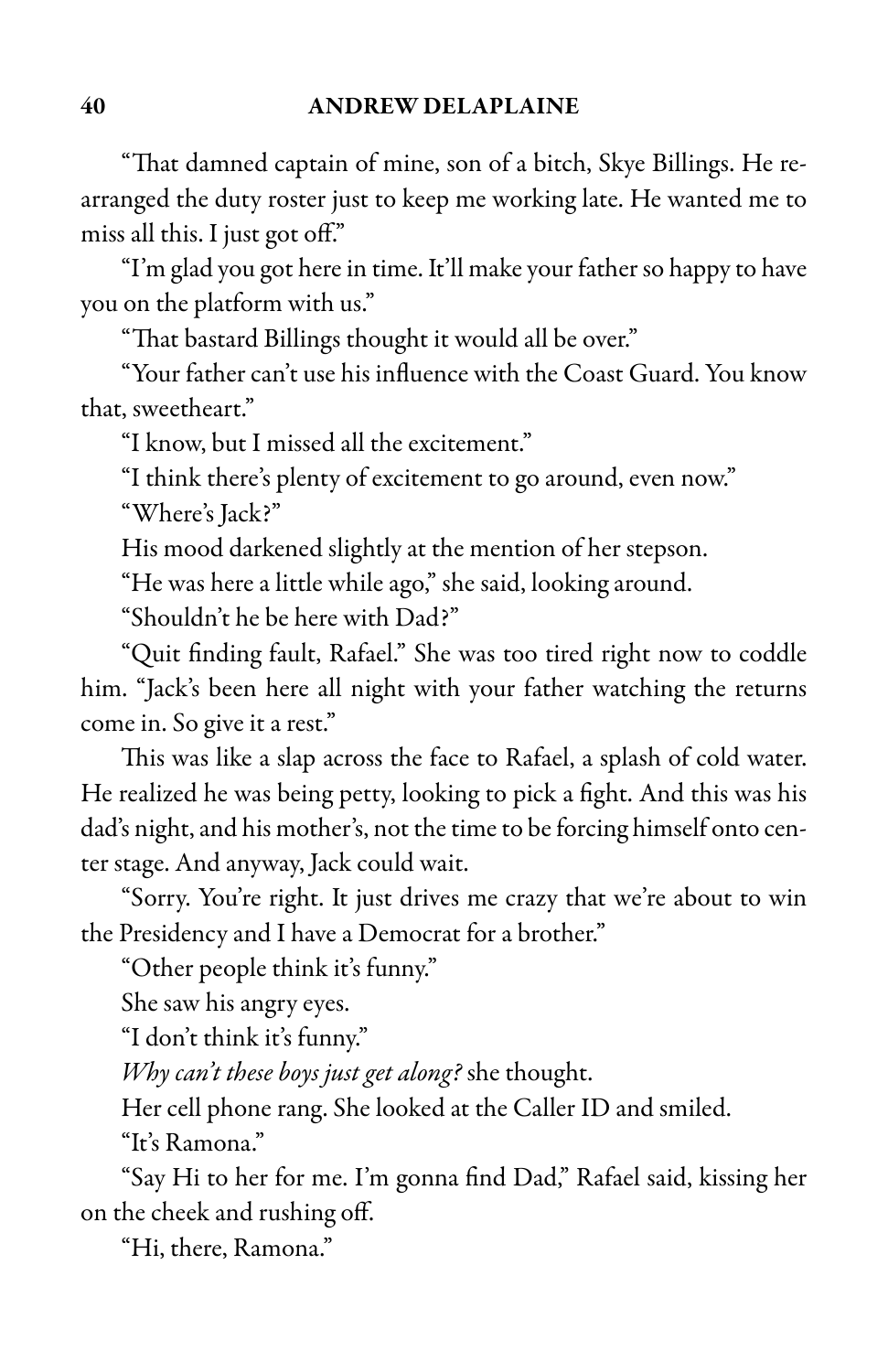"What do you think of all this?"

"I think I want you to buy me a drink."

"Before the speech?"

"Yes, now. We've got a few minutes."

"Come on over. I have your brand, baby."

She hung up, told her Secret Service detail chief where she was going and left with another agent close behind, walking down the corridor to another suite where the door was open. She went in and every eye turned toward her.

There was an ever so slight pause, and then everybody broke into applause and wild cheering.

Her best friend Ramona Fuentes came rushing over to give her a big hug.

"¡Ay mujer! Are you happy?"

Sofia was caught flatfooted by the question. She'd been so convinced that they were going to lose, she'd been looking forward to making the short drive from the Raleigh up to St. Clair Island where they could once and forever relax.

In fact, she was so convinced they'd lose, she forgot to be happy they hadn't lost.

Well, lost yet.

"Um, si, sure I am."

Ramona's daughter Raven came up behind her and gave Sofia a hug as well.

"¡Felicidades, Mami! I've never seen anything like this," said Raven.

"No one's ever seen anything like this," said Ramona with a dismissive flick of her wrist. "Completely unprecedented."

"About that drink," Sofia poked gently.

Ramona threw up her hands and laughed like a wild woman at a Dionysian feast.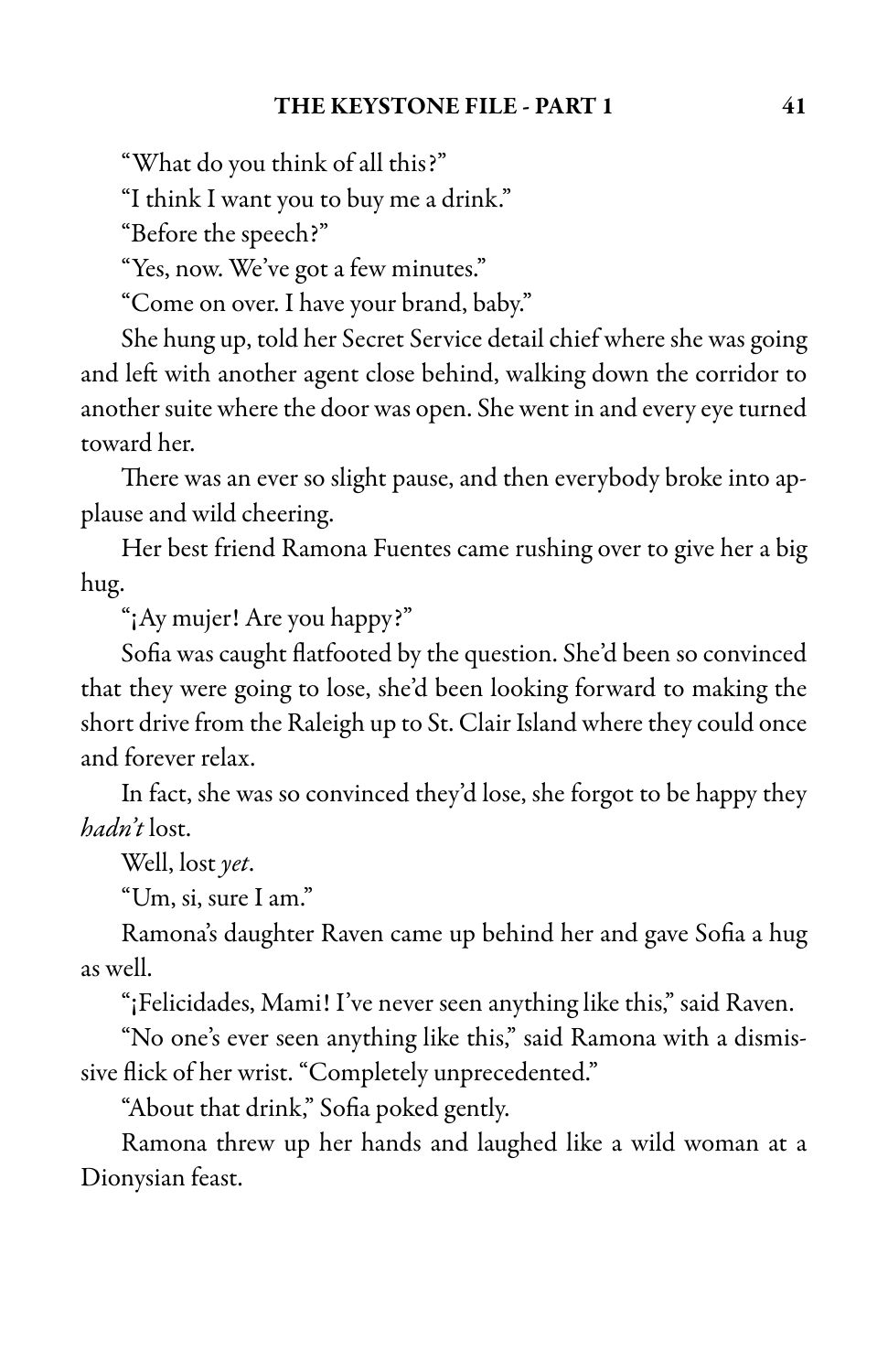"¡Santo Dios! This lady needs a drink," Ramona called over her shoulder to her always-nearby assistant. "Lourdes, get her Bacardi Black on the rocks, a slice of lime, si?"

"Lourdes knows," said Sofia with a nod toward the beleaguered assistant. Working for Ramona Fuentes was no easy task. Most of her "assistants" didn't last a year. What was the word "slave" in Spanish? Esclava, of course. But Lourdes had outlasted them all.

Lourdes was there is ten seconds with a highball glass half filled with Bacardi Black. Sofia took a welcoming sip of the dark-hued rum and licked her lips. She looked at the smiling Ramona.

"I can't believe how good this tastes," she said.

Ramona wagged a finger in her face and squinted with laughing eyes.

"And you thought the campaign was going to be over and you could go back to that island of yours and relax, did you?"

Sofia smiled and nodded. Ramona knew her every thought. She leaned in.

"I did. Between you and me, I thought this was it."

"Between you and me," Ramona whispered as she put her arm around Sofia, "so did I!"

They weaved through the crowded suite and glanced occasionally at the TV. Sofia polished off the Bacardi and as if my magic Lourdes appeared.

"Uno mas, Señora?"

"Si, Lourdes, por favor," Sofia said, handing her the glass.

"And a glass of Champagne for me, Lourdes," said Raven. She slipped away like a shadow.

Two of Ramona's daughters came charging across the room when they saw their mom was with Sofia. Raven, the older one at thirty-seven, and Antonia (only twenty-one) gave Sofia kisses on the cheek.

"You must be so happy!" Antonia shrieked.

Lourdes returned with the drinks.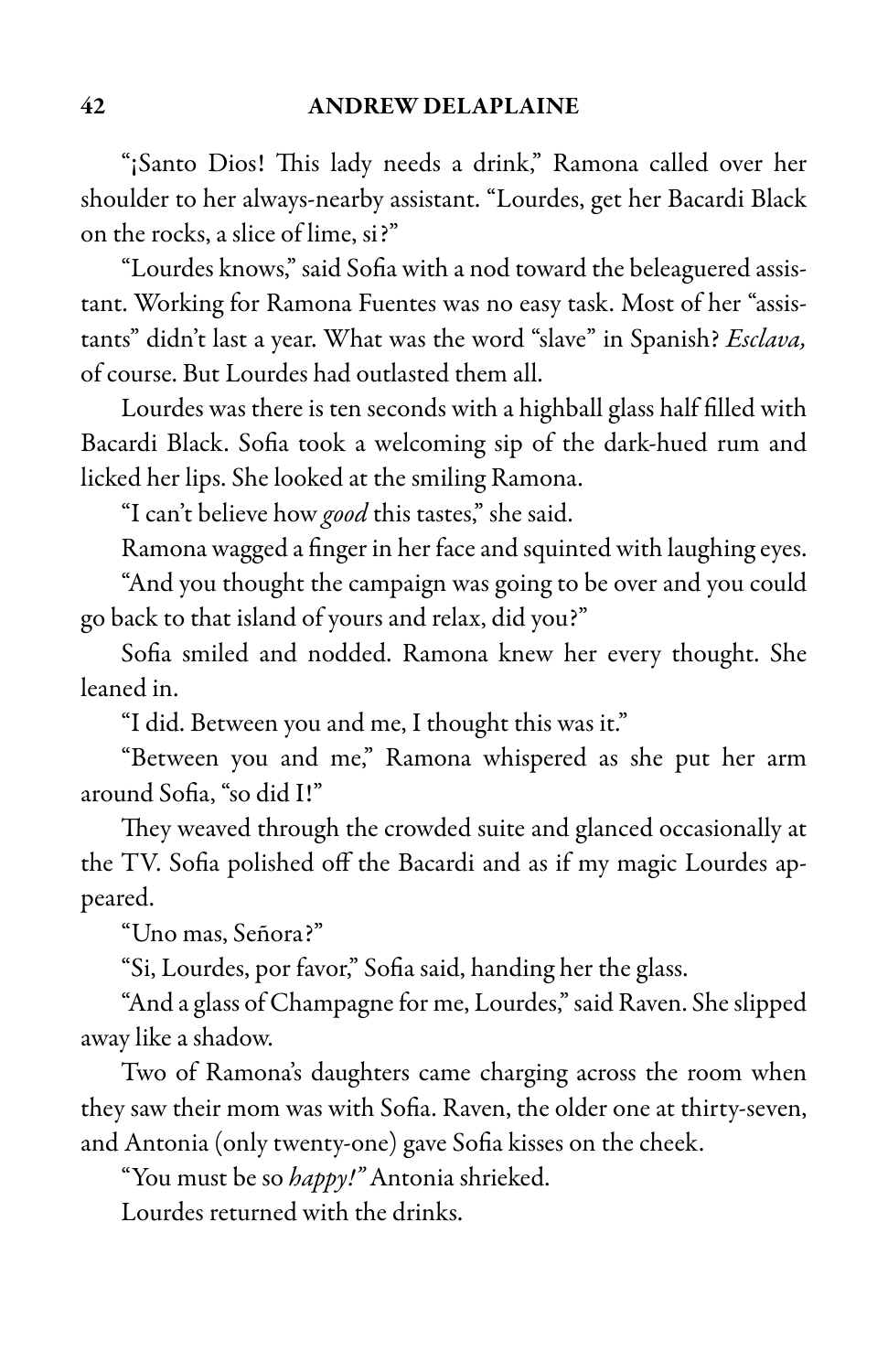"Yes, you live to fight another day," Raven added a little more somberly, drinking from her glass of white wine filled to the rim. How many has she had tonight? wondered Sofia.

She was well aware the toll a Presidential campaign took on anybody involved in one, none more so than the candidate and his wife. Sofia took an admiringly look at Antonia, who still had that blush of youth and the indescribable energy that goes with it. Raven, on the other hand, had been around the block a few times, and it showed in the tense lines around her mouth and eyes, no matter how many times she had them fixed.

And yet, their mother seemed not to have aged at all. Yes, she looked her age, fifty-three, but she was master of her universe in ways her girls were not and never would be. She'd lived as hard as Raven, but still had the youthful idealism and confidence of Antonia.

She wasn't a victim of life, Ramona Fuentes, she was a conqueror of it.

Just then, Rafael came running in, glancing around for his mom. He spotted her with the Fuentes women and hurried over.

"Hey, girls! Señora Fuentes," he said, kissing all three of them, mother first. Whereas Raven accepted a kiss on the cheek, holding her wine in one hand, Antonia put her arms around Rafael's neck and gave him a hug along with a kiss.

The mothers exchanged glances and raised eyebrows.

"Oh, Rafael!" said Antonia, "you look so great in your uniform. Tan guapo."

Rafael stood back and straightened his shoulders and executed a smart salute.

"Why, thank you, Miss Fuentes," he said, throwing in that dazzling St. Clair smile. He took Antonia by the hand and turned to his mom: "Nat Lizniak says Dad's just about to go down, so we need to go over now."

Sofia and Ramona finished their drinks quickly.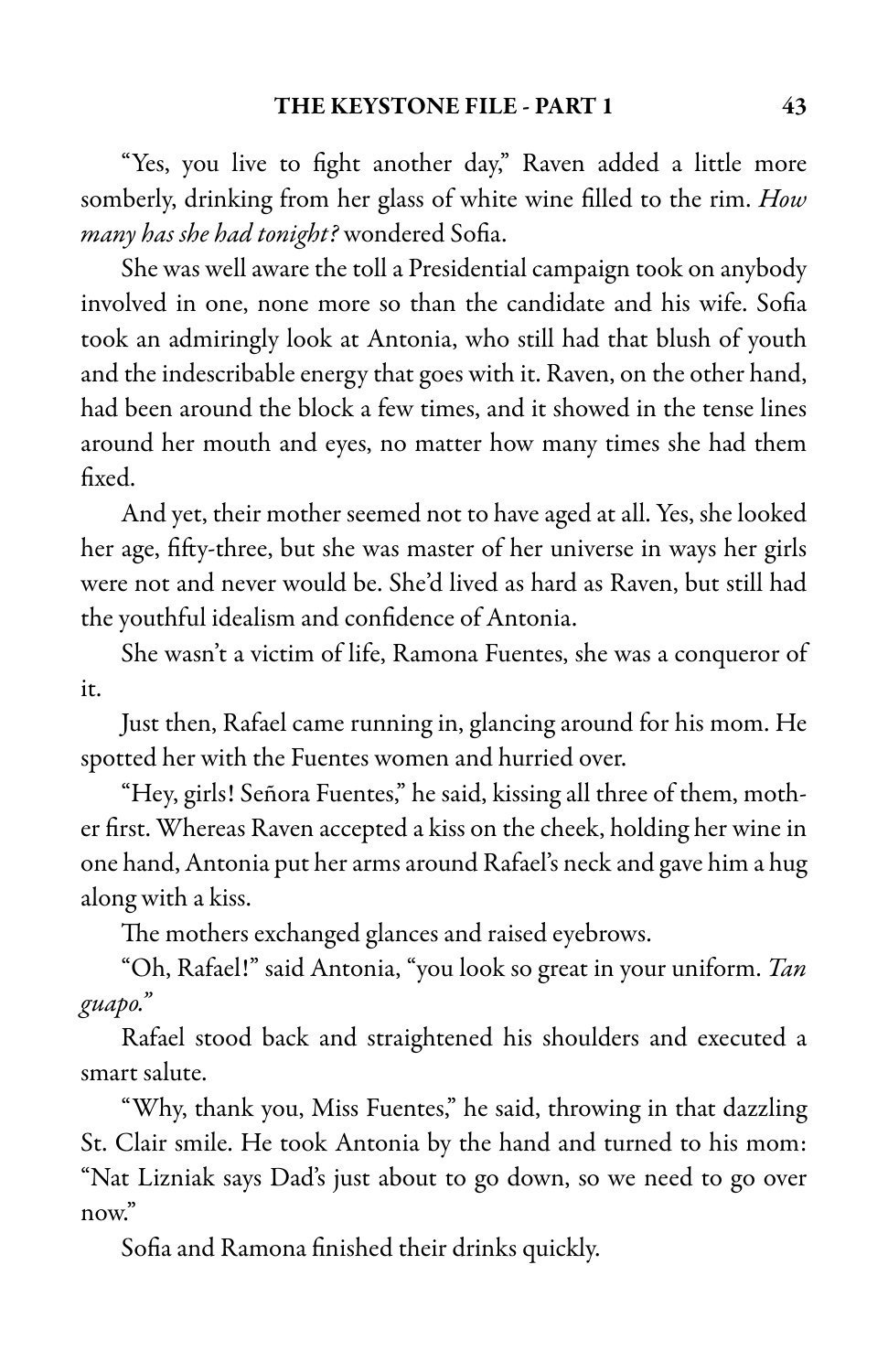"I'm ready," Ramona announced.

Antonia gave a girlish laugh.

"Where's Jack?" Sofia said, looking around. "I thought he might be here with—"

"I saw them leave together," said Raven with a little more than a trace of bitterness. "Toward the elevator."

"Well," Rafael laughed, pulling out his cell phone, "Dad said he wants Jack on the podium so people can see at least one Democrat's standing behind him."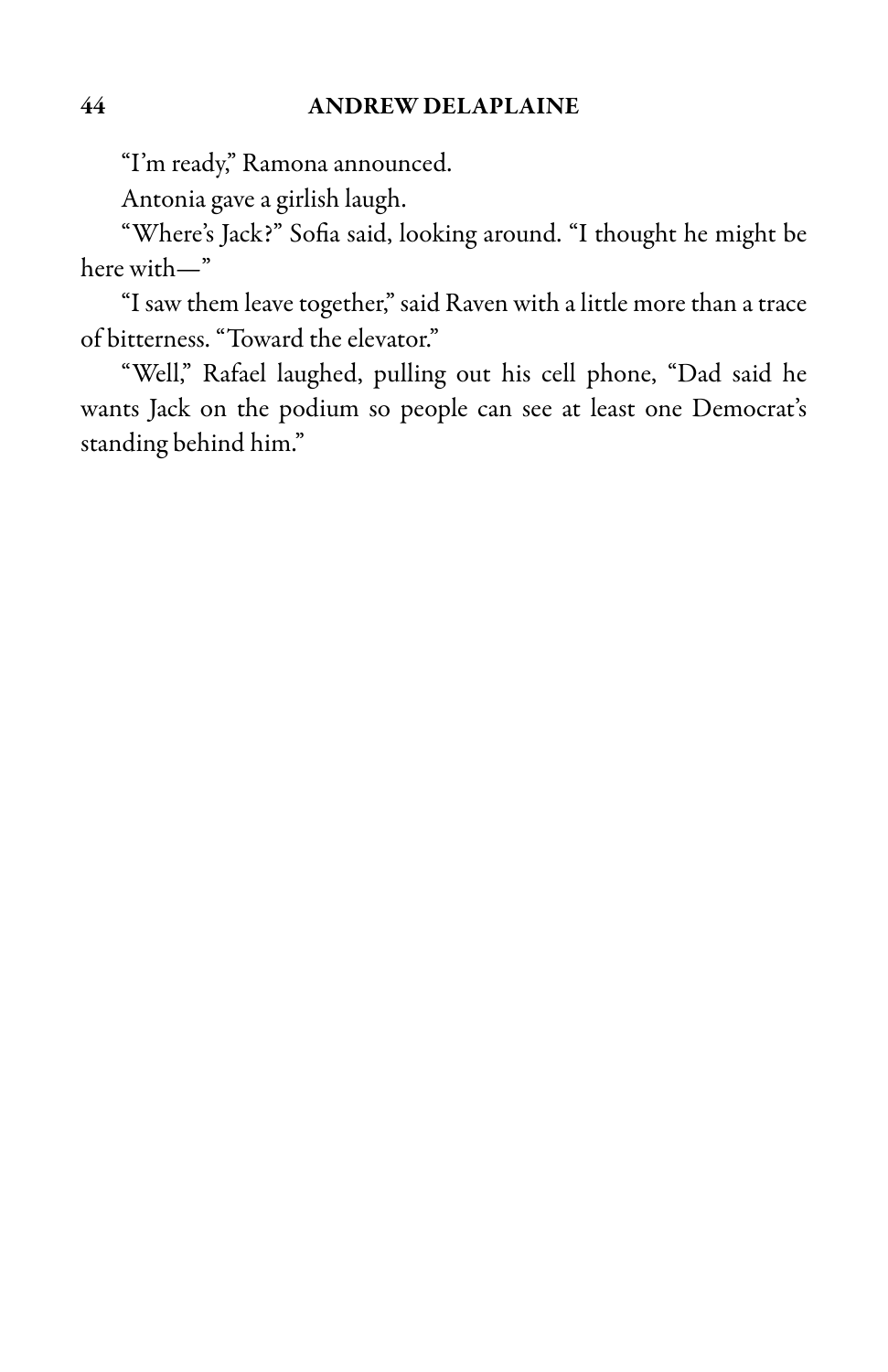### Moon Over Miami

Jack Houston St. Clair and Babylon Fuentes were kissing under a palm tree down by the Raleigh pool. A Secret Service agent kept a discreet distance, looking for all the world like an unemployed shoe salesman lost in the festive surroundings. Guests splashed in the pool as political operatives clad in suits and ties moved up to and away from the busy poolside bar. But even they were laughing, smiling, enjoying the perfect South Beach weather as they realized they were celebrating not losing the election.

As he looked at the crowd (and listened to it), Jack realized that he hadn't been the only one thinking there was no way his dad would pull off an upset over Thurston. And while he hadn't really, the tie was even more surprising than the loss would have been. That's the only reason all these Republicans were wandering around like dizzy zombies, stunned by their *almost* success.

There'd been a never-ending rush of stories regaling a fascinated public with the fact that the Republican nominee for President had a son who was a registered Democrat. He'd been forced to give hundreds of interviews explaining why he was supporting his dad. Was he a hypocrite? Hisanswer had been asimple one: he disagreed with his father on "certain points in the Republican platform," but not enough to support Thurston. (The truth was he did support Thurston's views more than his dad's, but he loved his father in spite of their tempestuous relationship, and he was not about to spurn him when he was running for President. Period. End of story.)

"It's kinda creepy with that guy watching us," said Babe, taking Jack's earlobe into her mouth and nibbling it.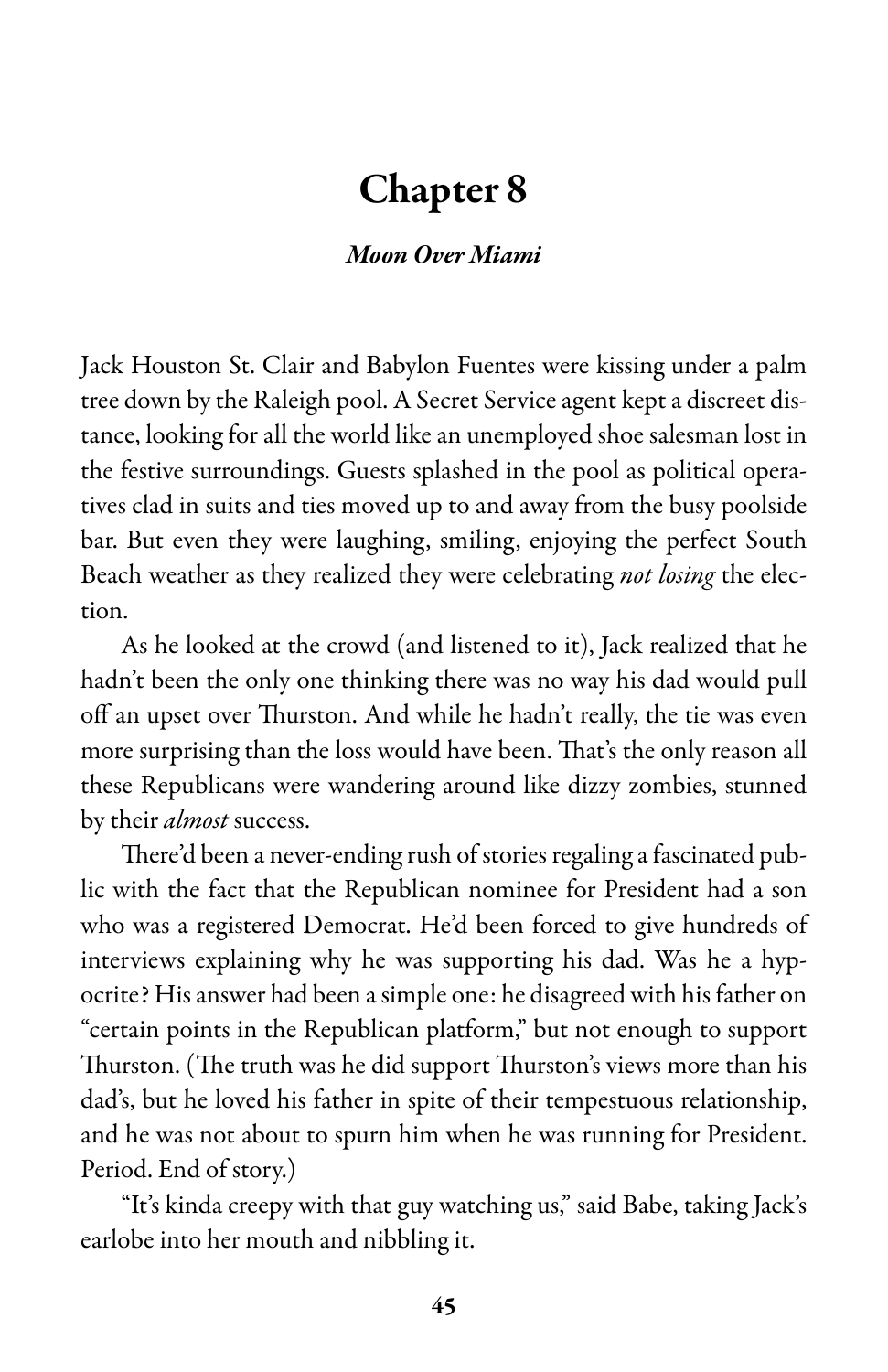"You used to think it was sexy," Jack leered in the moonlight, listening to the gentle breeze rustle through the palm fronds high above them. They were just far enough away from the poolside craziness to be able to hear the surf crashing onto South Beach just a few feet away.

"Yeah, well, I guess I'm a little bit over it."

"Want a drink?"

"Sure. We got time before your dad's big speech?"

"We'll make time."

Jack took Babe by the hand and pushed his way through the crowd ten deep at the outside bar. He raised his arm just enough to catch the eye of Bubba, the big barrel-chested head barman. He saw Jack was with Babe and quickly poured a double Balvenie on the rocks for Jack and a rum and tonic for Babe. Jack made his way around the edge of the bar to the service bar where Bubba filled the waiters' drink orders and picked up his drinks, which were in glasses, not the usual plastic handed out at the pool bar.

"Thanks, Bubba," Jack smiled. "Can't have that Balvenie in a plastic glass."

"Special customers only. Babe, you're lookin' babelicious."

"And you're looking bubbalicious," she smirked.

"You know, guys, that was funny for the first hundred times, but now it's really stupid," said Jack.

"Hey!" screamed an irate patron at the packed bar. Bubba flipped him the finger.

"When I get there I'll get there."

"We'll leave you alone," said Jack. "Throw these on my tab."

"Hey, Jack, those are on me. And best to your dad. It was a close one." "Bubba, it's still a close one," Jack laughed.

They took their drinks and went back to the other side of their tree, the side facing the water, away from the glare of all the pool action, the Secret Service agent keeping a weather eye on their every movement.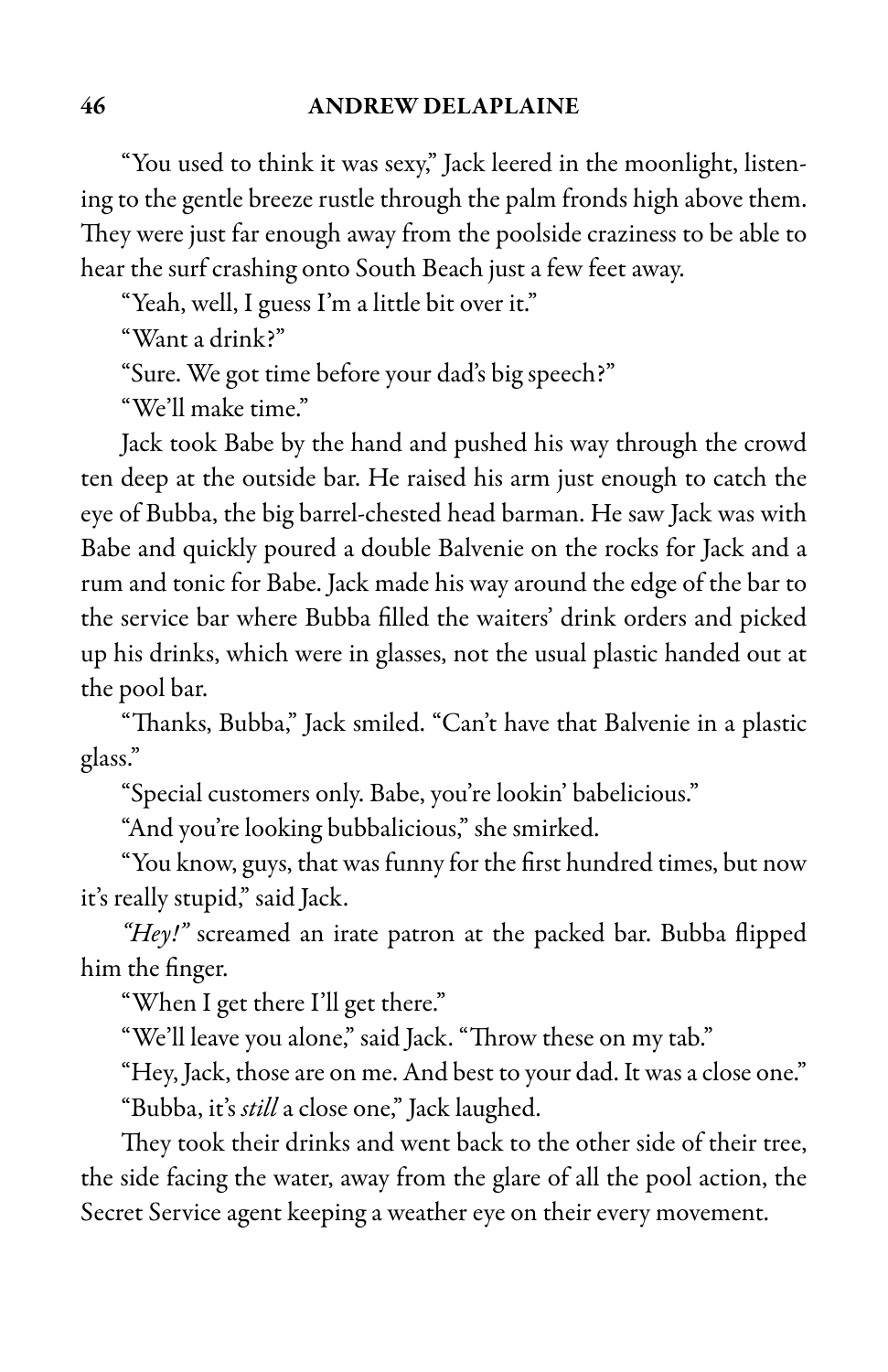"What about later? You staying over?" he asked. "We can swim naked in the pool."

"There's still Secret Service."

"I'll leave the lights out in the pool."

"I drove over with Mom and Antonia."

"So what? I'll get you home tomorrow."

"Okay."

He leaned in to kiss her, the fragrant taste of rum on her tongue. He felt her hard firm breasts against his chest. The light from the full moon shone in her lustrous hair, the feminine scent of which filled his nose, making him giddy with expectation. Tonight would be a good night, the campaign be damned. He'd been away from Babe too much to deny himself tonight.

Just then his cell phone rang.

"Fuck it," he whispered.

He pulled out his phone and looked at it before touching the screen.

"Hey, Rafael," he said. He listened. "Right. We're on our way."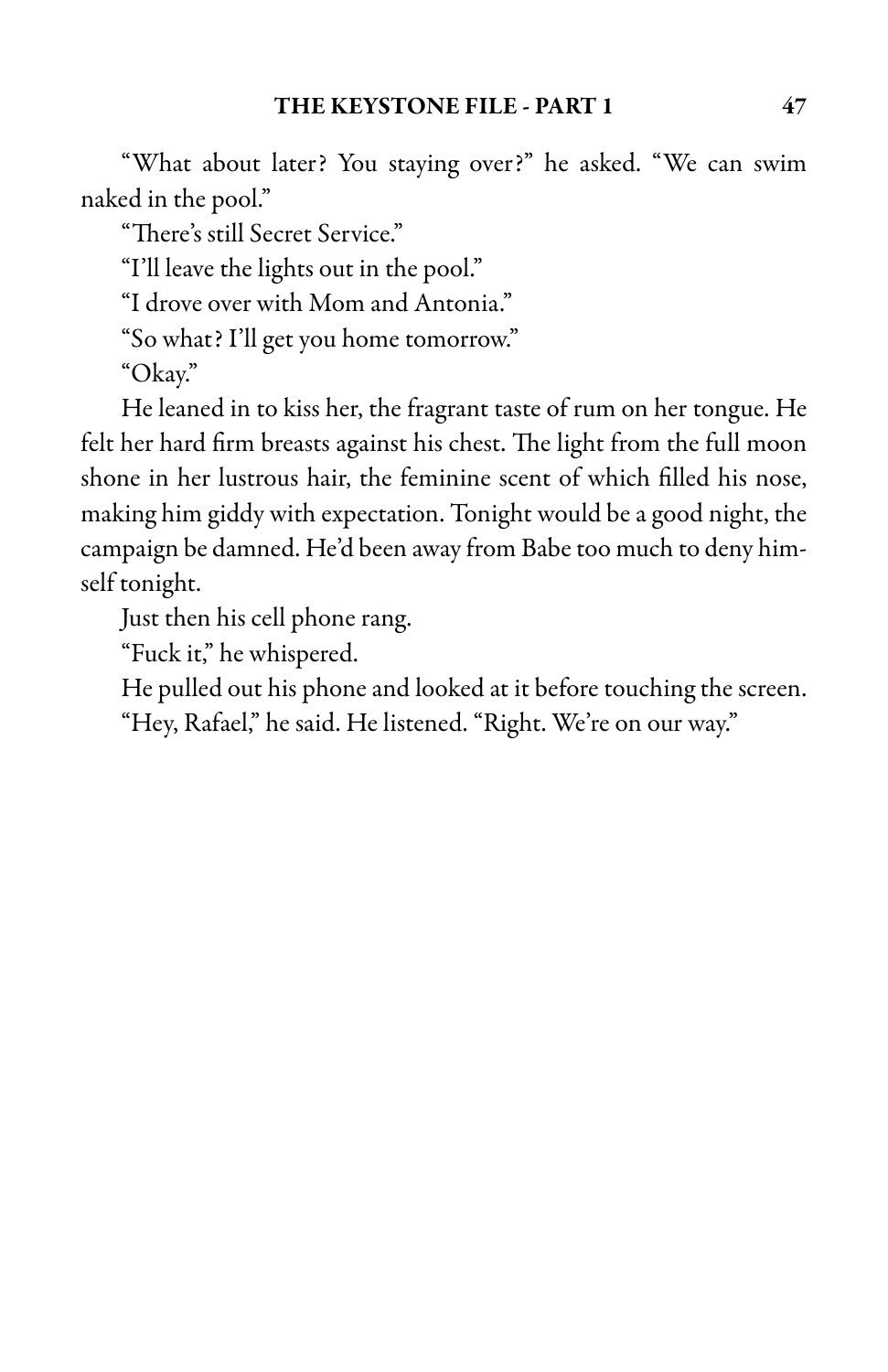### Path to the Presidency

Sofia St. Clair was sitting in the next room neara bar set up by a window looking out over the Raleigh's famous pool. She'd left Ramona and her daughters in the room beyond. She saw her husband come through the doorway after Graham, Brooks, Ames, Becker and Forbes and two or three others.

"Hello, dear," she said as he came over, bent down and kissed her cheek.

"Hello, how was the interview?" he asked lamely.

"Oh, you know, one of those ladies' things for Good Housekeeping about election night jitters. As if I'd had 'jitters' in years."

St. Clair chuckled knowingly and looked at the TV set in another corner of the room around which people in his inner circle were clustered, sitting on the floor when the chairs and sofa were filled. Gradually an ominous quiet filled the room.

St. Clair spoke up so everyone could hear him.

"Don't get so excited, everybody. He isn't coming down the mountain with an eleventh Commandment."

Everyone laughed and the tension broke.

"If he did, he'd break that one, too," said someone, and the roomful of people rocked with laughter.

St. Clair turned to the makeshift bar and poured some Pinch over ice.

"Icould usethis before we go downstairs," hesaid in alow voice."Are you ready?"

"Umm-hmm," she cooed wearily.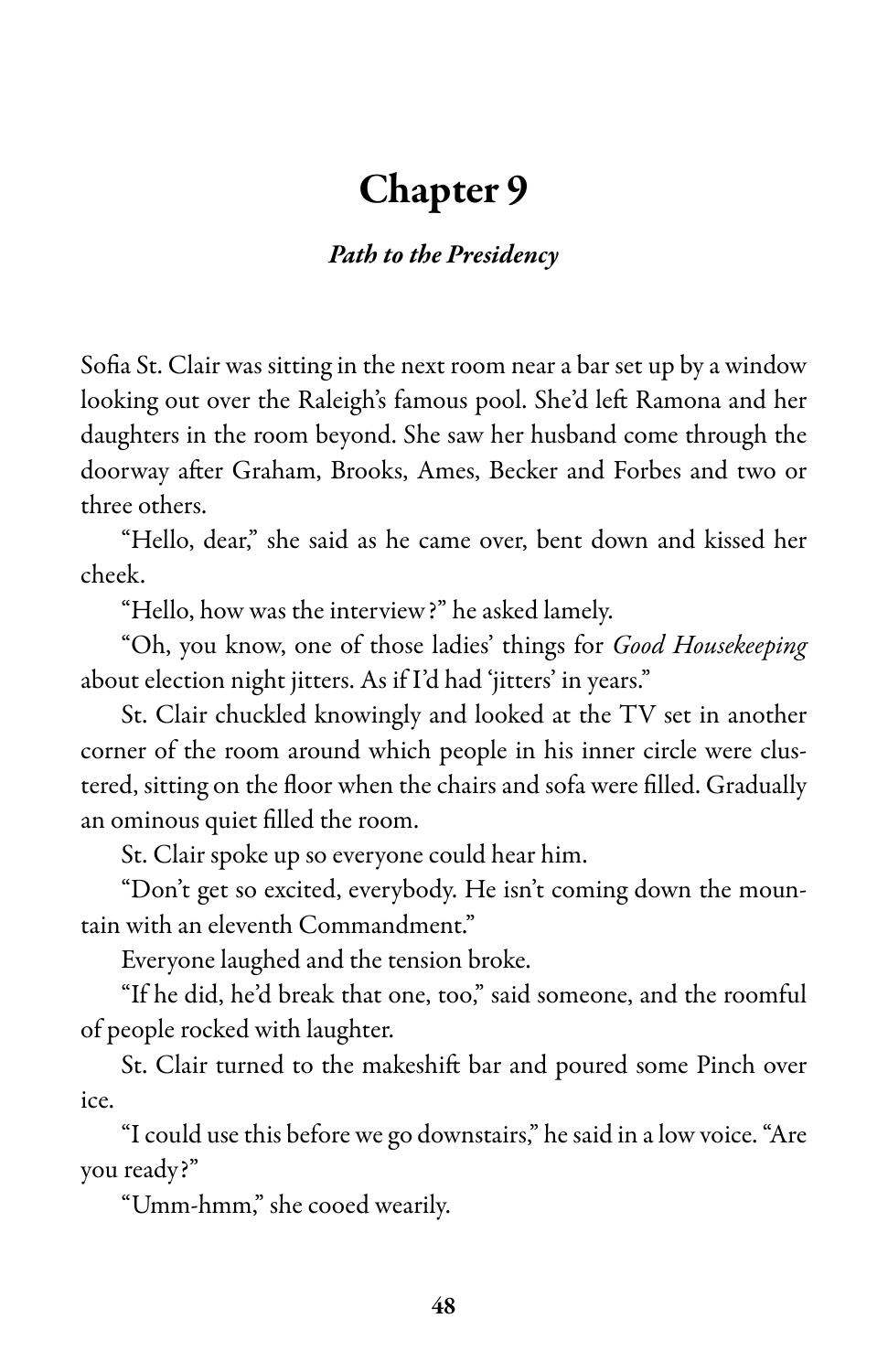"Want something?" he asked, nodding at the bar as he took a generous draft of the fifteen year old Scotch.

"No, thank you, dear." She beamed up at him. He turned his attention back to the television. "I had two Bacardis in the other room with Ramona."

Sofia St. Clair was proud of her husband. Always had been. Still was. As he watched the TV showing a mass of people waiting to see Frederick Thurston, she admired her husband's looks. He was a tall and powerful man in physical appearance—six-feet-two, a big forty-six inch chest, not at all fat, but strong and sturdily masculine in his bearing and manner of movement. He looked like the former Naval officer that he was, attached to General Westmoreland's staff in the Vietnam War. He was awarded the DSC, DSM, a Bronze Star and a Purple Heart. She kept them on the mantelpiece at home, even when his political aides wanted him to move them to his office where more people would see them. Her husband had engaged in actual combat more times than any other officer on the general's staff simply because he always seemed to be in the hottest place at the hottest time. He'd been in more land battles, he often joked, than naval battles.

His fine dark hair was slowly turning to a silky silver. He hadn't lost a single hair, and the upright dignity of his facial features made him a most handsome man for someone sixty-four years old. His face was not lined with age marks. The deep lines were those beneath his cheeks that appeared when he smiled. They slanted down on either side of his mouth leading to his dimples. His face seemed to say to those interested in reading faces that this was a nice man who knew when to have a no-nonsense air about him and when to clap someone on the back, but a man who felt his integrity and took it seriously.

Sofia was convinced he was the handsomest governor in Florida history.

\* \* \*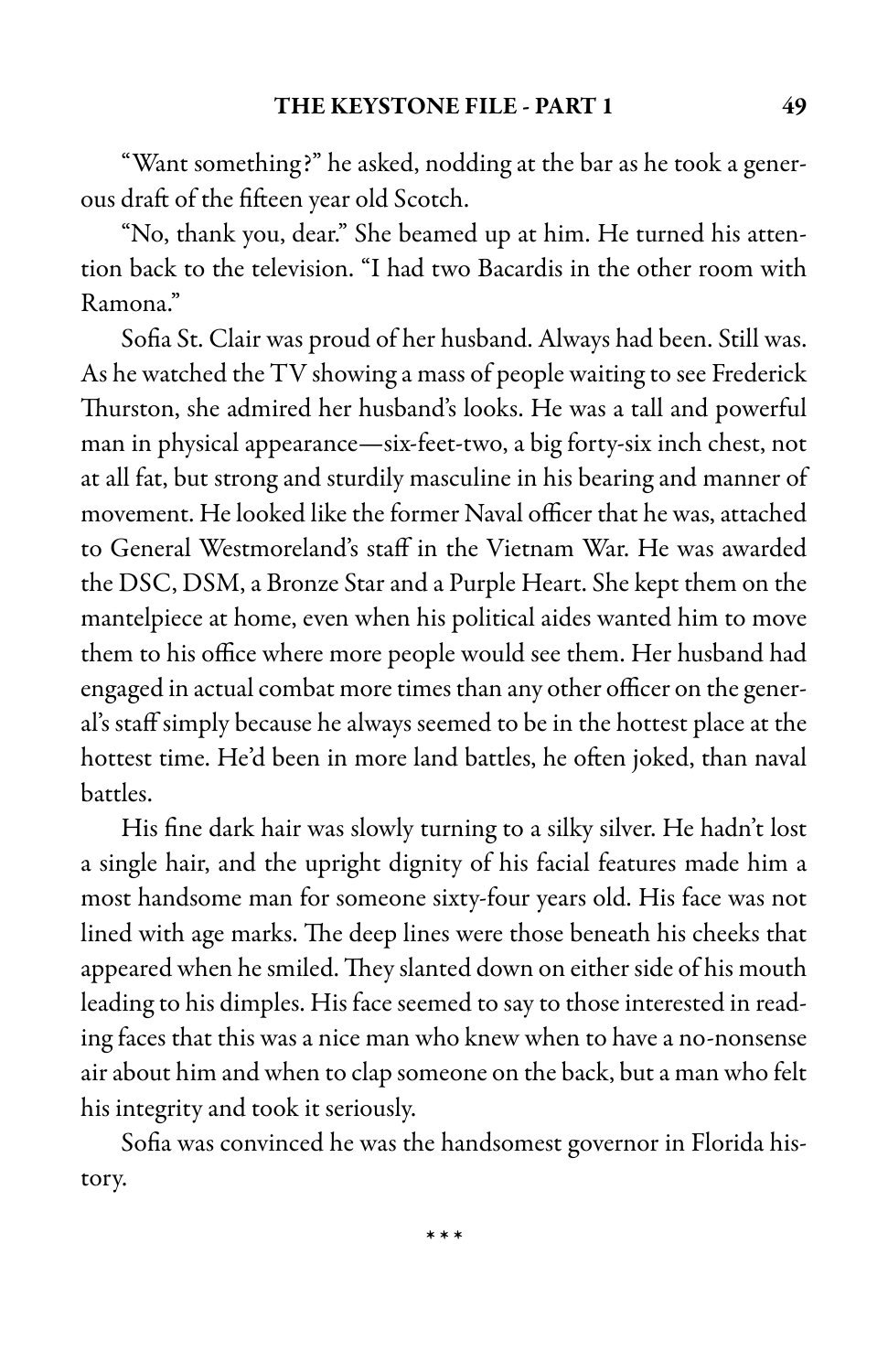#### 50 ANDREW DELAPLAINE

St. Clair took another long draft of the powerful whiskey as he looked away from his smiling wife and down into the lights reflected in the Raleigh pool.

A year before the election no one seriously considered St. Clair as a Presidential possibility, although there was some talk; there always is. Then, while St. Clair headed a trade mission to Beijing, a Chinese naval vessel shot down an American jet over international waters. The crew was killed. The Chinese thought it was a reconnaissance plane from the Russian fleet, which was active off the coast. While still in Beijing, St. Clair denounced the act and the Chinese gave him his passport, their thinking being that the Americans should have the same fear for the Russian threat as they had. President Norwalk angrily recalled the entire mission, which included two Cabinet secretaries, and for a week or two the whole diplomatic community held its breath for fear the two powers would sever their relations. Neither country wanted that (China held too many U.S. dollars and the U.S. needed cheap Chinese goods) and the whole affair soon went away.

Its effect on St. Clair's political future did not go away, however, and when he returned to the United States, he got a hero's welcome.

Several Republican state delegations, headed by his own, went to the National Convention tooting St. Clair's name. The primaries were largely inconclusive. The Republicans had very little new blood injected into the party during the eight years of Norwalk's presidency. Leon Coker, current Vice President of the United States, was only a year younger than Norwalk, and though he tried to capture the nomination, the delegates opted for St. Clair, who, though he was a year older than Coker, seemed years younger and even more vital and charismatic. No one believed Coker could defeat the dynamic governor from Florida, so St. Clair got the Republican nomination on the sixth ballot, in a delayed convention nominating process that hadn't been seen in generations.

The campaign was a new experience for St. Clair and his wife, because the two-term governor had never really fought to get elected be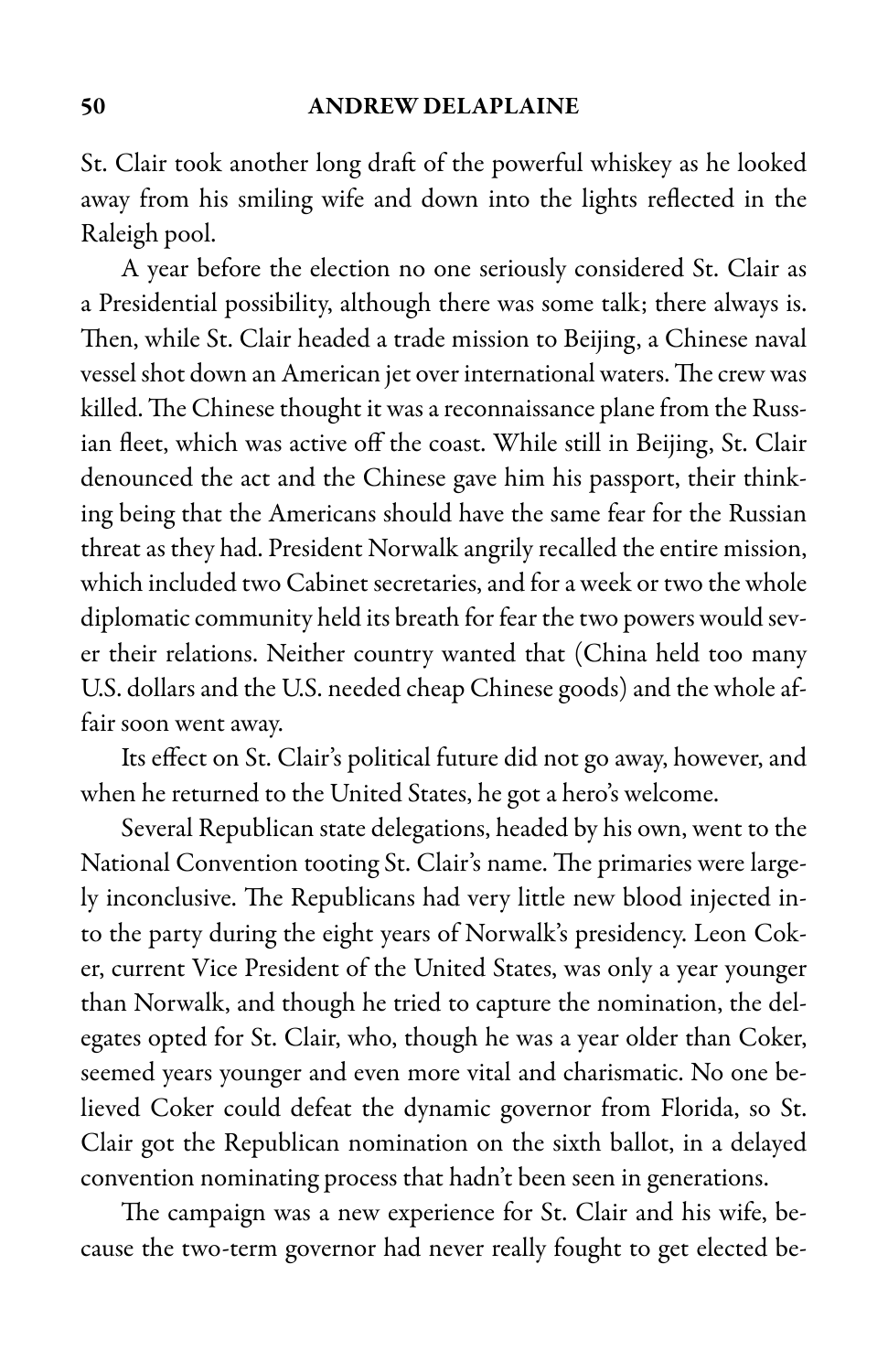fore. Although on election night he was not yet the winner, he had been able to stop Thurston juggernaut.

For the moment, anyway.

His sons had been involved in the campaign in a small way. His older son Jack had been a bigger help than he thought he would be. His younger son, Rafael, was executive officer aboard a Coast Guard cutter based in Miami, so there wasn't much he could do. Sofia was his mother. (Jack was born to St. Clair's previous wife, a Boston Brahman named Louise Perkins, who died years ago.)

St. Clair attributed getting this far to President Norwalk's vigorous campaigning on his behalf, a strain on the man none had wished to impose. But Norwalk was a great help because he was still a popular President. He hated Thurston's pro-Chinese policy. Everyone knew it. He made it plain to St. Clair in one of their meetings that he considered Thurston a menace to the balance of power that had preserved the peace for so many years. The whole importance of Norwalk's presidency depended on the election of someone who would continue his policies.

St. Clair frankly believed Thurston would defeat him if the question ever came before the House. He'd never served in Washington except at President Norwalk's pleasure. Thurston had been elected to both houses of Congress. The Democrats had a solid majority in the House. The Democrats controlled more states outright than the Republicans did. His only really important advisor, besides Sofia, was President Jeffrey Norwalk himself. St. Clair talked to Norwalk often during the course of the grueling, tumultuous campaign. He offered much good advice and St. Clair took all he could get, including the President's choice for his running mate, Senator Robert Degraff of Oklahoma, a young man who lost his bid for the nomination but who had a national reputation. St. Clair had learned much in a short time from the foxy old President. And he knew they would talk tonight before they both turned in. He knew the old man was far from asleep even at this late hour.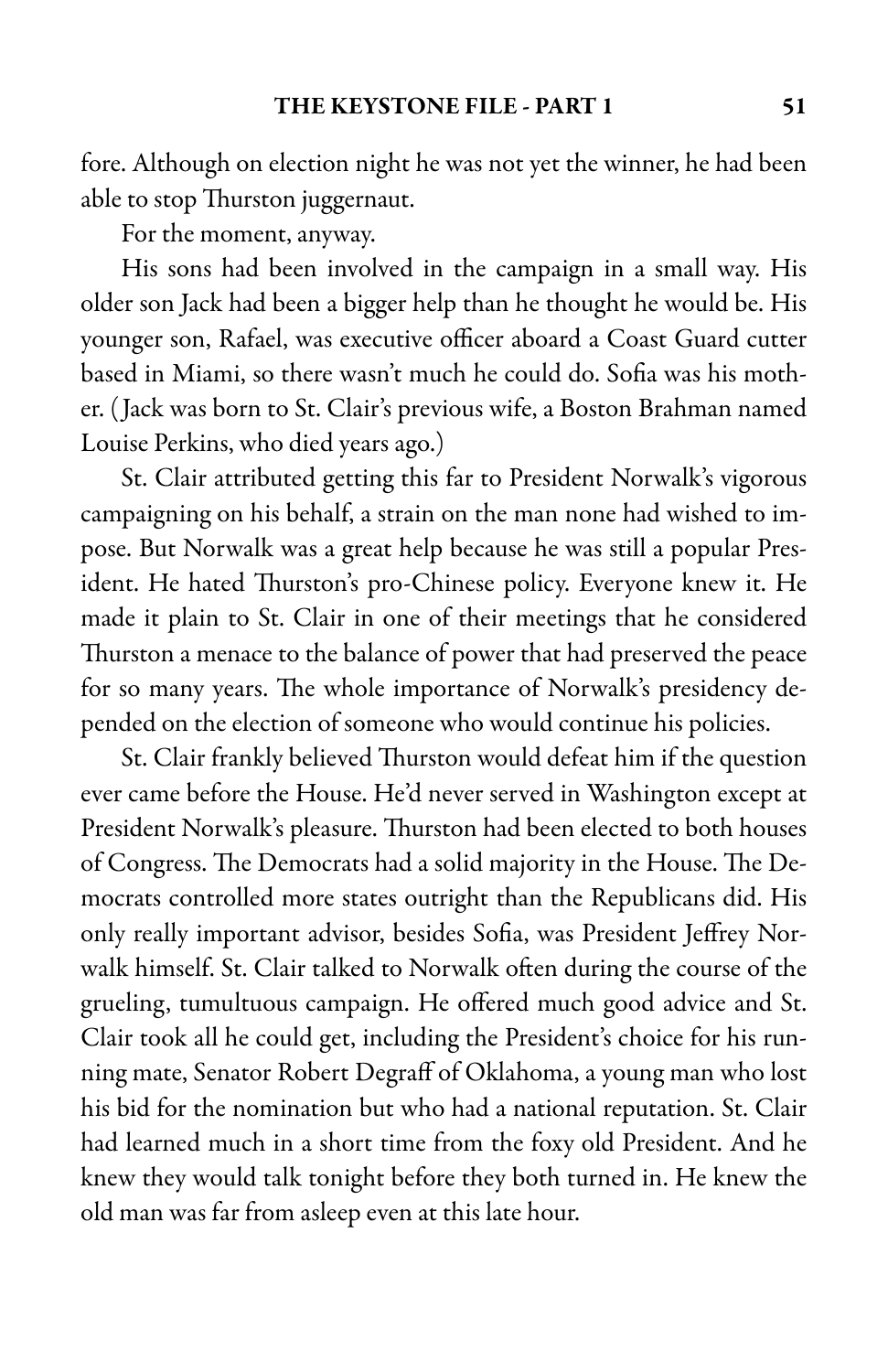### Lamar LeGrand Perryman

Down in Albemarle County, Virginia, in the town of Charlottesville, in a large white clapboard house with four imposing wooden Doric columns surrounded by two hundred acres, a telephone rang and rang and rang. Finally a light came on and the ringing stopped.

Lights spread into the downstairs and upstairs halls. An old butler climbed the stairs in his plaid bathrobe. At the top, he turned towards the front of the house, walked down the long, elegant hallway with its subdued sofas, Chippendale armchairs, Persian rugs and French mirrors until he came to two large doors which stood floor to ceiling, a full twelve feet high.

The butler went in without knocking and walked to the closed drapes of one of two sets of French doors that gave onto the upstairs verandah. He sashed the drapes of one of the windows allowing the full moonlight to flood into the room, picking out for him the massive bed on the other side of the room with its stately canopy high above its ornately carved four posts. The butler walked silently across the room, approached the high bed, stopping just short of the two steps used to get up into it, and reached out to touch the shoulder of the Honorable Lamar LeGrand Perryman.

He knew the old man was awake even as he reached out to touch his shoulder.

"What ... is it, William?" said the old man. "... I heard you comin'." The voice was low, slow, yet distinguished and gentle.

"Telephone, suh," said William in his higher voice. "Congressman Overton—says it's impo'tant and that I oughta wake you up if 'n I hadta."

"Must be important, then," the old congressman said, without moving, his head still wrapped in peaceful shadows while the moonlight playing through the trees danced on the white coverlet draped over his portly frame.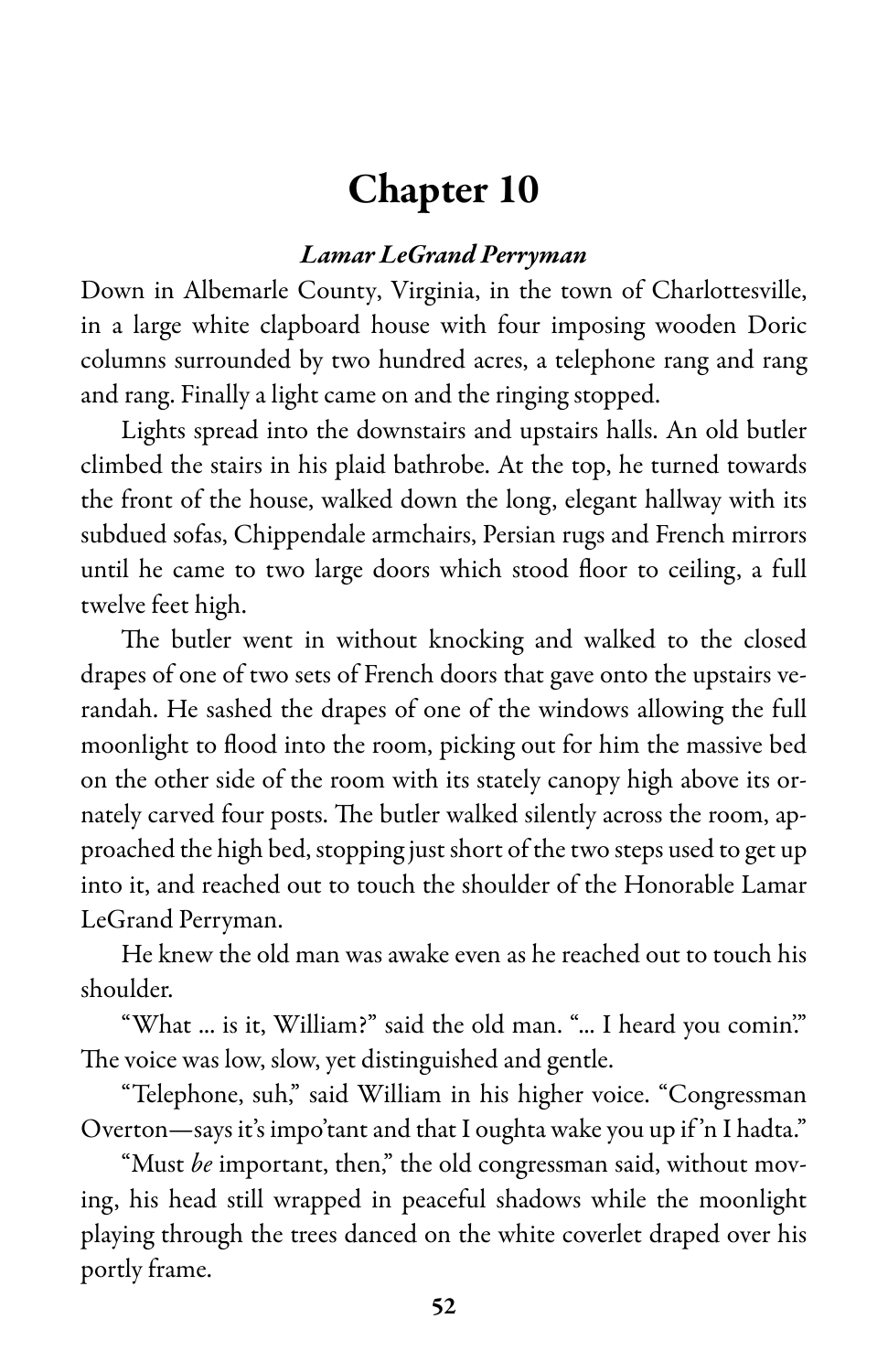William went into the congressman's dressing room adjoining the bedchamber and returned in a moment with a dressing gown draped over his arm. He approached the bed, drew back the coverlet and sheet and held the gown. The old man gripped the post, as was his habit, and hauled himself up into a sitting position. He always refused help getting out of bed, saying that if he couldn't, he shouldn't by damn it, and that the affairs of state could damn well wait until he could. He stood and slipped his arms into the waiting robe. The moonlight provided all the light necessary for this business.

Perryman started out and William followed him, but overtook him going down the hall. He was holding the phone for Perryman by the time he reached the top of the stairs, where the upstairs phone was kept. Perryman wouldn't allow a phone in his bedroom.

"Thank you, William," said the old man, whose eyes were practically closed against the full light in both hallways. William retired out of earshot into another room. Perryman held the telephone to his ear and said, very slowly, "He-ll-o?"

So stood the aristocratic honorable congressman in his floor-length cashmere dressing gown as helistened to Majority Leader Niles Overton tell him the plan Thurston had divined to free the influential majority leader for other more important things prior to the assembling of Congress. As Overton talked, Perryman's hunched shoulders seemed to square themselves. But the change in posture and his suddenly alert mind did not come to him because he felt some great honor being temporarily thrust upon him. That was nothing to him. While Overton finished, Perryman's mind was already forging ahead to the floor of the House and other matters secreted inside his somewhat large head.

"Now it ... wouldn't do," he drawled to the majority leader, "to have two speakers die in the chair one right after t'other." They both laughed a little.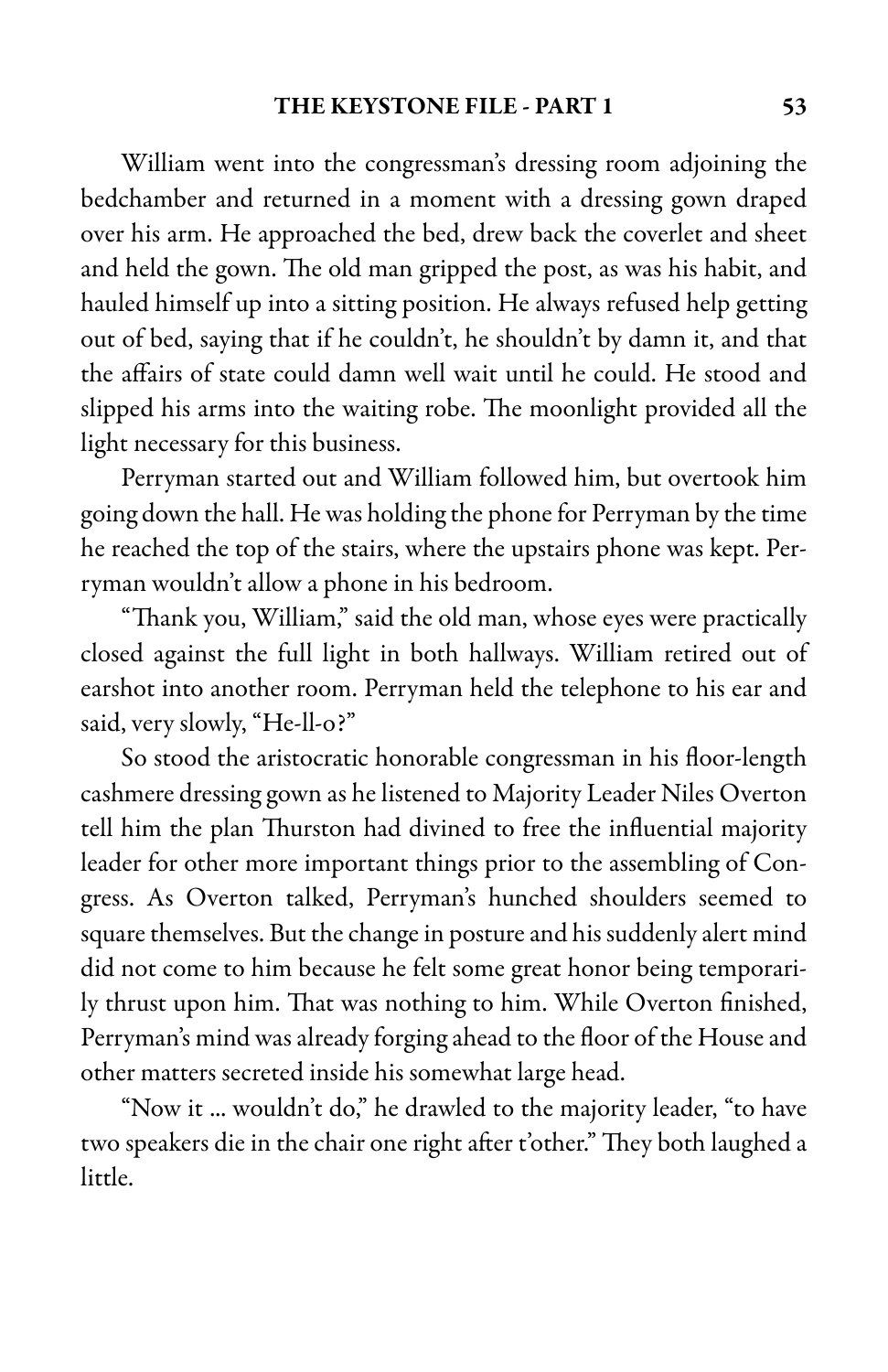"I'm not worried, Lamar. I know you'll do just fine. We'll be getting together on this thing later. Thurston said he'd call you tonight, so you might want to wait up."

"I'll do that, Niles, now don't you fret," the old gentleman said.

"All right then, Lamar, I'll let you go."

"Good night, Mr. Majority Leader," said Perryman good-naturedly.

Overton hesitated just a second and Perryman caught it, just enough to show how badly Overton really felt about not being in a position to argue in his own behalf for the speaker's chair. But he replied with a little laugh in his voice meant to please and flatter Perryman.

"Good night, Mr. Speaker."

If anything could be said about the venerable representative from Virginia, it was that he could never be flattered, and almost never pleased. He was the only one who knew it, though. Publicly he pretended to be flattered often enough, but he even more publicly pretended to be pleased. He seldom was in the latter case and never in the former.

Congressman Perryman put down the receiver, rewrapped his dressing gown and tied it back again. When he spoke his voice was not slow and sleepy, as it seemed to be to Overton.

"William!" he snapped out sharply. The butler came through a door instantly.

"Yessuh?" answered William.

The old man started pacing, with hands behind his back and his belly leading him on by a foot, addressing William as he might a general staff preparing for battle.

"What time is it?"

"Fo'clock, suh."

"I'll stay up, William."

"Yessuh."

"Roust out Becky to get my breakfast. Juice, coffee, toast this morning."

"What kind o' jams, suh?"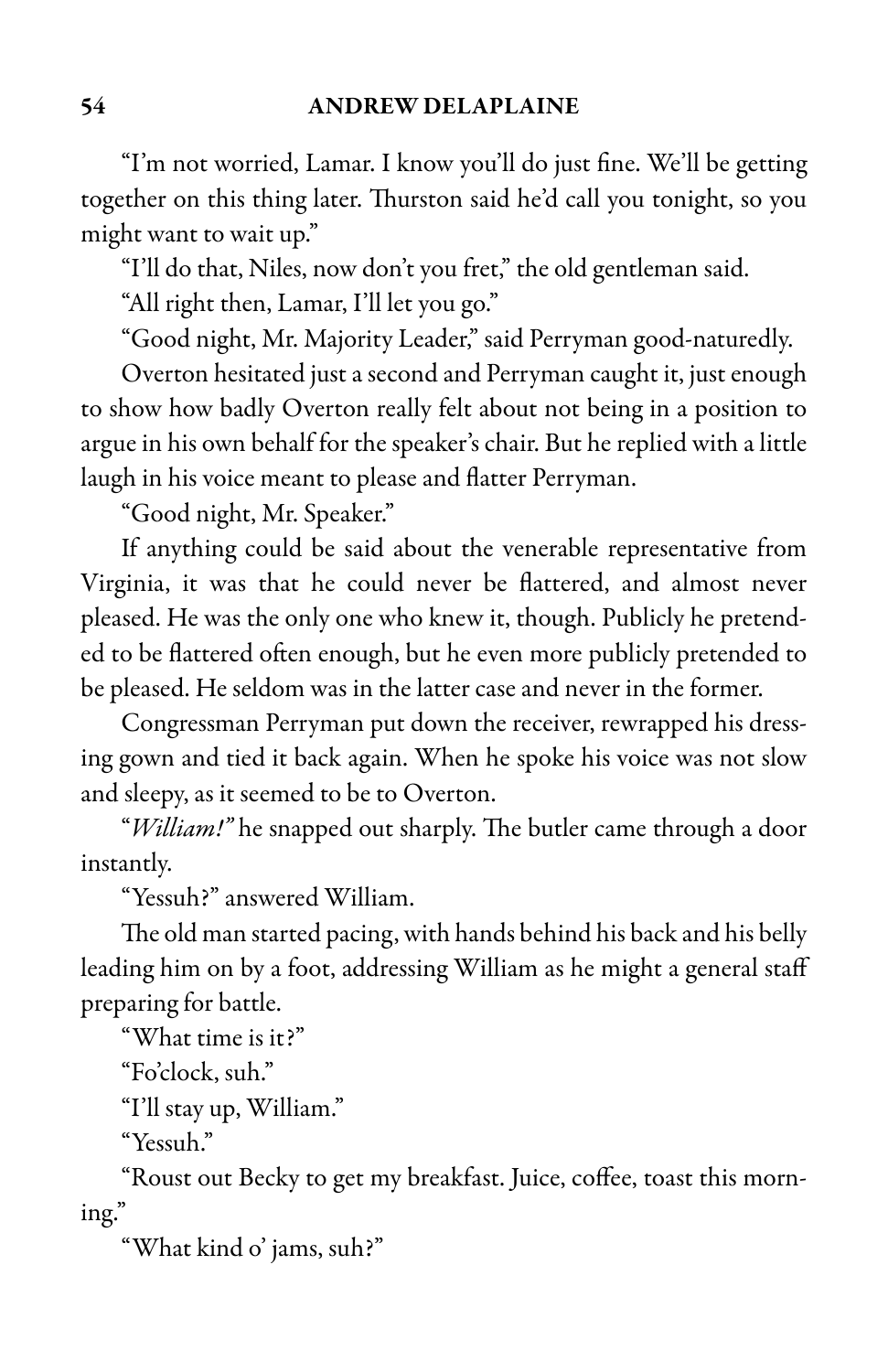"What? Oh, blackberry, I s'ppose – no, bring me some of that marmalade the British ambassador gave me."

"Yessuh."

"Light the library."

"Yessuh."

"I'll eat in there."

"Yessuh."

"I'll take calls from now on."

"Yessuh."

"Lay out a suit of clothes."

"Yessuh."

"Roust out Tyree. Tell him to get thecar ready. I'm goin' to Washington this mornin'."

"Yessuh."

"You and Tyree will come with me. Becky stays here 'cause we'll be back."

"Yessuh."

Perryman stopped.

"William?"

"Yessuh," said the butler, looking back with interest at Perryman. He liked to see the old man excited.

"William, you are looking at the next speaker of the House of Representatives and not just speaker for a couple of weeks."

"Lor', Mr. Perryman, I'm proud fo' that."

"No need to be, it doesn't mean much to most people down in Washington. Not much glory in a thing like this. I won't be speaker long, William," he said with a glint in his eye, "but I have a hunch, yes, William, a mighty solid hunch, people will remember I was speaker when the time comes I'm not again."

"Yessuh."

"All right, light the library and get on about it."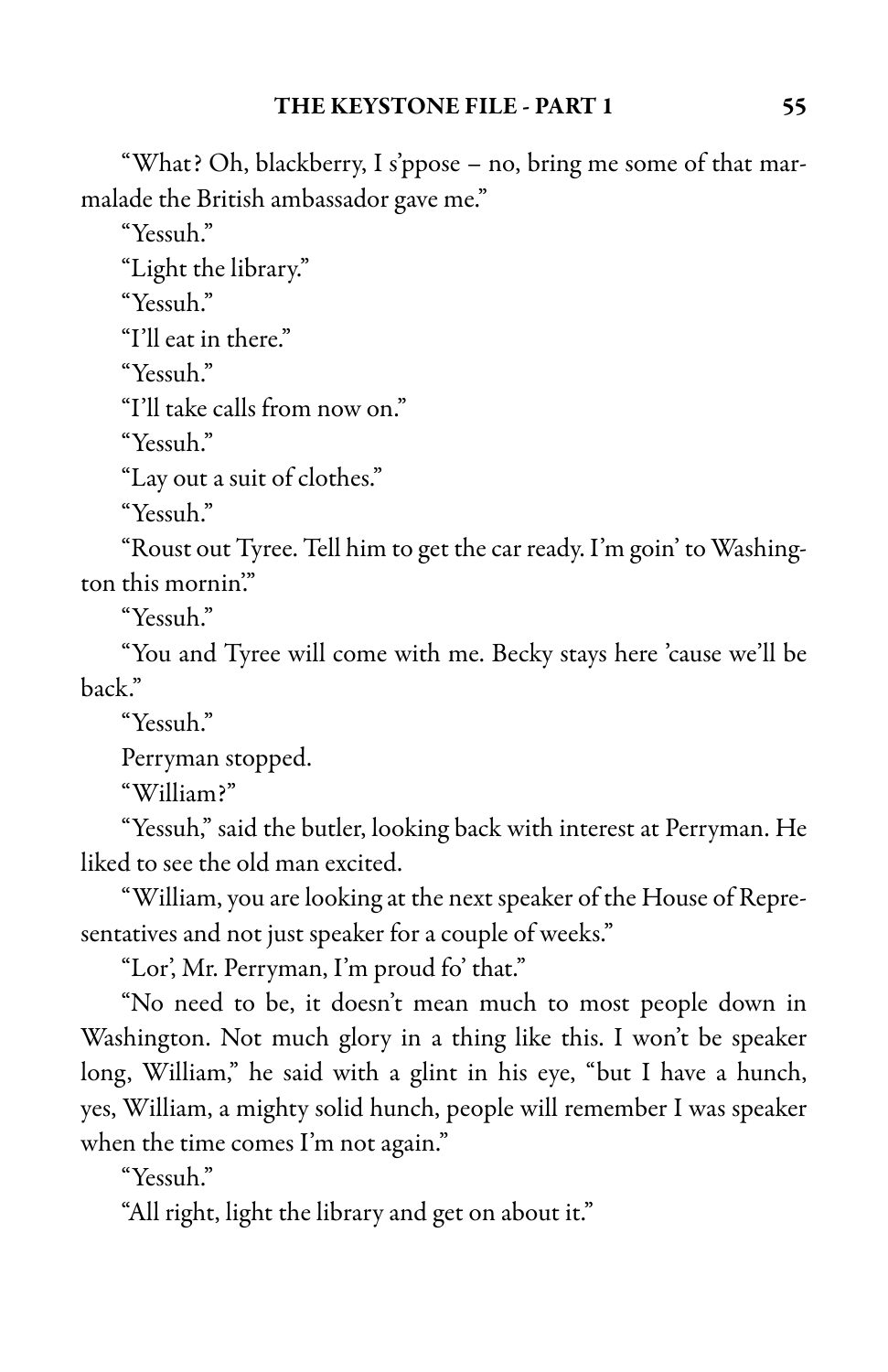### 56 ANDREW DELAPLAINE

William "lit the library" and then ran around waking Becky the cook and Tyree the chauffeur. Then he went upstairs to arrange the congressman's wardrobe before going down to his quarters to get together his own.

Becky got out eggs, bacon, grits, coffee, bread she'd baked fresh the day before and a jar of Tiptree Tawny Orange Thick Cut Marmalade made by Wilkin & Sons, Ltd. (a little on the bitter side for her taste), and started making breakfast for Perryman and the two other servants.

The congressman's light breakfast was ready very soon and she took it into the library where he was at his desk with his feet propped up, thinking. She scolded him for eating so little and said she put some bacon on the tray. She stayed and watched him eat, fussing around him.

"You didn't eat that bacon," she pointed out, standing arms akimbo as he blithely looked the other way. "Eat that bacon!" she demanded.

He looked at her sharply and extended his arm slowly and with imposing majesty towards the library door before he snapped out at her.

"Woman, get out of here and leave me alone!"

"Not till you eats all that bacon!" she snorted back at him, not moved a bit by his imperious command. "Eat!"

He rolled his eyes to heaven.

And then ate the bacon.

Tyree went into the garage and took the old Lincoln limousine to gas it up for the congressman's trip later that morning.

Finishing his breakfast to Becky's satisfaction, Perryman climbed the ladder as she went away with his tray. He was looking for a certain reference book. He was just down when the telephone rang again. He snatched it up eagerly, but answered in a slow, sleepy drawl.

 $H_{e}$ -ll-o?"

Thurston's voice was slow, steady, respectful.

"Hello, Congressman—Fred Thurston. I'm sorry to wake you up, but I guess you've already heard from Niles."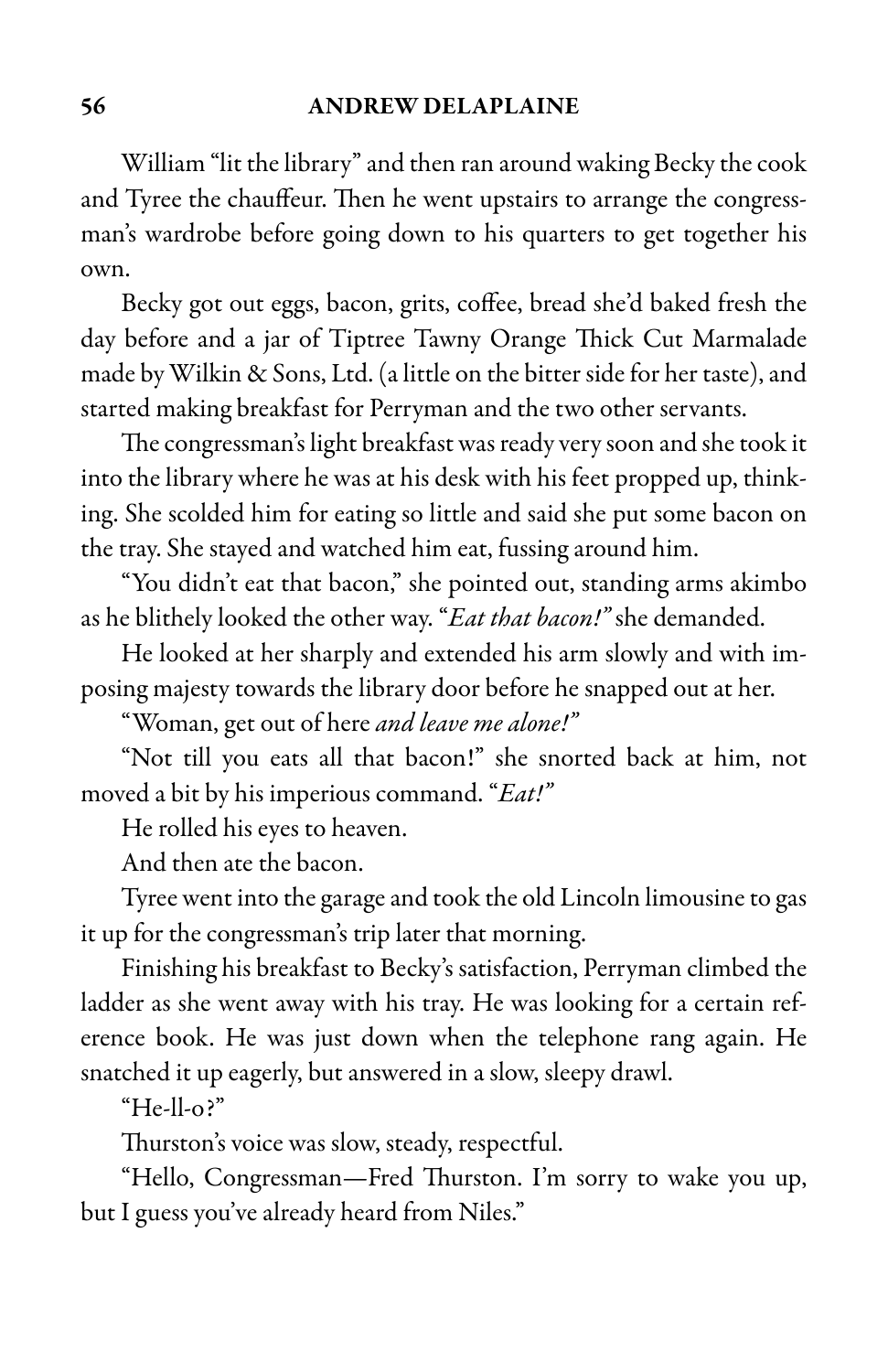"Yes, indeed I have, Senator. He has informed me of your strategy and I concur wholeheartedly. He'll be of much greater value to you in the weeks before Congress convenes."

"That's what I was thinking, Lamar. He'll have to make some trips for me I couldn't ask you to make."

Perryman was not flattered. He knew he wouldn't have been called on to make the trips anyway.

"I'm glad I can be of some help, Senator," said Perryman politely.

"And you can be ... Lamar. You'll have to keep a tight rein on the House and the caucus after you're elected speaker. It might not be easy. Niles and Stan are coming here tomorrow to plan strategy."

"Senator,"injected Perryman,"I will be happy to jumpon an airplane and come myself, if you think it necessary."

He knew Thurston would not think it necessary.

"It's nice of you to offer, Lamar," replied Thurston, "I wouldn't want you to go to the trouble, but I appreciate it. Niles will fill you in later."

What he meant, thought Perryman, was that he not only didn't think his advice meant much, and never had, but that he didn't think his influence was that substantial. His influence might not be now, he thought, but his power soon would be.

"Thank you, Senator. I'll look forward to hearing from you and the majority leader, then, after you have deliberated."

"Thank you, Lamar. Good night."

"Good *morning* to you, sir."

"Yes, it is morning, isn't it?"

Perryman heard a click as Thurston disconnected. He slowly lowered his receiver and replaced it in its cradle. His mind was working faster than it usually had to.

Perryman wiped the palm of his hand across his mouth, removing the thin film of sweat on his upper lip. He realized that he would have to make some basic decisions rather soon and he wanted to be prepared to make them for the benefit of the country. He was asking himself ques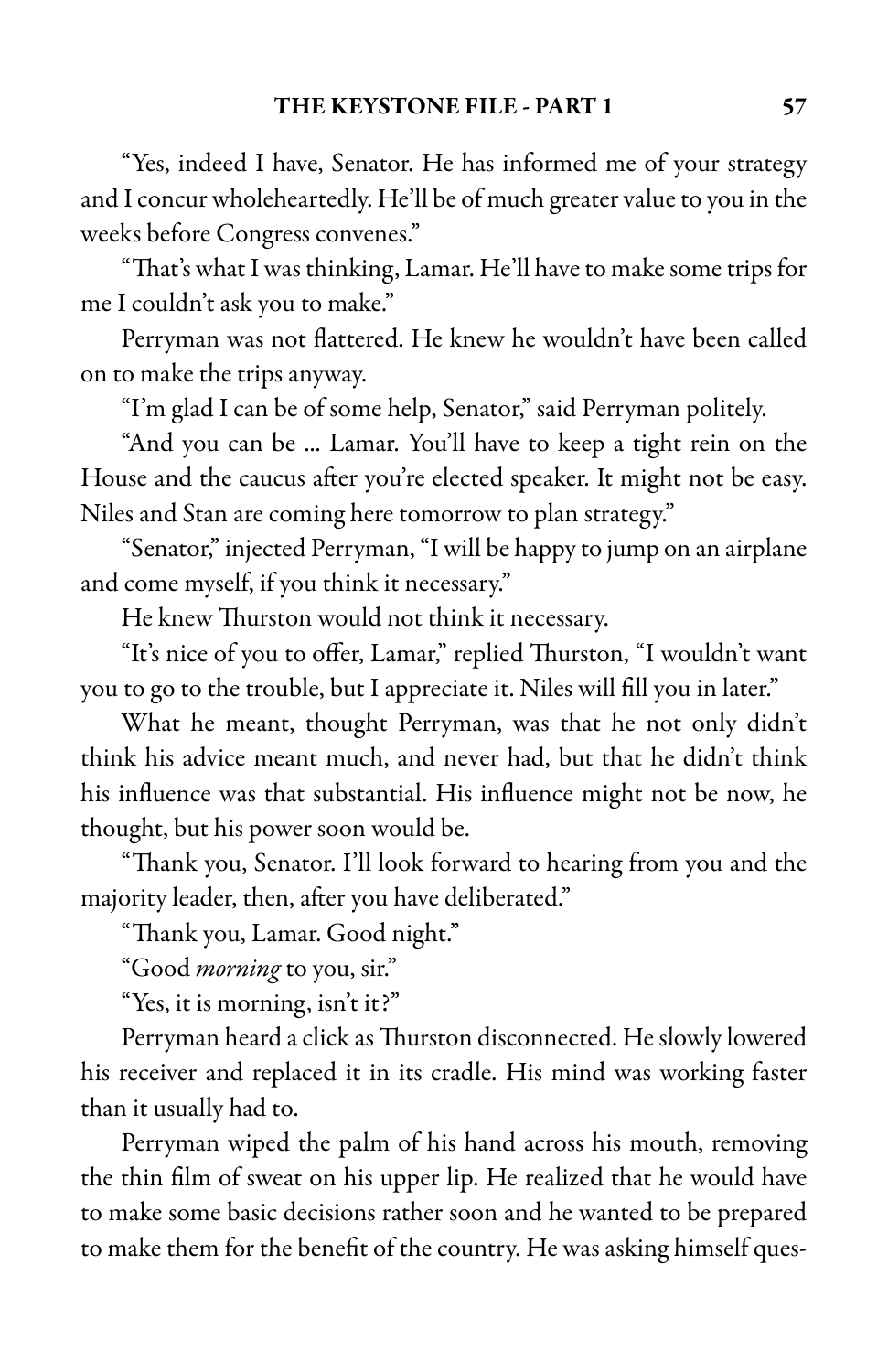tions Overton and Thurston thought he'd answered for himself long ago. Perhaps, thought Perryman with a slight smile, they thought he was far past the age when men made all their final decisions lest death should catch them short.

Perryman returned to his books and pressed a button on his desk that brought William to the library door.

"Yessuh?"

"I'll dress now, William."

"Yessuh." William turned and moved slowly up the stairs to prepare to dress the congressman. Perryman himself went back to his ladder and fetched down some books he wanted to take with him to Washington.

In an hour he would be dressed in his habitual winter worsted suit, heavy topcoat, Homburg, gloves and walking stick, the picture of a distinguished elderly gentleman.

But I've still got some poison in my fangs, he smiled to himself as he moved slowly up the stairs.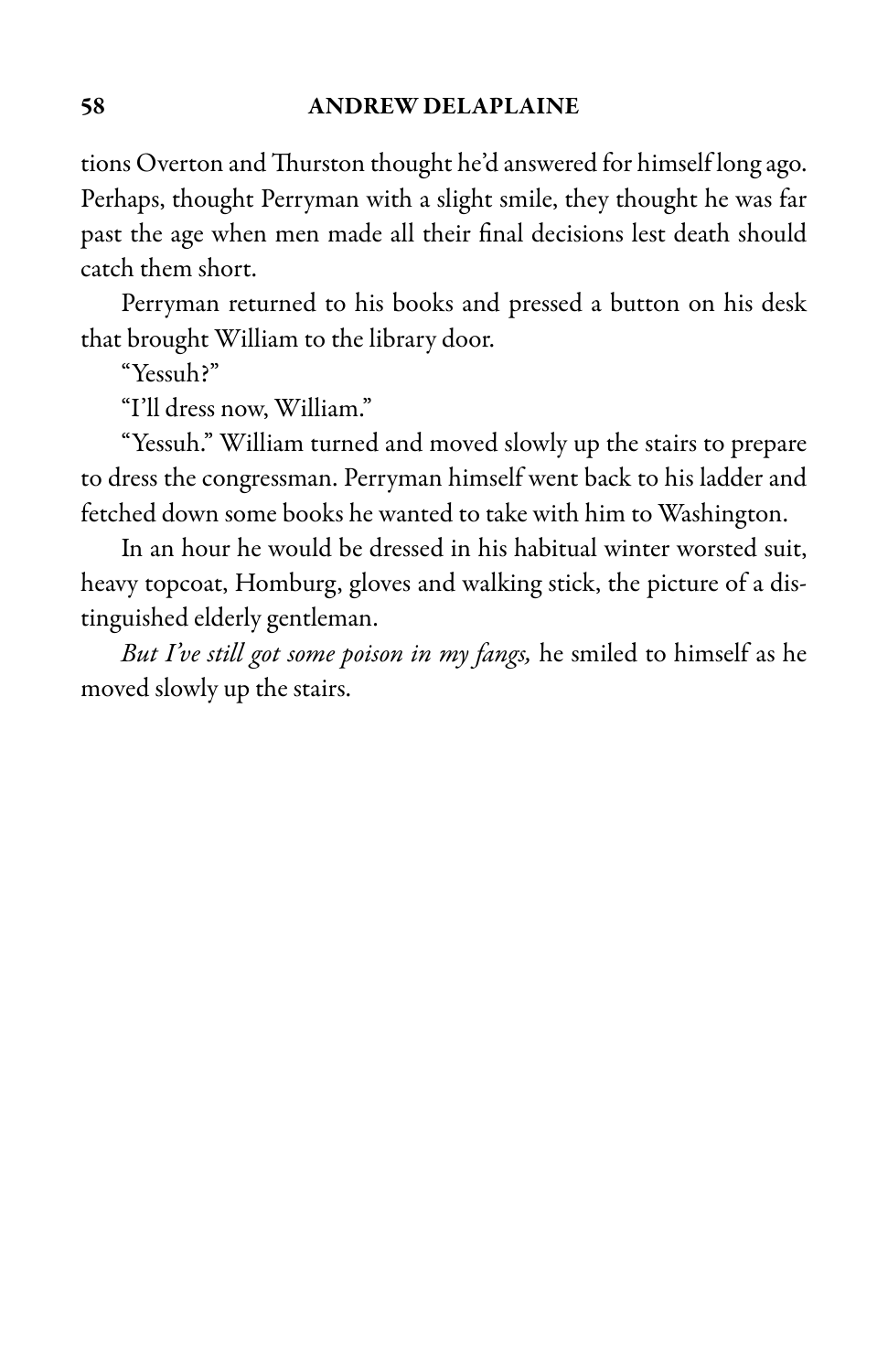### Matt Hawkins

It was five o'clock in the morning in Jackson, Wyoming, and in the predawn light that filtered into the room, Matt Hawkins was making love to his wife, Sue.

The snowy November landscape cast a pale, muted half-white light through the heavy-hanging drapes. The light played across the muscles of Hawkins's body, creating quiet rippling shadows among the bulging sinews of his back and thighs. The well-defined muscles shifted as he lifted for each new thrust, and beads of sweat rolled off his back. The prickly sweat between his legs lubricated his movements. The small of his back was a puddle of darkness. The room was quiet but for their labored breathing. He was thinking now of the time they behind a waterfall roaring off a mountain in the Teton Range. They'd been in college then.

His head was on her shoulder, turned away from her face. He stopped momentarily, lifted himself on his elbows and kissed her smooth shoulders, sweaty neck and lips.

There was no mistaking the fact that Matt Hawkins was handsome and his wife beautiful. It was something all the people agreed on, whether they voted for him or not. He was twenty-nine years old and she was two years younger. He had dark, curly hair that gave him a boyish attractiveness that brought out more than a maternal instinct in women. His complexion was such that he retained the slightest tan and looked exotically dark to the bleached faces of Wyoming, used to long and bitter winters. He was healthy and warm looking, having what many women voters called a cozy personality.

Many women who went to Moran High School with him remembered that "cozy" personality and the times they curled up with Matt in front of warm winter fires in isolated mountain cabins. Many wished then and now that they could have caught Matt and married him, but he always moved on to someone else, even though he never hurt anybody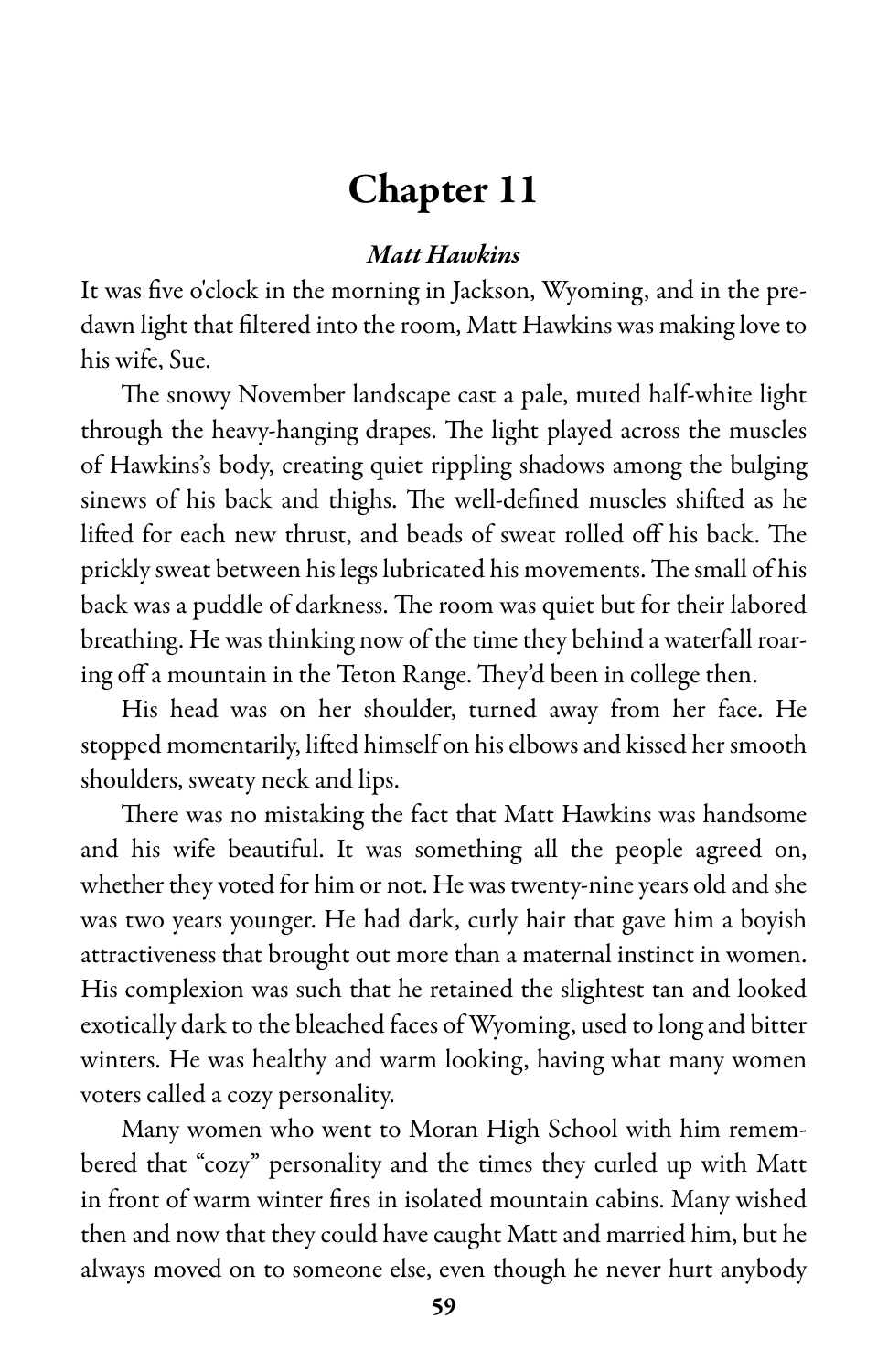### 60 ANDREW DELAPLAINE

when he left. No one he ever made love to could say she'd been hurt by Matt Hawkins. Most were happy for the experience and didn't try to argue when his restless nature asserted itself. Matt knew he never hurt people and was very proud of the fact that he could bed most of the women he wanted without causing any trouble when they broke up. He never gave them false hopes. The word "love" was never used.

Sue Williston, with her gleaming dark brown hair and light hazel eyes, was the one who finally got him. She met him at the University of Wyoming, she studying English, he preparing for the law. They married in his first year at law school, but even now they had no children.

He kissed her lips again. It was getting lighter outside.

"Happy?" he asked, still inside her.

"Um-hmm," she purred.

"About this?" he said, flexing.

"I thought you meant about the election," she said, laughing slowly, "not the e-rec-tion."

"Well, it rhymes. You *might* be happy about both," he said. "After all, you are married to the new representative from the state of Wyoming."

"Succeeding defeated William R. Crampton," she intoned. "Well, you're not the congressman from Wyoming yet, hot shot," she pointed out.

"Well, not yet. But soooon," he leered. "Crampton's a lame-duck till I get sworn in next January."

"I never liked him."

"I didn't either, at first, but I didn't know him then. As the campaign went on, I liked him more and more. Kinda hate to see him go."

Crampton had been the single representative from Wyoming for many, many years. He'd been considered untouchable by anyone in either party. Republicans never fought him and many people thought Hawkins was just plain lucky to beat him in the Democratic primary. The combination of his youth, looks, obvious legislative talent and his law back-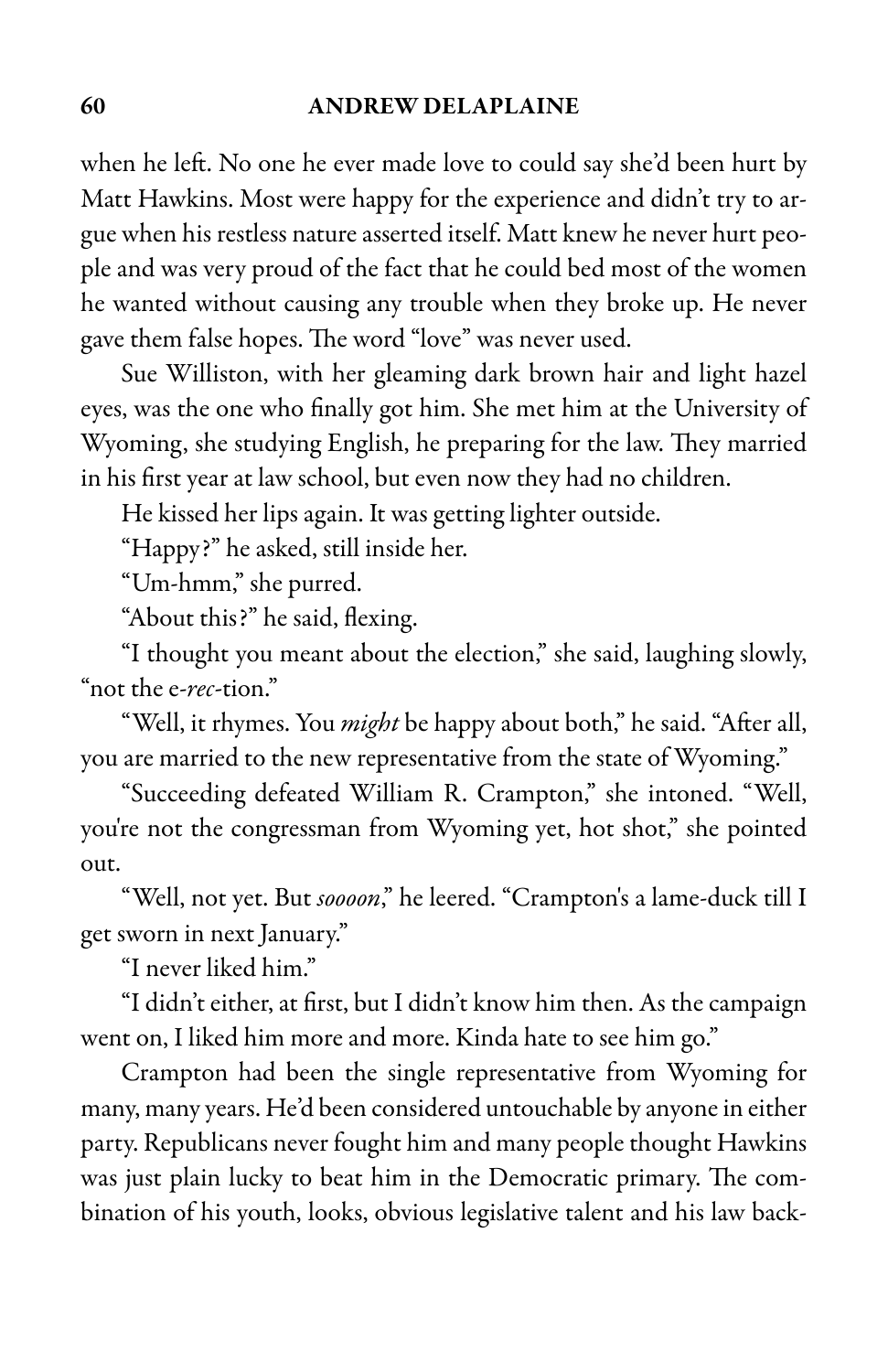ground and reputation in Jackson and Cheyenne pulled it off even without campaigning in every part of the state.

Hawkins once said to an aide that if the voters could see him, not on television, but in the flesh, he knew he could win. Throughout the campaign, Crampton refused to debate him publicly, knowing Hawkins had the kind of magnetism that would turn Crampton into Nixon—and Hawkins into Kennedy. So the main push in Hawkins's campaign had been to show himself in person to as many voters as possible. It worked. They were electrified by his warmth, outgoingness and youthful brashness. Especially the women. One poll of two thousand women in Cheyenne found only three hundred fifty two who wouldn't vote for him.

"You're losing it," said Sue.

"Oh," said Matt, bringing himself back and forgetting about old man Crampton.

Sue could tell his heart wasn't in it as he pushed deep inside her, again and again, a soft, wonderful grunt coming from him each time. But his body was certainly there, and when she thought about it, that mattered more to her—his body. That's what attracted her to him in the first place. Yes, she was attracted to the other things in the man, but his body was what kept her. For her part, without sex there wouldn't be much else to their relationship. For a man like Matt, for whom sex was always available when he wanted it, other things she didn't even consider mattered more. And though Sue was beautiful, and had a gorgeous body, she fell behind him in those "other things," such as ambition, glory, power and money, all of which Matt thought about endlessly. To the point of boredom, in her opinion.

And now they had to go to Washington.

Matt propped himself up on his arms, looking at Sue as they made love, but her eyes were closed and she was breathing heavily, about to come. She always closed her eyes just before. Now she clawed his back, and he laid his head back on her shoulder, away from her face, scarcely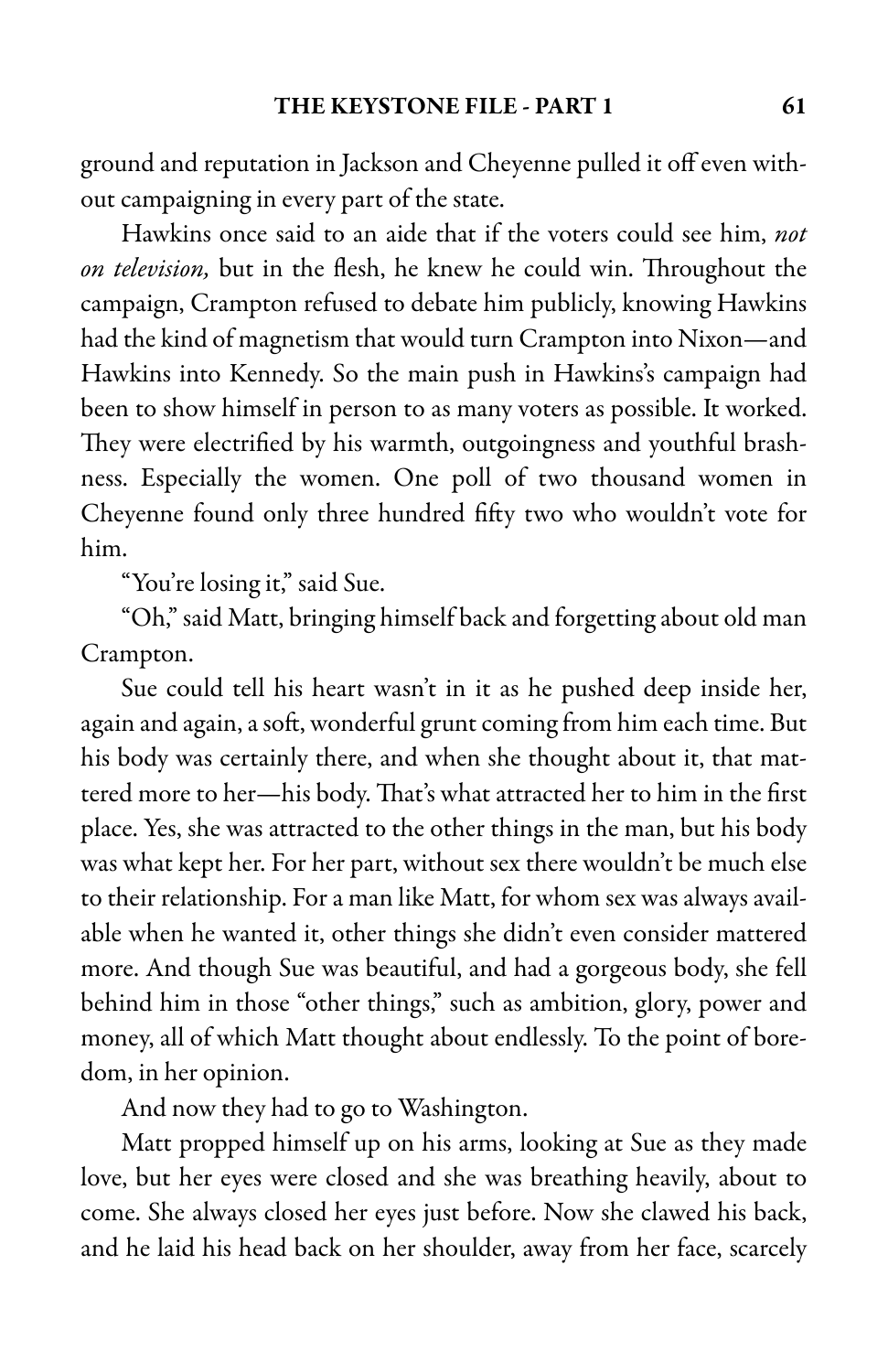feeling her fingernails in his tight, agile back, thinking how, over the years, the emotion had slipped away from their love-making, one fuck at a time. He knew they wouldn't be together forever. So did she. He wouldn't be surprised if he came home one day and found a note on the refrigerator.

They finished. He lifted himself on his strong arms and rested beside her, running his index finger across her sweaty forehead, down her nose and onto her neck. The house was hot, sealed against the snow and cold outside, and they were both lying in pools of sweat. He pulled the top sheet up over them gently, the coolness of the cotton soothing his hot skin and muscles.

"We'll have to start packing this week," he said.

She rolled over on her side to face him, though she could barely make out the contour of his face in the half light.

"It's going to get pretty tense in Washington, isn't it?"

"Sounds like it—from the way things are shaping up."

"Will it involve you much?"

"Nobody even knows I exist outside of Wyoming."

"You never know," she said.

"I know," he said, moving closer to her and kissing her again. He slipped his arm under her head and held her to him.

"Get a little sleep, Mrs. Congressman."

She closed her eyes.

But, try as he might, as exhausted he was after all he'd been through, he was wide awake as his mind raced ahead to think about the wonderful challenges that lay ahead.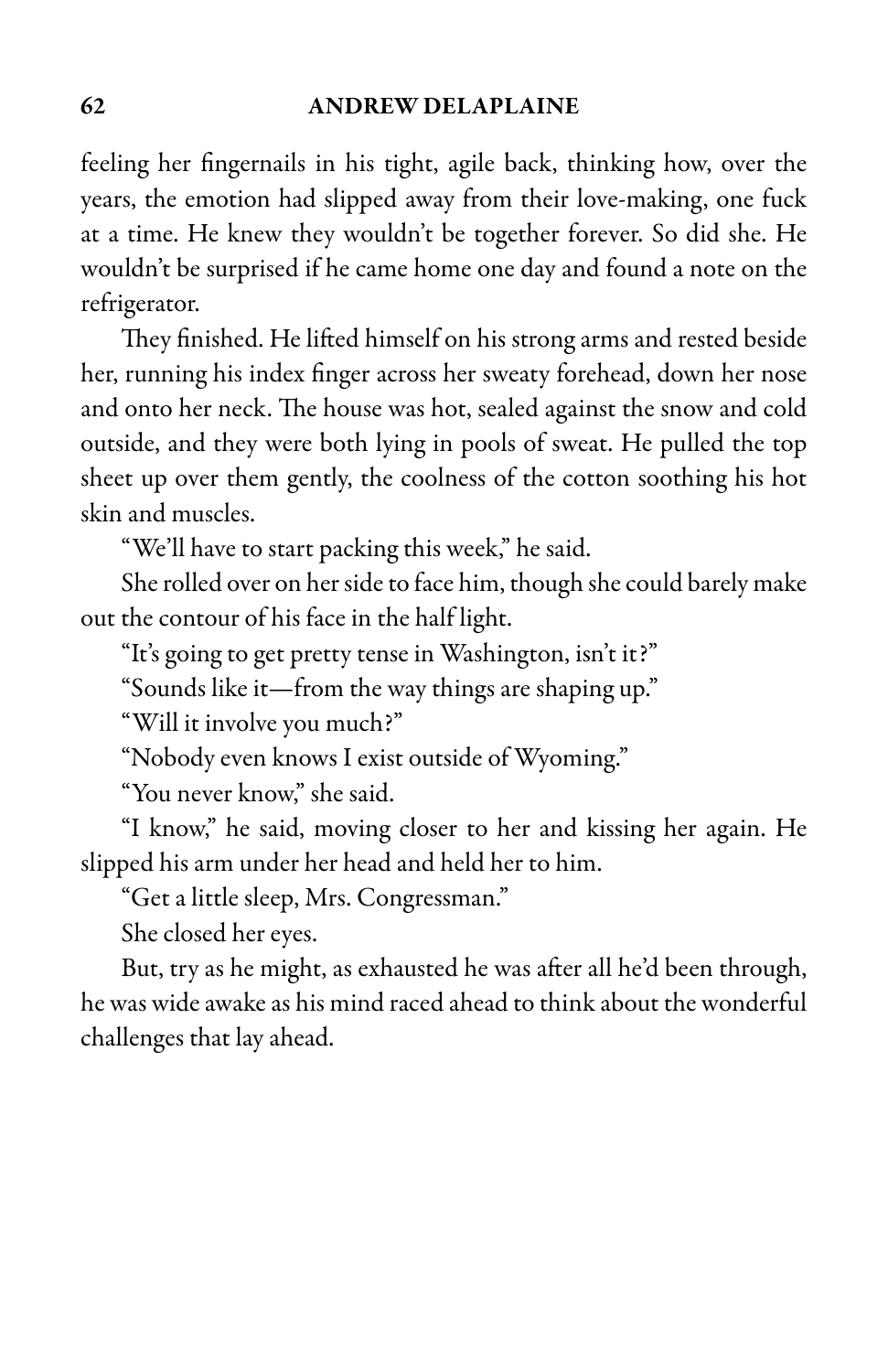### The Last Call

Governor St. Clair was on the telephone most of the night, too. He was extremely tired after he returned to his suite from the blaring convocation of trumpeting voices and noise that had been the ballroom's sendoff. He only talked to three people, however: Congressman Duncan Olcott, Robert Degraff and Jeffery Norwalk, in that order.

At 3:30 A.M., St. Clair called Minority Leader Duncan Olcott of Illinois. His secretary answered and said Mr. Olcott was on another line and had two calls waiting but that she would tell him St. Clair was on the line. In a moment Olcott answered.

"Hello, Sam?" Olcott said in a rush.

"Yes, hello, Dunc."

"I've been waiting for your call," said Olcott, "I've already called all my part of the delegation. All my people are steady. I've been working on theirs, but they're afraid to talk to me before they meet with Healy. He's called them all to Chicago tomorrow, but I'll keep trying to get at 'em."

"Thanks, Dunc," replied the candidate, thinking now about the troublesome mayor of Chicago, Edward Healy, a real force to be reckoned with in Illinois, and Olcott's bitter enemy. "But what are the chances it all might be settled in the College?"

"Don't know. I'll tell you this, Sam. The people that vote against their party on this one, whether it's in the College or the House, and I don't care which way their state voted, are going to be crucified. I don't care who they are or what they feel on the issues. We've got to make sure all the Republicans in the House know exactly what's expected of them. In this kind of fight we're looking for bodies and everybody knows it."

"I guess you're right. Then you think it'll go to the House without much doubt?"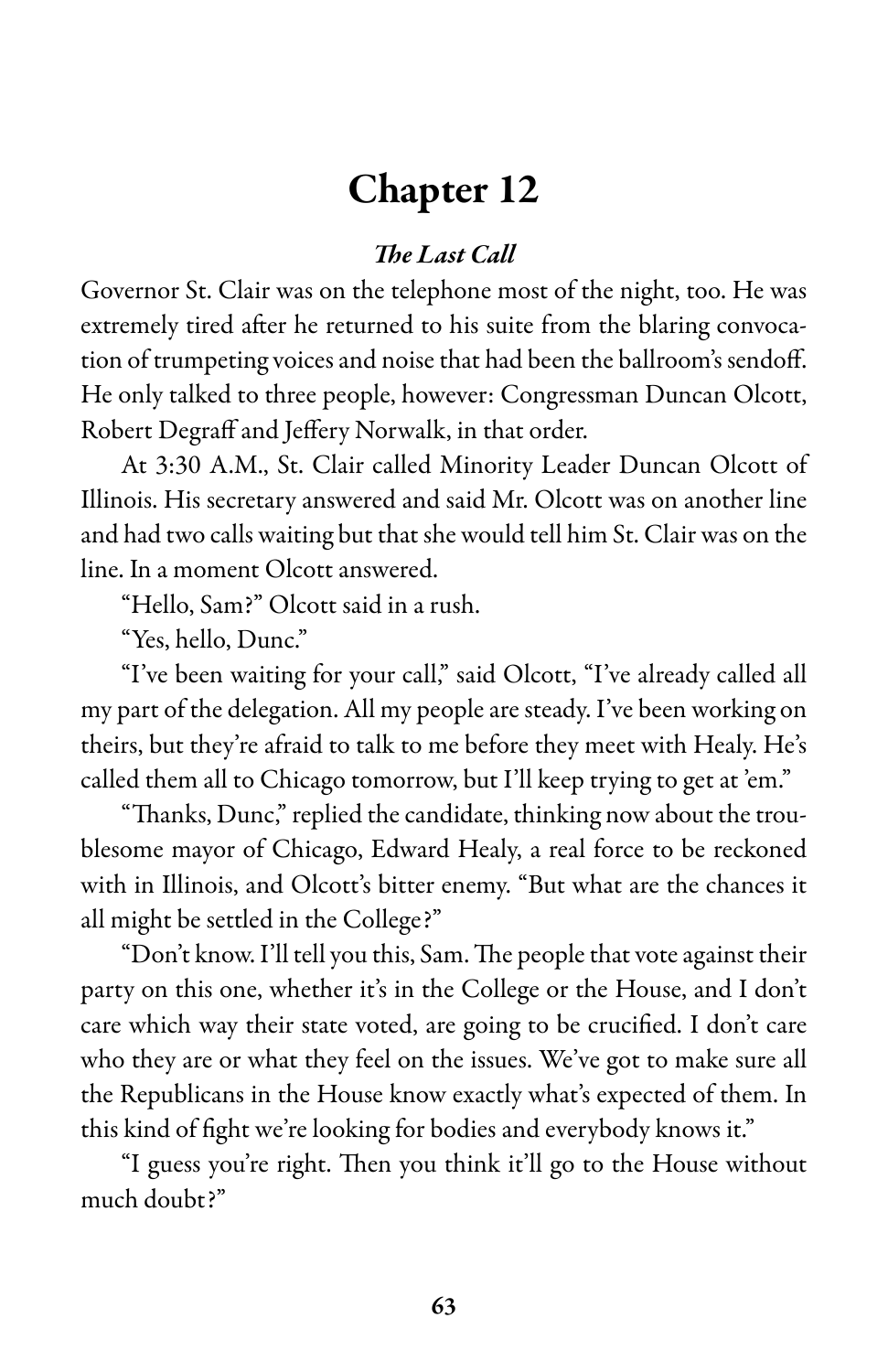"I'm pretty sure of it. Even though it hasn't happened in over a hundred years. Since we've only got twenty states for sure, we've got our job cut out for us. It won't be easy, Sam, you know that."

Yes," said St. Clair. "What do you suggest I have my people do?"

"I'll fly over to see you tomorrow, Sam, and we'll meet with your people. We need files on every congressman and we'll have to divide them up and somehow go to them all—the crucial ones, that is."

"All right, Dunc. I'll see you tomorrow. You talked to Frank?"

"Yes, I called Frank an hour ago. He'll come with me." Frank Holtzman was the minority whip from Waterbury, Connecticut.

"All right, Dunc. I'll see you tomorrow."

"Fine, Sam. And Sam..."

"Yes, Dunc."

"Don't you worry, boy. We'll pull this one through somehow. I'm not sure how just yet, but we'll pull it through."

"All right, Dunc. See you tomorrow. Good night."

"Good night."

Then he talked to the junior senator from Oklahoma, Robert Degraff, his running mate. Degraff said his own House delegation, though Republican, was in some doubt because of the enormous influence of John Fulton, who controlled the four-to-two Republican majority in the delegation.

Fulton personally hated both Degraff and Norwalk. Degraff said he was still working on his fellow Republicans, but that they were afraid to commit themselves without first talking to Fulton. He said he would fly to Miami the next day. St. Clair was very pleased with his running mate. He was serious, hard working and idealistic—and just thirty-eight.

Then St. Clair placed a call to the White House.

"This is Governor St. Clair. Is the President awake?"

"Yes, Governor. He left instructions to put you through immediately."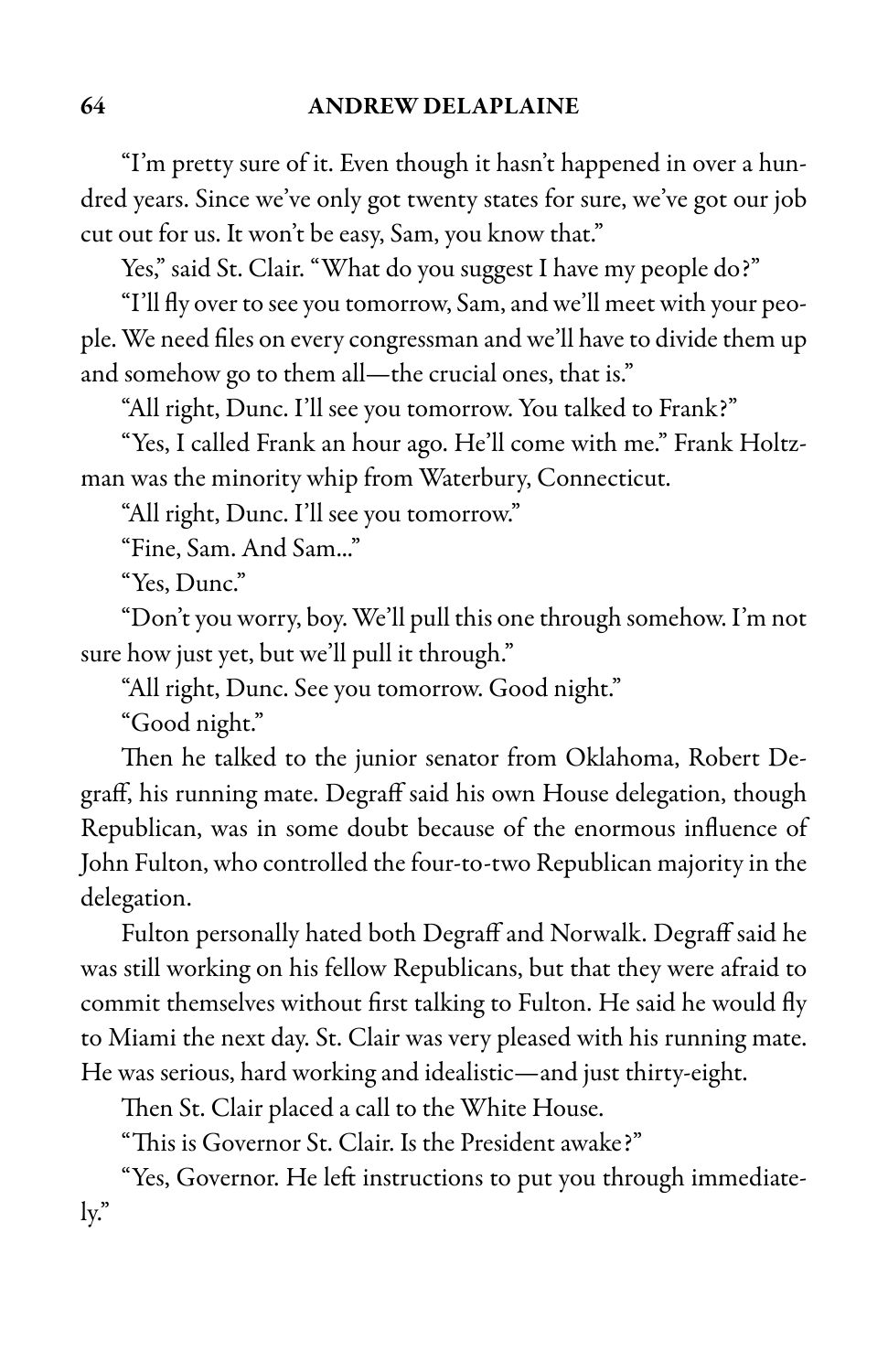### The Oval Office

President Jeffrey Norwalk stood looking out the windows on the south side of the Oval Office into the dark but glittering Washington night. The winter having killed all the leaves on the trees between the White House and the Washington Monument, the President could see the monolithic slab of rock pointing like a pin-prick to heaven, towering over the city with undiluted brilliance and unmolested majesty, the harsh spotlights seeming to coat the monument not with a garish night time make-up, but with an invisible shroud of honor and dignity. He knew the same kind of lights were shining on the White House, making it look, even in the night, like an undefiled object, clean and pure in its neoclassical simplicity, overpowering in its quiet strength, sturdy and immovable in times of shifting factions and restless masses, representing to many millions of Americans who thought they were as pure, unadorned and inviolable as the great big house where they put their best man every four years, a kind of self-image.

Early in his administration, when he was in the Oval Office late one night and looked out the windows as he was doing now, the brilliant lights that flood the building were located forty yards from his office windows, pointing straight at him. They blinded his vision and he couldn't see outside clearly. And they made him restless. To him the lights immediately symbolized (so briefly had he been in office) the attention of the world, so powerful was their focus on him and his new home. The very next morning he ordered them to be shifted so as not to obstruct his view of the city at night.

He turned away from the south windows into the Oval Office itself, which was very dark, illuminated only by his small desk lamp. He walked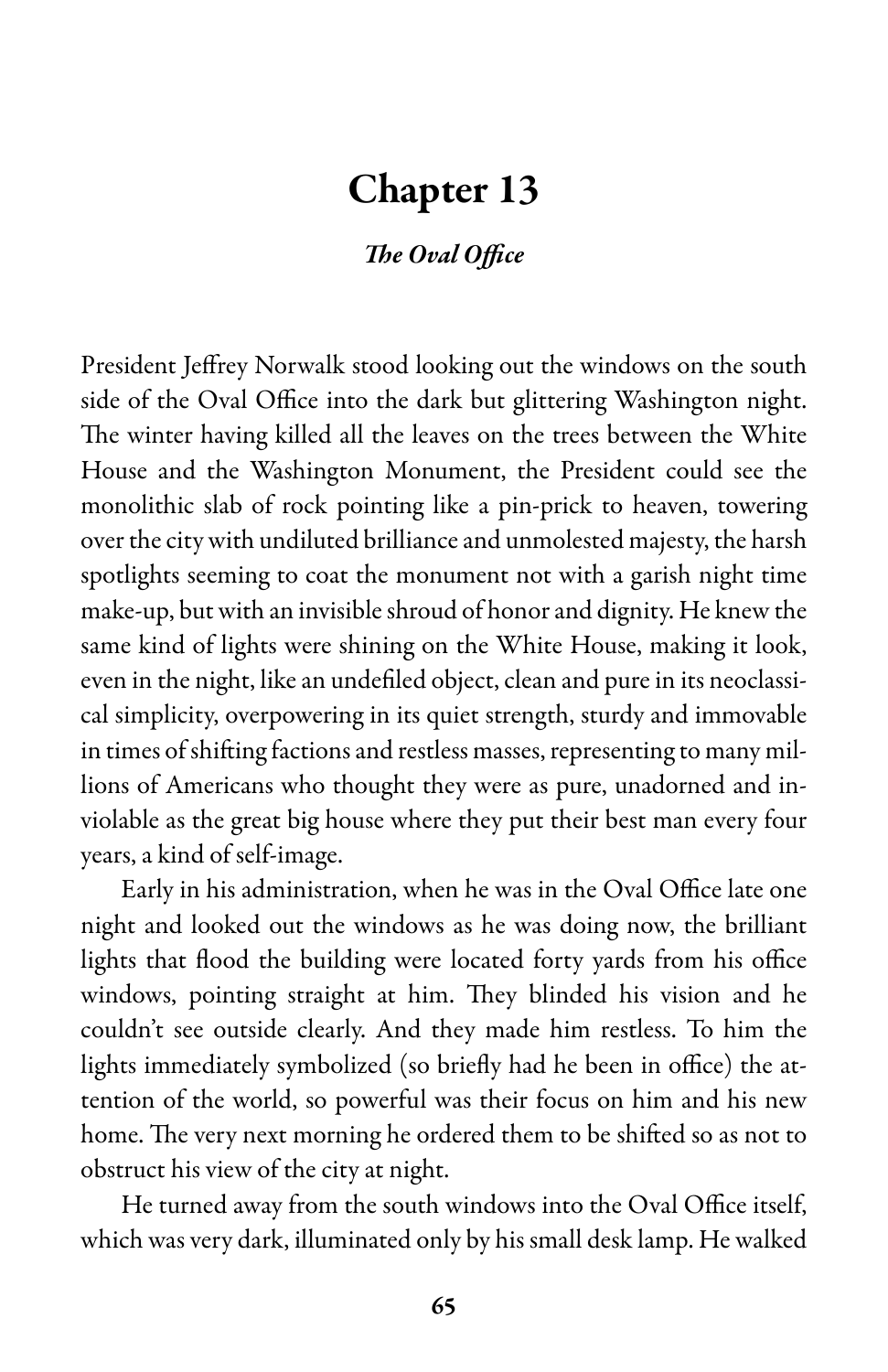#### 66 ANDREW DELAPLAINE

over to the French doors on the east side and looked out into the Rose Garden whose now absent blooms, so healthy and life-restoring in the spring, he would not see again as President: perhaps never again, he thought. Former Presidents seldom returned to the White House, much less the Rose Garden. He took pleasure in that garden more than any other part of the grounds. He'd planted bushes there himself, and recalled one occasion when the wholesome dirt covered his hands, and the sudden rush of reporters when someone spotted him with a couple of staff members and the secretary of state on their hands and knees. He mused that perhaps it was his love for growing things that urged him on to become President. It was his habit to look at nations and peoples as flowers and plants. They had to be cared for, nurtured, fertilized, watered, protected from winds and frosts, or from great heats.

He knew that was all a lot of bullshit. It was his lust for power that made him President. And his full appreciation of power that made him a good one. He had no apologies.

How strange, he thought, returning to the Rose Garden, that the President of the United States should have only this small, neat garden in which to stroll when the kings of France had had the acres of formal gardens at Versailles.

Of course, he thought, there weren't any more kings of France. Maybe the Rose Garden wasn't so bad, after all.

He opened one of the French doors, eleven and a half feet high, and swung it outwards, bringing in a sudden rush of cold November air that chilled him more than he thought it would. He was getting old, he thought: seventy-three and he felt each one of those years. He was a long way from the forests of Ohio where he grew up and camped out on many a wintry night.

Stepping out onto the small portico outside the French doors, Norwalk felt the winds whip round his head, mussing his gray hair. He walked down into the Rose Garden, feeling the frost crush under his feet.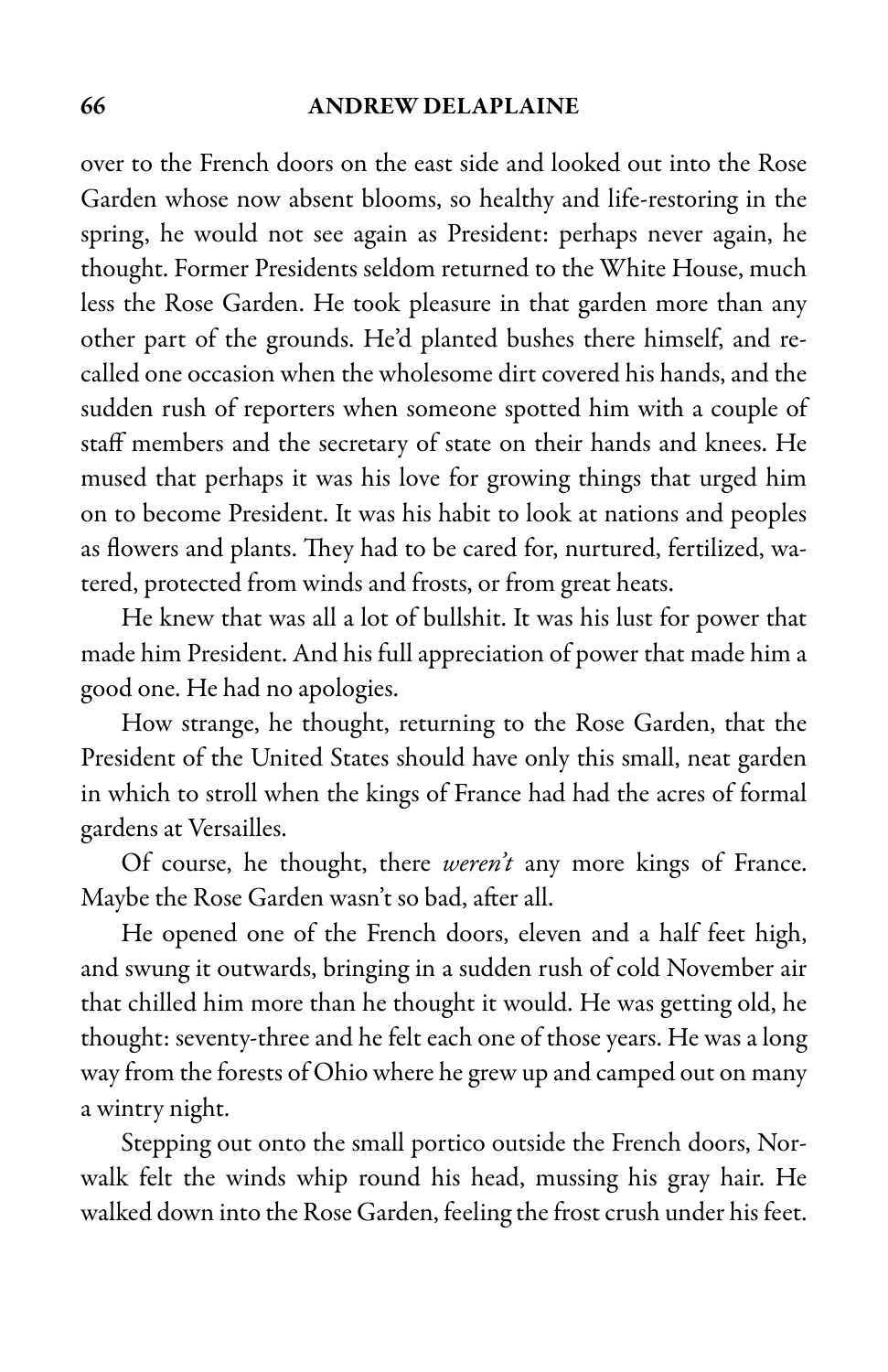It was cold, he thought again to himself, as though having to remind himself that he was freezing.

He'd been thinking all evening about the inconclusive election, and finally made up his mind a little earlier what he would do about it.

His mind was overburdened with the election, with Frederick B. Thurston, his enemy, and Sam Houston St. Clair, his protégé. He was skipping around in his mind from thought to thought, impression to impression, sensation to sensation, trying to judge his life, weigh the effectiveness of his two terms as President, Russia, China: their feud and totally irreconcilable destinies.

He forgot them for the moment.

Norwalk was lost in his daze, though his vision was as sharp as the air was bitingly cold. He felt numbed, however, as though his eyes were not connected to his brain. He looked around the garden as if seeing it for the first time. It was all clear but strange. He walked out of the Rose Garden, around the West Wing to the front. Only a few cars were cruising Pennsylvania Avenue at this late hour, slowing even as they passed to stare at the place he'd called home the past eight years.

He walked toward the fence that surrounded the grounds. The curving drive sloped slightly away from him to one of the two car entrances on this side of the White House. Two guards were chatting together in the warm guardhouse. Norwalk stayed out of the light by walking beneath the bare branches, strong and outstretched, of a tall ancient oak tree.

Walking down to the fence, he took one of the bars in his hand and held it. He felt slightly dizzy. The iron bar was freezing and seemed to sear his hand with the cold.

Just then he heard rapid footsteps and turned towards the guardhouse and drive, his hand coming off the bar.

Running towards him at a fast clip were the two gate guards and several White House police and soldiers who were running down the drive as fast as they could, their greatcoats flapping in the light breeze. He was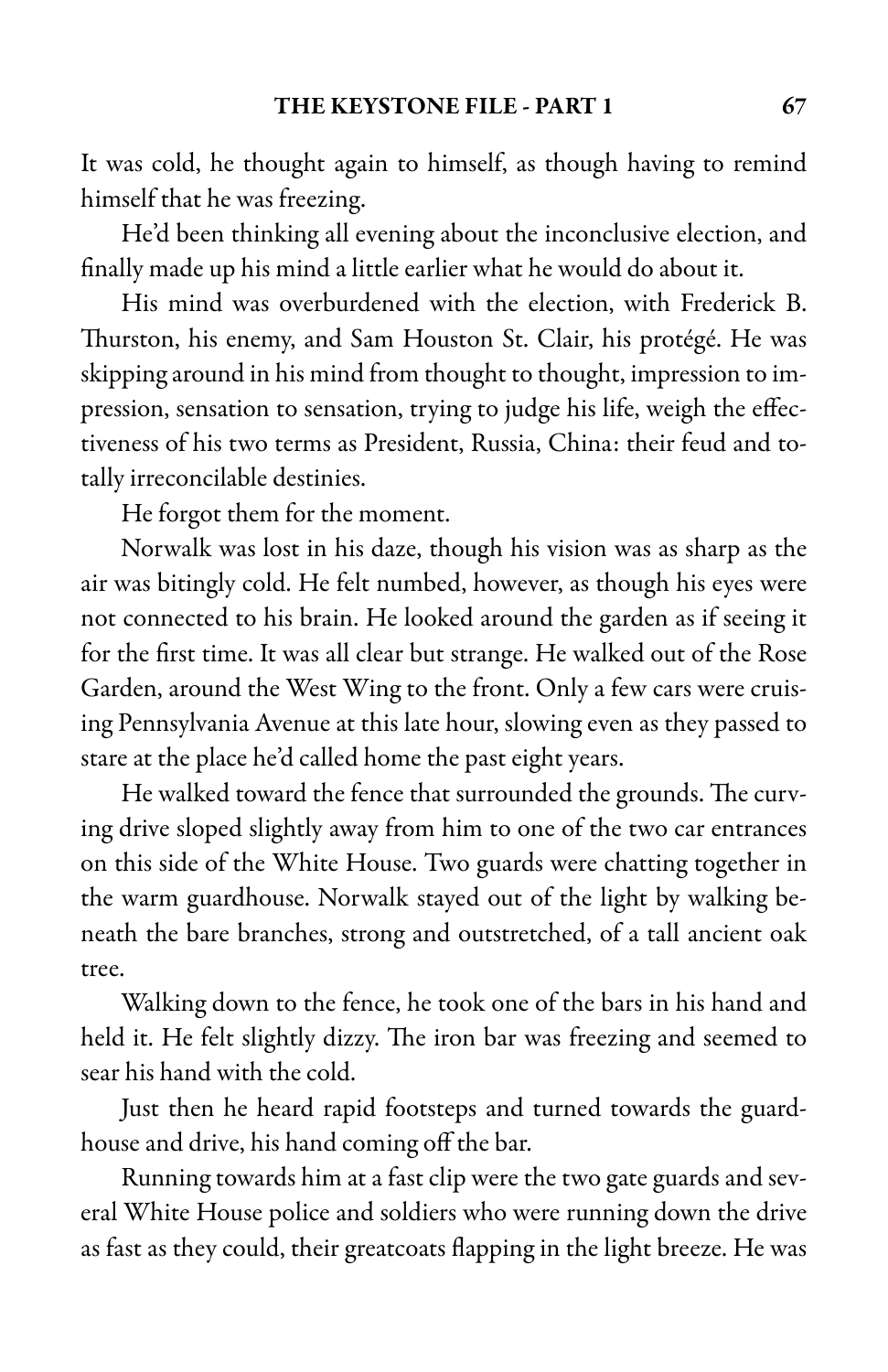#### 68 ANDREW DELAPLAINE

startled and for a moment physically afraid, having for the moment forgotten where he was. He felt the threat of assassination every President lives with day-to-day flash through his mind until he remembered where he was.In an instant he was fully surrounded and several flashlights made him close his eyes. He faintly saw some of the light reflect off the cold metal of drawn revolvers. There were two of three gasps from astonished guards.

"Mr. President," said one of them. "We had no idea it was you. The Secret Service didn't tell us you would be out walking tonight—and unescorted."

There was a hint of irony in Norwalk's voice when he spoke.

"No, because I didn't tell them. I'm sure the sensors on the door I opened have them running down here right now."

And he was right. From the direction of the Rose Garden half a dozen agents were running toward them frantically. They slowed down when they saw the President with an escort.

"I'm sorry, Mr. President," said an Army officer who had run down from the White House portico with the others. "We have to take every precaution. Back to your stations, men," he ordered crisply. The flashlights were lowered and the men went away. The officer came to attention and saluted smartly.

"I'm sorry that you were interrupted in your walk, Mr. President." He hesitated. "Would you permit me to offer you my coat, sir? You aren't wearing anything and it's very cold out tonight. Less than twenty degrees."

Norwalk was quite aware of the cold now that his stupor was gone.

"That would be very kind of you, young man." The officer rapidly slipped off his coat and draped it over the shoulders of the old President.

"I'll go back now. Don't know why I stumbled out here in the first place. Must have given the others a shock, and you, too," he paused and chuckled. "What's your name, son?"

"Benson, sir."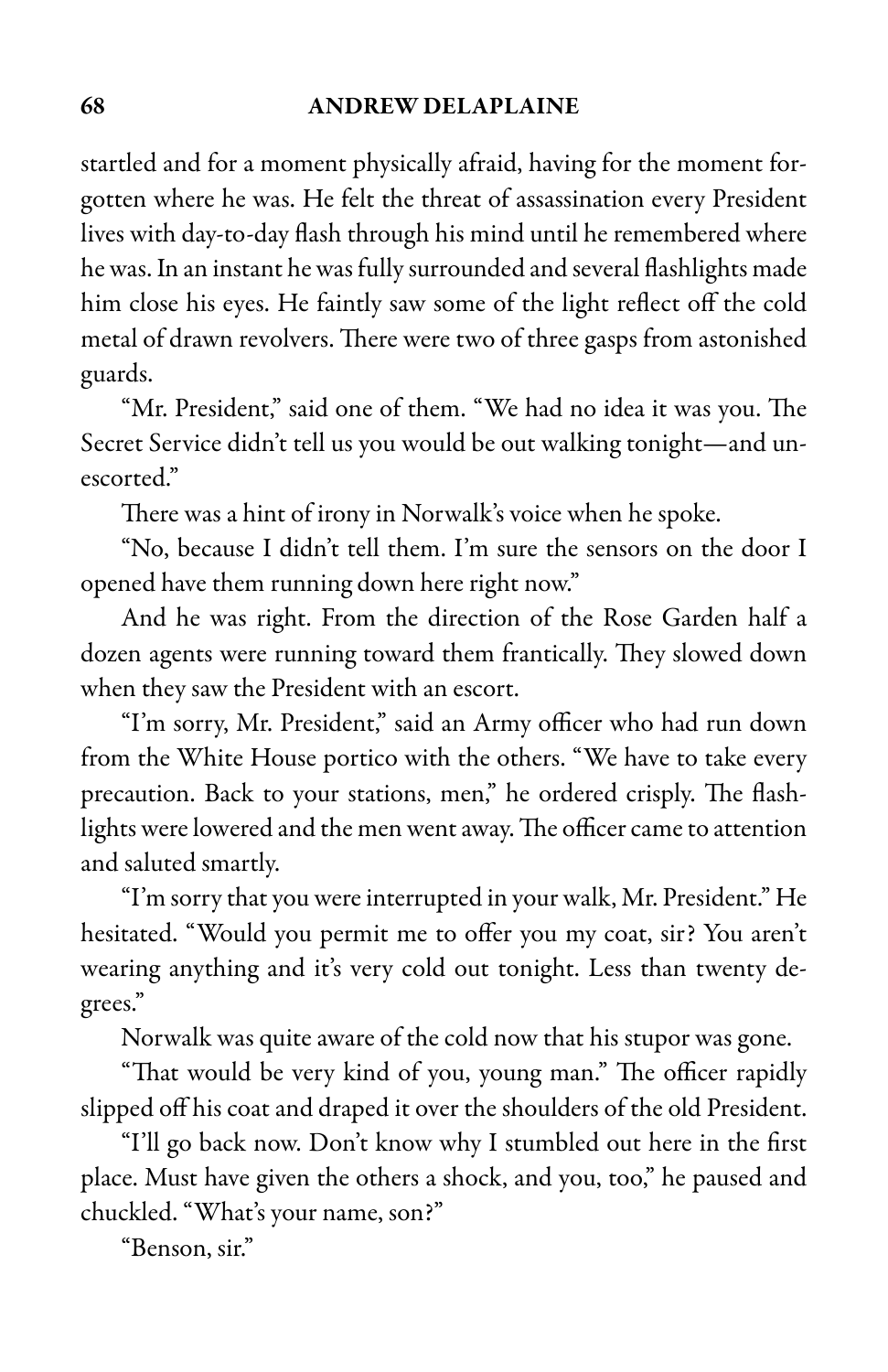Norwalk looked at his insignia.

"Well, Lieutenant, thank you. You are very efficient. I don't know you, do I? Are you new here?"

"Yes, sir. I've been here about three months."

"Three months," mused Norwalk.

Both men were thinking the same thing: the President always welcomed staff members of the White House to their new jobs. But such occasions were group affairs and were set up only several times a year. While the individuals remembered everything about the informal chat they had with the President, he himself could not be expected to remember every individual.

"Three months," Norwalk mused again. "I'm sorry, Lieutenant Benson, I don't remember you. You will understand, I'm sure."

"Of course, Mr. President."

Norwalk smiled at the young man's serious face and ramrod back. Then he lightly laughed.

"Will you do me a favor, Lieutenant Benson?"

Certainly, Mr. President."

"Stand at ease."

"Yes, sir," said Benson, relaxing as much as he could.

"Why don't you walk me back to my office, Benson. You and my detail here can protect me from any would-be assassins leaping from the trees."

"I'd be delighted, Mr. President," said Benson, smiling.

They walked back the way Norwalk had come.

"Will you be missed at your post?"

"No, sir. The captain won't mind when I tell him where I was."

"No," remarked Norwalk, "I suppose he won't." They went into the Rose Garden where Norwalk stopped.

"Do you like flowers, Benson?"

"I haven't had much timefor flowers, sir," replied Benson, thinking it over and using the perfect excuse for any question.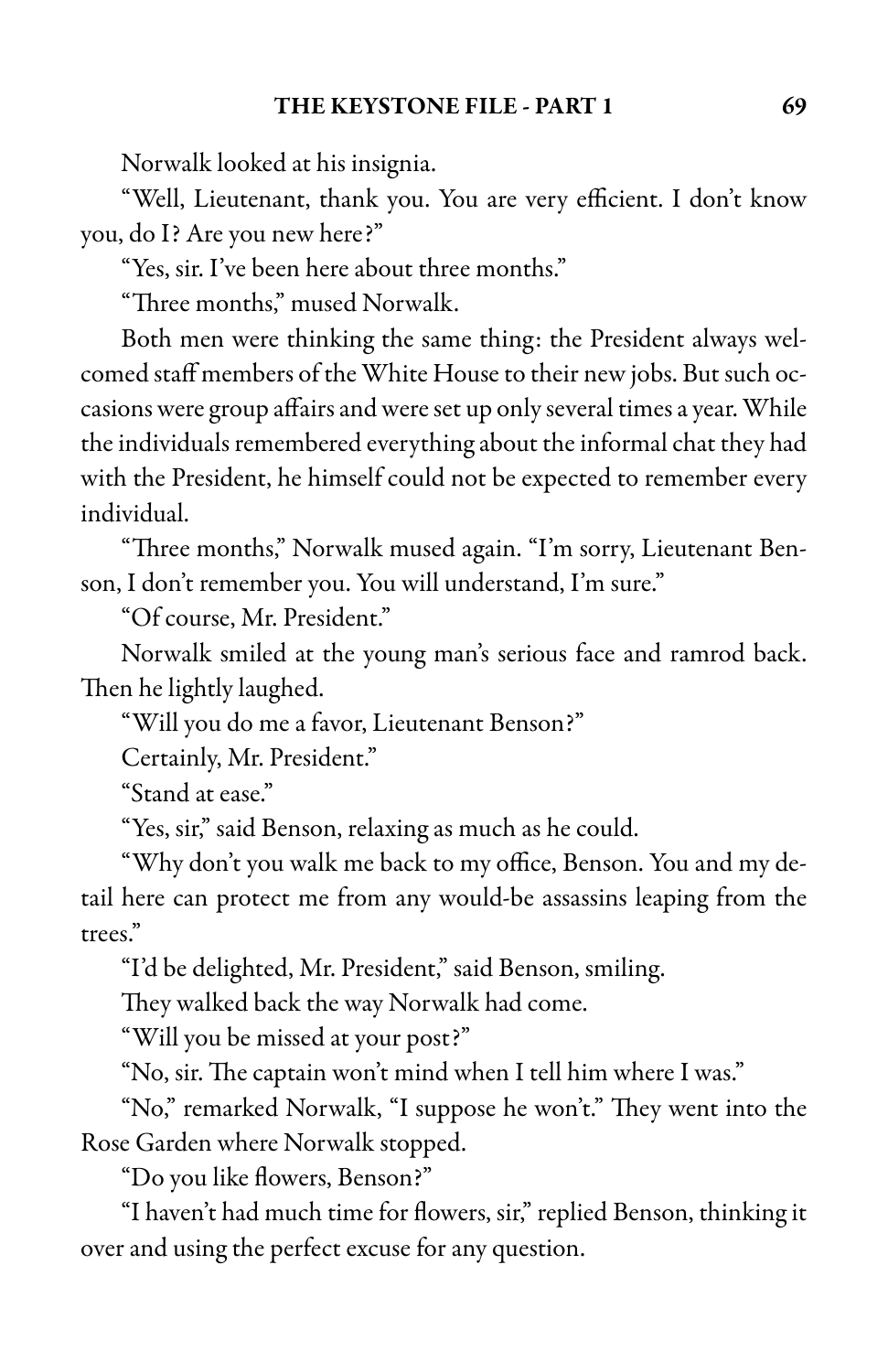Norwalk smiled broadly, then laughed. All his laughs seemed to grow out of slowly broadening smiles.

"Do you think I'm a busy man, Lieutenant?"

Benson flushed with excitement at being there in the Rose Garden talking about flowers with the President of the United States in subtwenty degree weather. He could only answer one question at a time.

"Sir, you're the busiest man in the world."

Norwalk held his finger up in mock admonishment.

"There then, Benson, let that be a lesson to you. If I, the President, can take time to smell flowers and even to plant and pot one now and then, it follows that a young lieutenant can do the same."

Benson blushed and held his head down, saying, "Yes, sir."

The President turned to the Secret Service detail.

"The rest of you can return to your posts. I won't be slipping out again. Not tonight, anyway," he added with a twinkle in his eye. "Come to my office with me, Benson," said Norwalk on an impulse as he shot up the portico and through the French doors.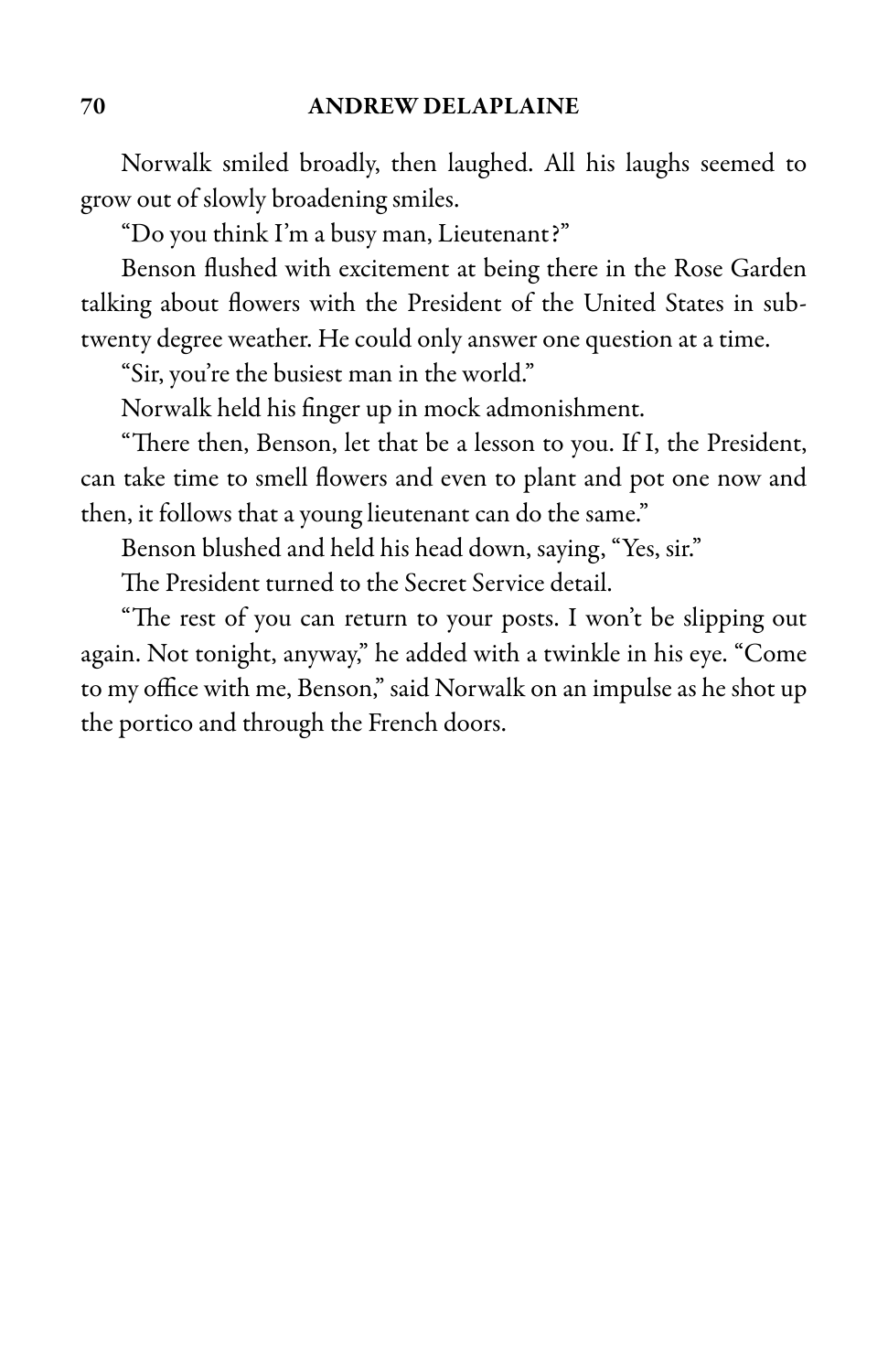### The Keystone File

Once inside the Oval Office, Norwalk looked over at Benson.

"Close the door."

The lieutenant closed the door and the heat quickly returned to the room. Norwalk took off Benson's coat and handed it to him and sat behind the desk.

"Sit down, will you, Benson?"

Benson looked around him into the dark shadows in the corners of the quiet room.

"Thank you, sir," he managed to say as he sat down.

"Tell me, Benson have you been in here before?"

"When I first came here they gave us a tour."

"Not since then?"

"No, sir." He paused. "Are you sure I'm not keeping you from anything, Mr. President?"

"Of course, my good man. You wouldn't be here if you were. I was just thinking about the election, the result, and waiting for a phone call."

Benson looked startled.

"You have to wait for a phone call?" he asked. The tone of his voice was unmistakable. The President doesn't have to wait for anyone to call him—*anyone*.

"Well, it's not that pressing a phone call, and I had to do some thinking for myself, Lieutenant."

"I'm sorry, Mr. President I didn't mean to pry."

Norwalk laughed again.

"I'm sure you didn't, Benson." Norwalk paused. "Tell me, what did you think of the election results? Be honest."

"Well, Mr. President, I voted for Governor St. Clairand I'm sorry he didn't win."

"Well, he hasn't quite lost, Lieutenant."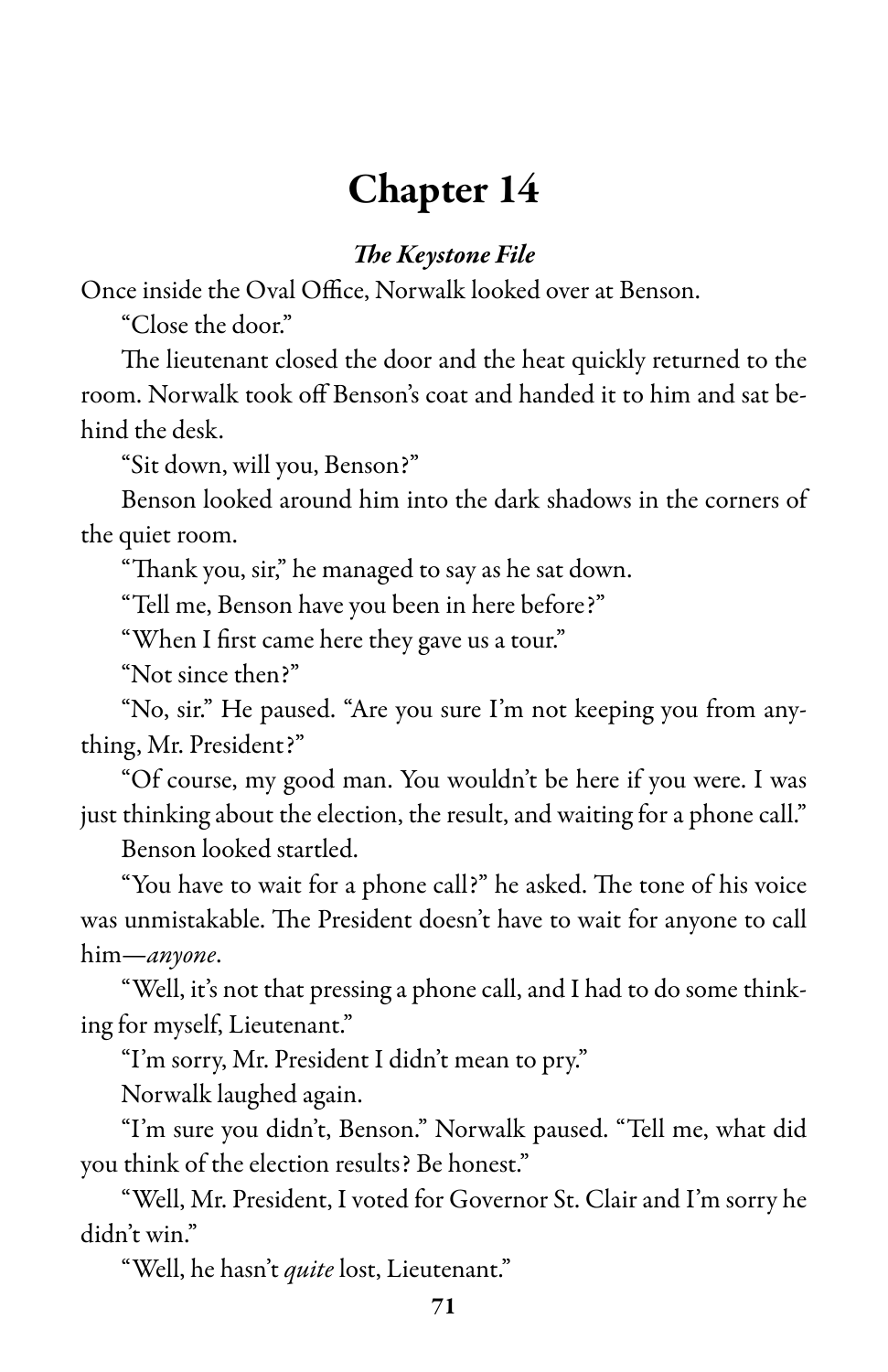"No, Mr. President."

"But then, he hasn't quite won, either."

"Yes, Mr. President."

"Why did you vote for St. Clair?"

"Because I don't like the Chinese, sir."

Norwalk raised his eyebrows and said, almost to himself, "That's pleasantly simple."

"Excuse me, Mr. President?"

"Never mind. Do you know what's going to happen with this election?"

"I've been on duty since eleven o'clock, Mr. President, and from what I've heard from the captain, it's going to go to the House of Representatives."

"Do you know anything about all that?"

"No, sir. I never thought what would happen if there was a tie. It's never happened before, has it?"

"Well, a long, long time ago, but not quite under these circumstances," he said, looking away from Benson into the dark shadows in the room, looking into his past, his own and the nation's. "It happened a long, long time ago," he said softly.

"To which President?"

"To Thomas Jefferson, for one."

There was a long pause as both men thought the same thing: Why was the President talking to an inconsequential first lieutenant about a matter of such great national importance?

The console buzzed. Norwalk touched a button.

"Yes?"

"Mr. Slanetti is here, Mr. President."

"Very good. Send him in."

"Ah," said Benson with a slight smirk.

"what's that mean, Lieutenant?"

"Come in," said Norwalk.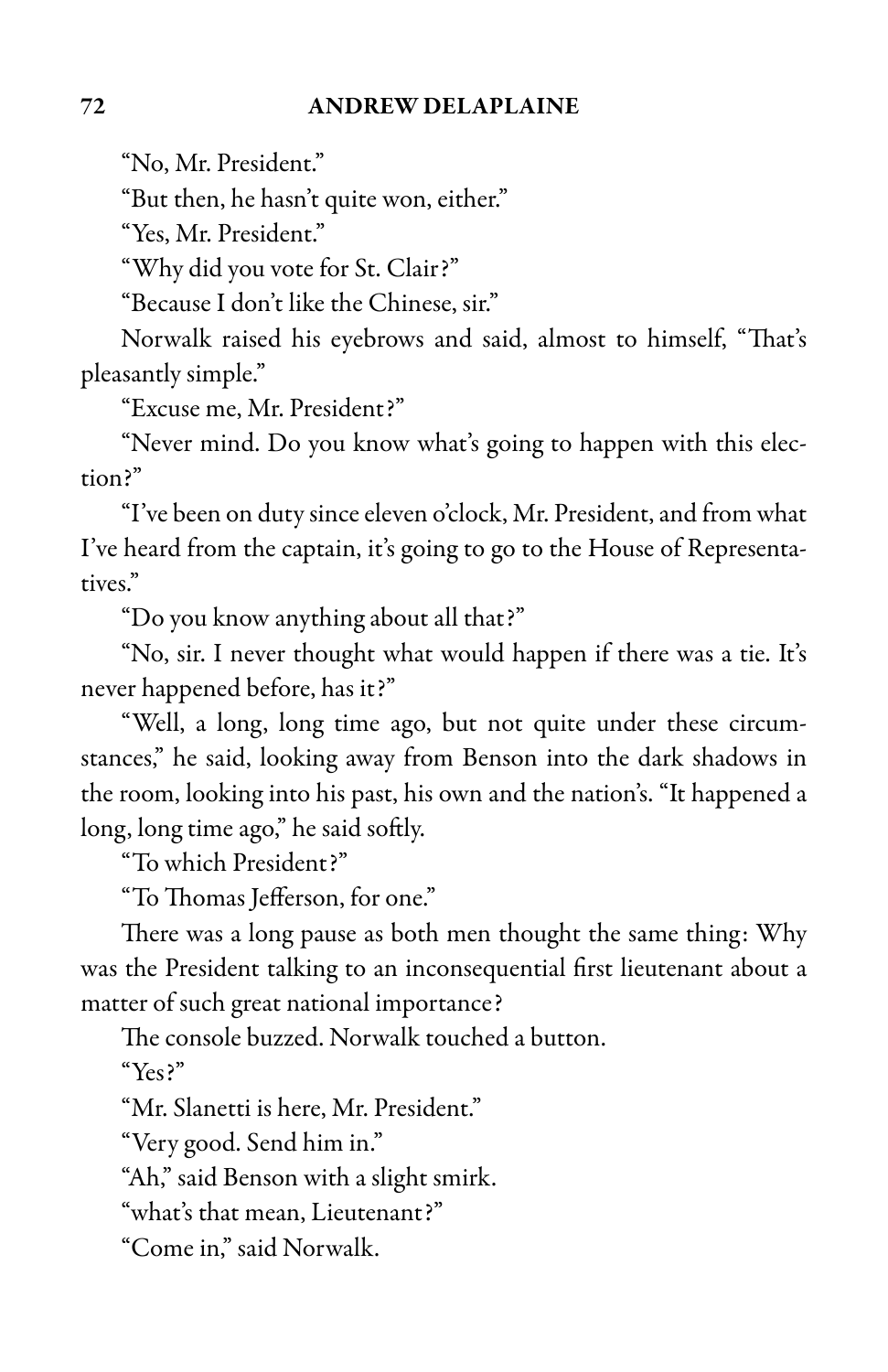The door opened admitting a flood of white light from an outside corridor and a man in his early forties walked in.

"I've looked over those files of mine you asked about, Mr. President," said the man as he walked into the room, the white light behind him, looking rather curiously at Lieutenant Benson as he came over.

"Yes, thank you, Phil," said Norwalk. "Lieutenant, this is Phil Slanet $ti, my-$ "

Benson jumped up quickly and faced Slanetti.

"Your aide for congressional liaison," he interrupted, eager to show that he knew all White House staff members who had access to the area.

"Yes, very good, Lieutenant," said Norwalk. "Well, I think that will be all, Benson. You may return to your station."

"Yes, Mr. President. And thank you, sir," said Benson, coming to full attention. He performed a neat about-face and left through the open door Slanetti used.

"Have a seat, Phil," said Norwalk. Slanetti took Benson's chair. "You're probably wondering what in God's name he was doing here."

"I was wondering," Slanetti offered.

Norwalk laughed again. "I just bumped into him a minute ago when I was outside walking."

"Outside walking, sir?" asked Slanetti, skeptically.

"Yes," said Norwalk. "Even Presidents take walks. Now tell me about those files you've been keeping."

"They are up-to-date, Mr. President. The only information they lack is what I will add when the freshmen members come to Washington. But for all existing members, they are quite thorough."

"You mean you've been keeping them up-to-date all this time?"

"Yes, sir. Just a habit, I guess. Once I have a file, I like to keep it properly until I deactivate it. You never said to deactivate them."

"I guess I didn't."

"No, sir."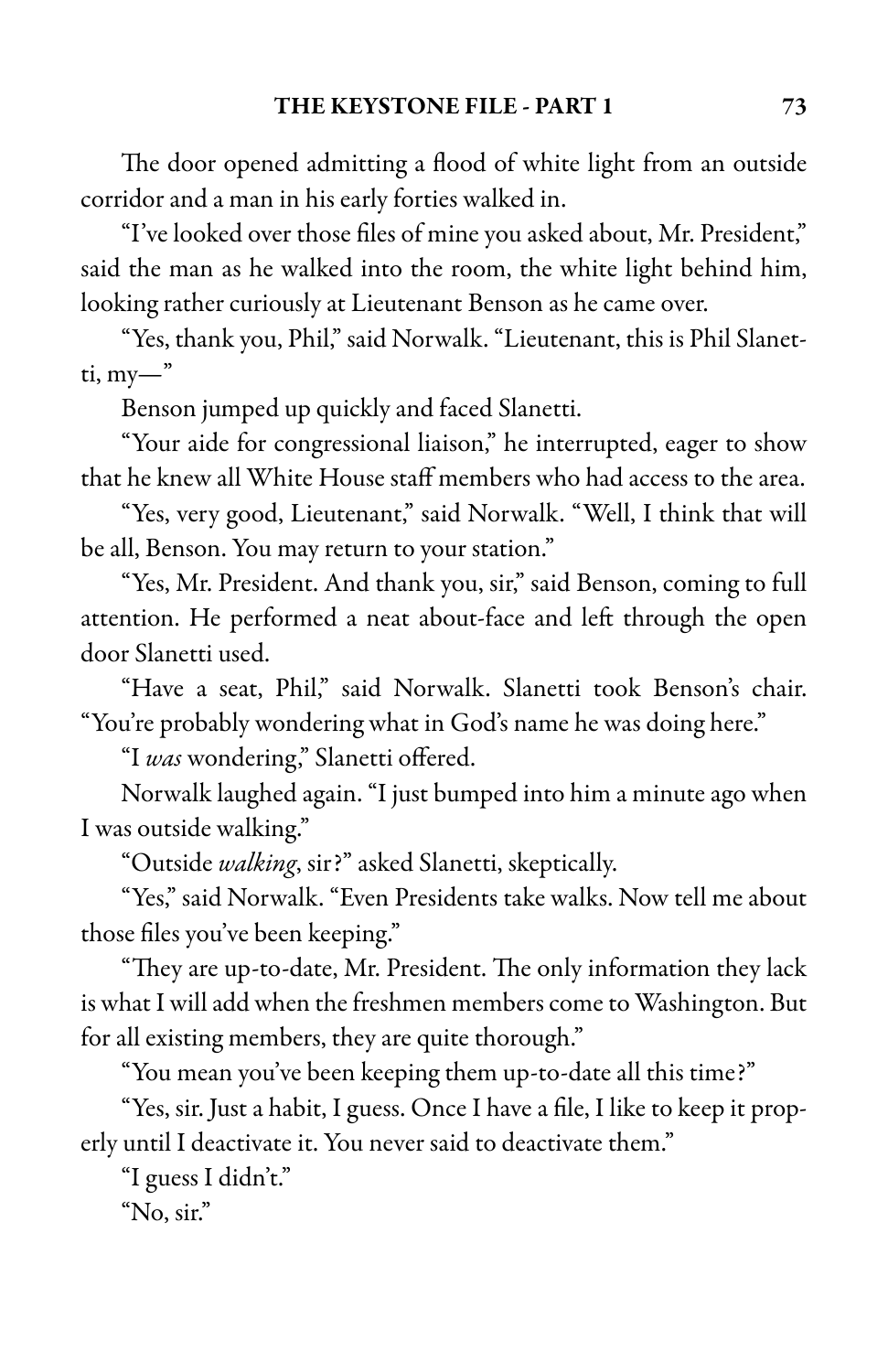"Actually, I forgot all about them right after the election," said Norwalk. "I'm waiting now for St. Clair's call. Mind staying with me a little while?"

"Of course not, sir. Happy to."

"Good," said Norwalk, reaching for his pipe. He filled the bowl and then lit the tobacco, saying out of the side of his mouth as he puffed to catch the flame, "You can smoke if you like, Phil. But you don't smoke, do you?"

"That's right, I don't, Mr. President. But thank you."

"Hmm," said Norwalk, puffing contentedly. "My wife would have patted you on the back, Phil. She hated my smoking. I finally gave it up for this damn thing, but since she died I've grown to like it."

"Yes, sir," Slanetti said unemotionally.

Norwalk caught the lifeless tone in Slanetti's voice. A real functionary. A minion. But you needed people like him in a job like this. They *did* things. Things you couldn't do.

They sat for a few minutes, Norwalk quietly rocking in his large, high-backed, black leather swivel chair, blue smoke rising and clouding the light, Slanetti observing the man he served, his head safely covered in shadows as he sat just outside the small circle of light cast by the old desk lamp.

It was at this point that St. Clair placed his call. There was a clear, and in the quiet room, sharp buzz as a light registered on the President's console. He leaned up and punched a button activating the speakerphone.

"Yes?" he asked.

"Governor St. Clair is holding, Mr. President," said a White House operator.

"Put him through." There was a familiar click and Norwalk knew the line was open. "Hello, Sam."

"Yes, Mr. President. I hope you weren't asleep. I'm sorry for being so late with this call."

"I understand the reasons, Sam. Tell me what your people think."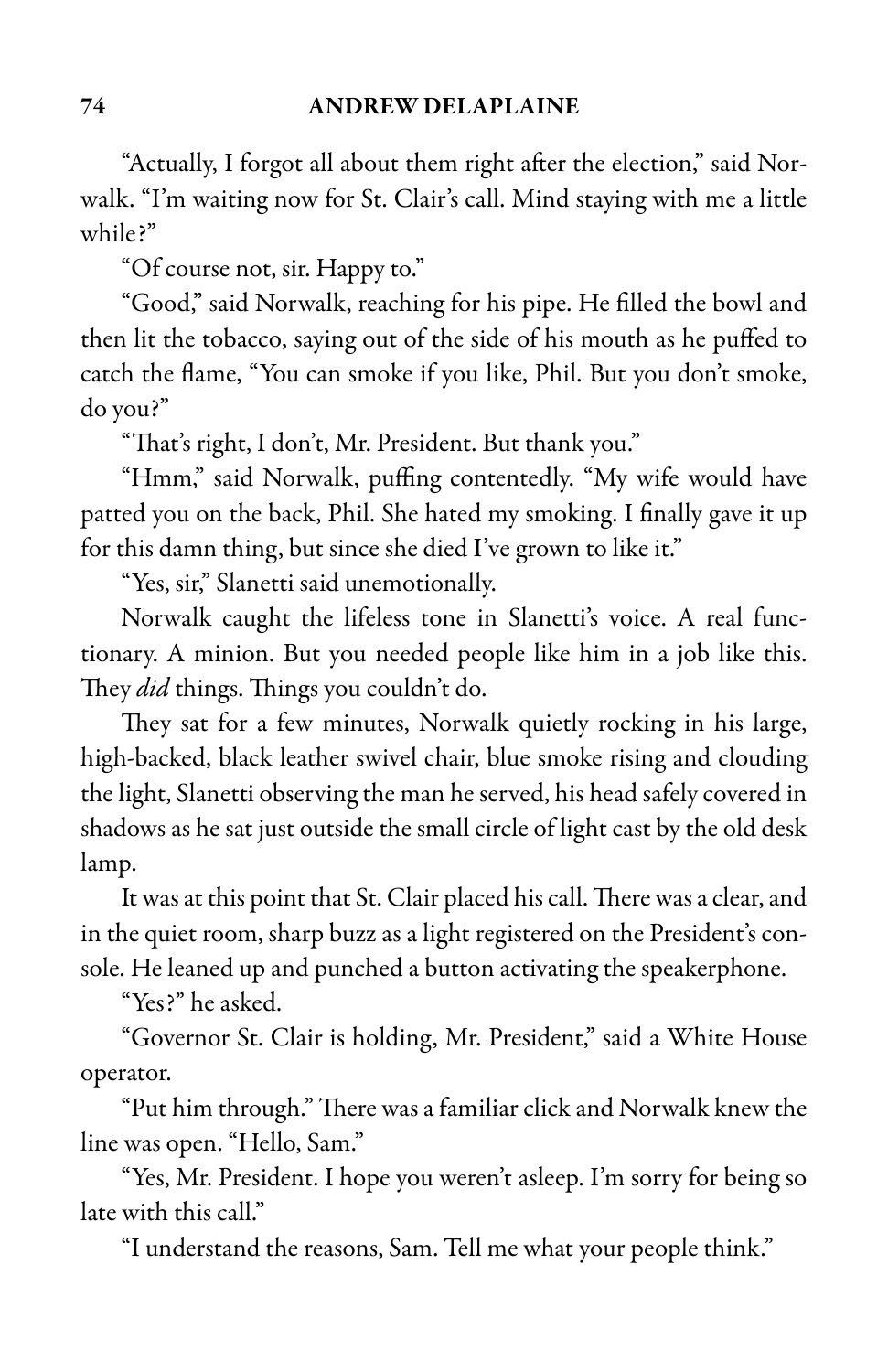"Well, they're pretty upset, as I guess we all are. I've talked to Dunc Olcott. He's called Frank Holtzman and we're going to have a meeting out here tomorrow to look over the roster of the new House and see how things stack up."

"They feel pretty sure that it'll go to the House, then?"

"That's what they think, sir. Dunc is sure of it. I myself am afraid of an elector swinging the decision one way or the other, and as long as they aren't controlled, that could as easily happen against us as for us."

"That's what I've been thinking, too. I may have an answer for that, if what I have in mind works out. And I think it might. But listen, you meet with your people, make your decisions about the various members involved in a contest in the House. When you feel sure about the individuals that may cause trouble, on either side, you get back to me and we'll set up a meeting. We've got a while before the new Congress comes to town and there ought to be time to do something."

"Very good, Mr. President. I'll do just that. What have you got in mind?"

"Well, you just leave that to me. When you get your list, you call me up."

"All right, Mr. President. I'll get back to you."

"Good, Sam. Give Sofia a kiss for me, will you?"

"Yes, indeed, Mr. President."

"Good night, Sam."

"Good night, Mr. President."

Norwalk punched a button and leaned back in his chair. Blue smoke once again clouded the yellow light from the old-fashioned desk lamp, a gift from his late wife, whose smile shone out from his favorite photograph of her at the lamp's base. (She was precariously balanced high atop a disgruntled camel in front of the Pyramids, a side trip they'd made on a state visit to Egypt.)

"Well, you heard that, Phil. What do you think?"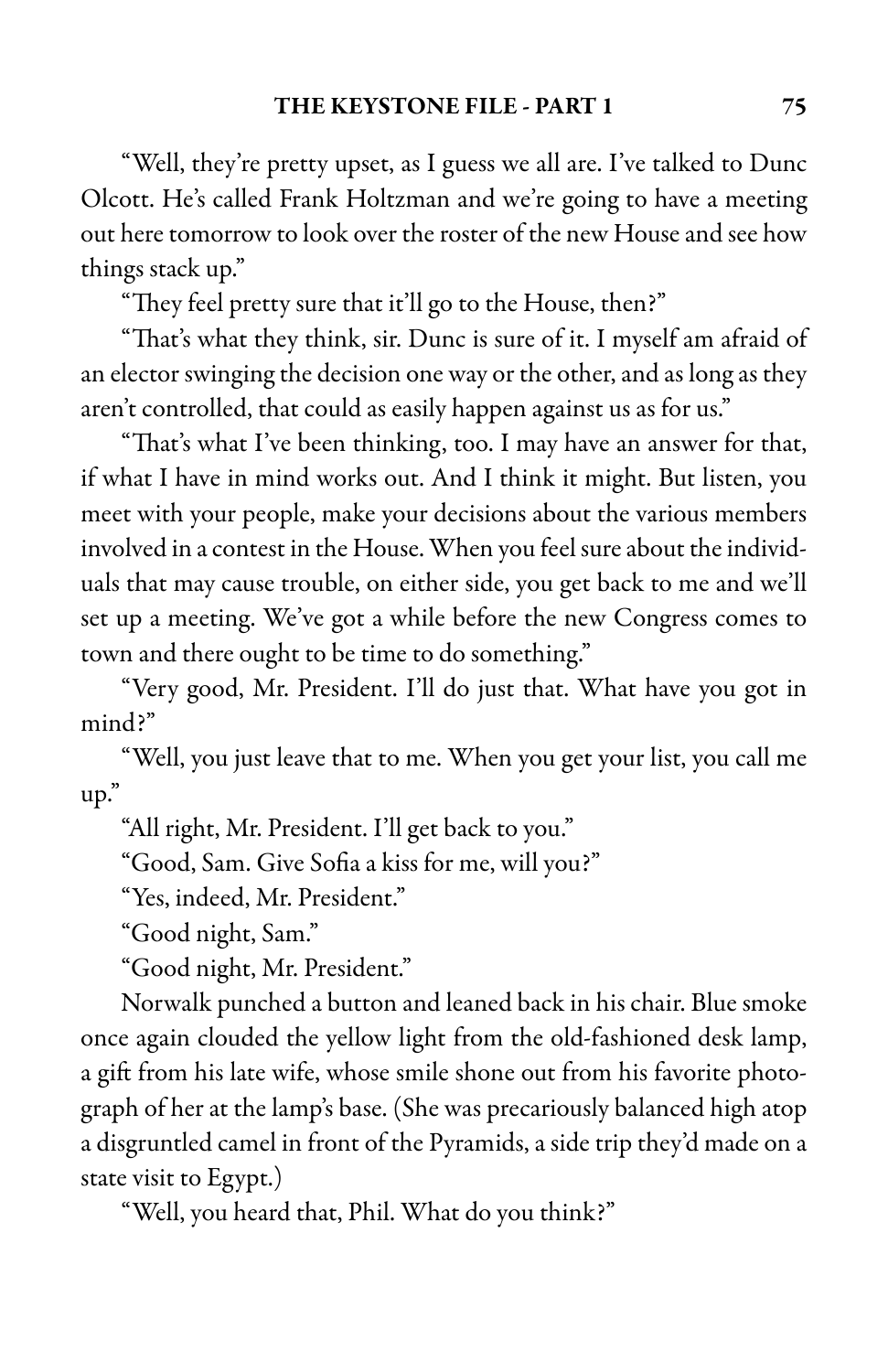"I think you're going to want me to work with Governor St. Clair's people on this."

Norwalk leaned up in his chair and put his hands on his desk, looking into the darkness around Slanetti.

"Partly. You are going to work for St. Clair and his people, not necessarily with them. I'm not quite sure how I want this thing handled. You can understand that. This is going to be delicate work. Very delicate work, indeed. I haven't asked you what kind of information you have in those files, but I can imagine. Some of the stuff the whole town knows, but nobody talks about. I'm sure you know which is which."

"I've made myself acquainted with all the details, yes sir. Even some of the most scandalous items could not be used because everybody knows about them already and the member involved knows he'd be protected by the silence of his friends and associates. But there's enough material for your purposes, I think, Mr. President."

"For *my* purposes, Phil?" the President asked, raising his eyebrows.

"For the purposes ... at hand, sir."

"Considering the turn of events, I'm glad to know you've been keeping those files. I'm also glad we didn't have to use them four years ago."

"I know what you mean," said Slanetti.

"I'm sorry we have to use any of it at all, Phil."

"I can understand that, Mr. President."

Norwalk leaned back again and thought back to his own campaign for reelection four years back. He was under considerable pressure in that election. The Sino-Russian enmity had had a particularly violent flare up, but that was nothing to compare to today's dangerous climate. There was a well-funded third party candidate of extremely dangerous potential that Norwalk was afraid might conceivably take enough electoral votes to throw the election into the Democratic Congress. Without question, had that happened, Norwalk would have lost the election. So he had a young aide of his, fresh from the Justice Department, this same Phil Slanetti, work up an in-depth file on the private lives of every congressman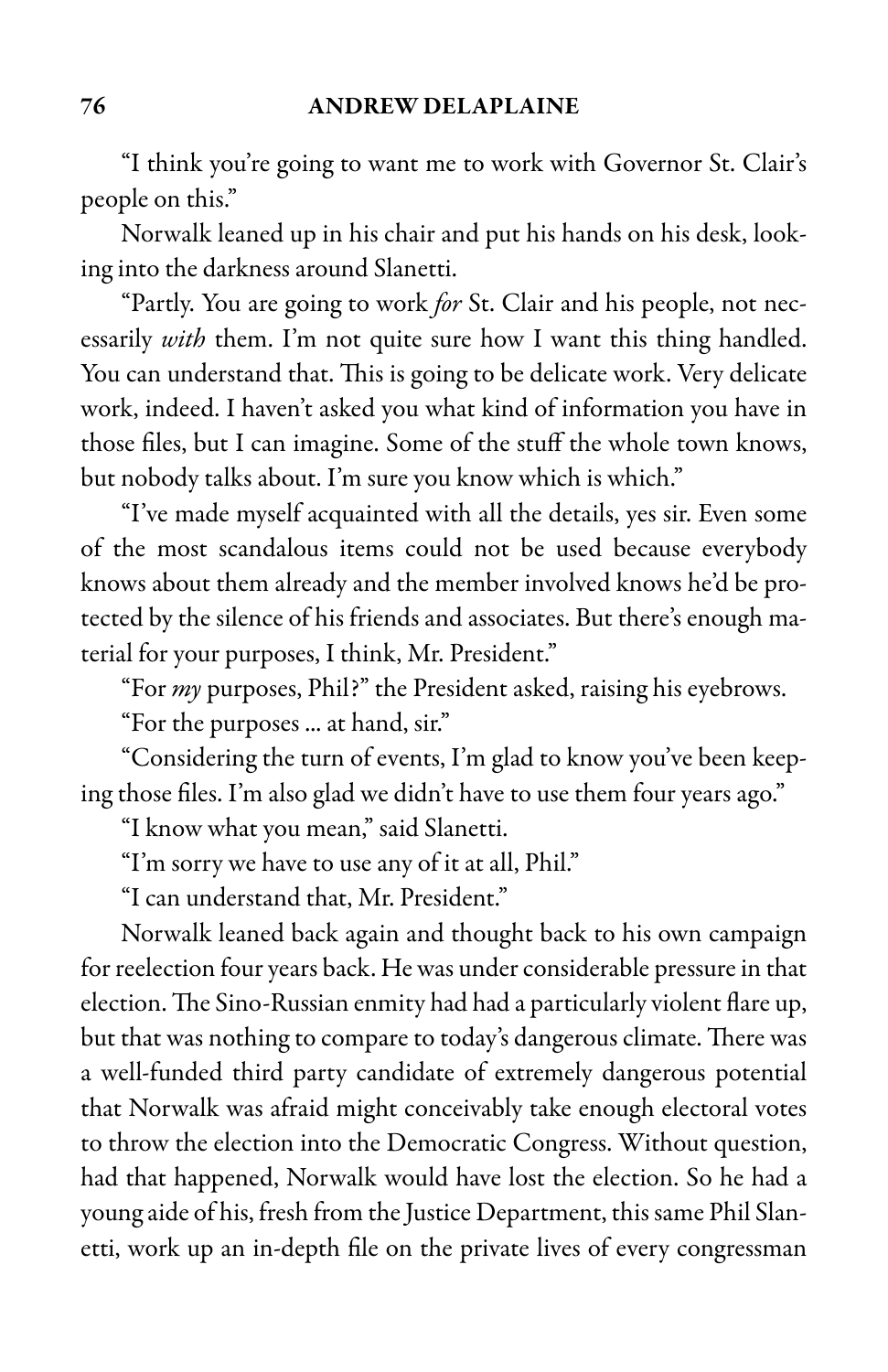and senator, including anything that could remotely be used publicly or privately against the member's reputation, his career, his family, his business interests, his dignity, welfare, etc. It was an ambiguous assignment in its description. Norwalk never had to use the files, and only he and Slanetti knew of their existence. He hadn't been told even his campaign manager.

Norwalk now realized Slanetti had in his possession some of the most highly inflammable information the government had anywhere. It was the kind of information no oneliked and of which everyone, in varying degrees, was afraid. The question was: Would they be afraid enough to vote for St. Clair against their wishes, against their consciences, senses of personal integrity and constitutional duty? Of course they would, thought Norwalk, cynically, they're politicians. There were damn few of them that weren't crooks in one way or another by the time they got to Washington, and the ones that weren't were soon converted by the piles of cash coming out of the expensive leather briefcases of K Street lobbyists.

"Yes, very delicate, indeed," Norwalk repeated. Slanetti waited patiently. "Here's what you do, Phil."

"Yes, sir."

"Sam's people are going to meet with Olcott. They'll do what we can't do right now, which is make a canvas and find out where the members stand today. When they know I'll have Sam come down here. We'll—you and me—we'll havealook at this list.Then we'll just see what they can do on their own. I'll work with them in the open, pressure as many members as I can in the conventional sense. I don't want to have to use you if we don't have to."

"If I may say so, Mr. President, they won't be able to do it on their own."

"You're right," Norwalk sighed, puffing away.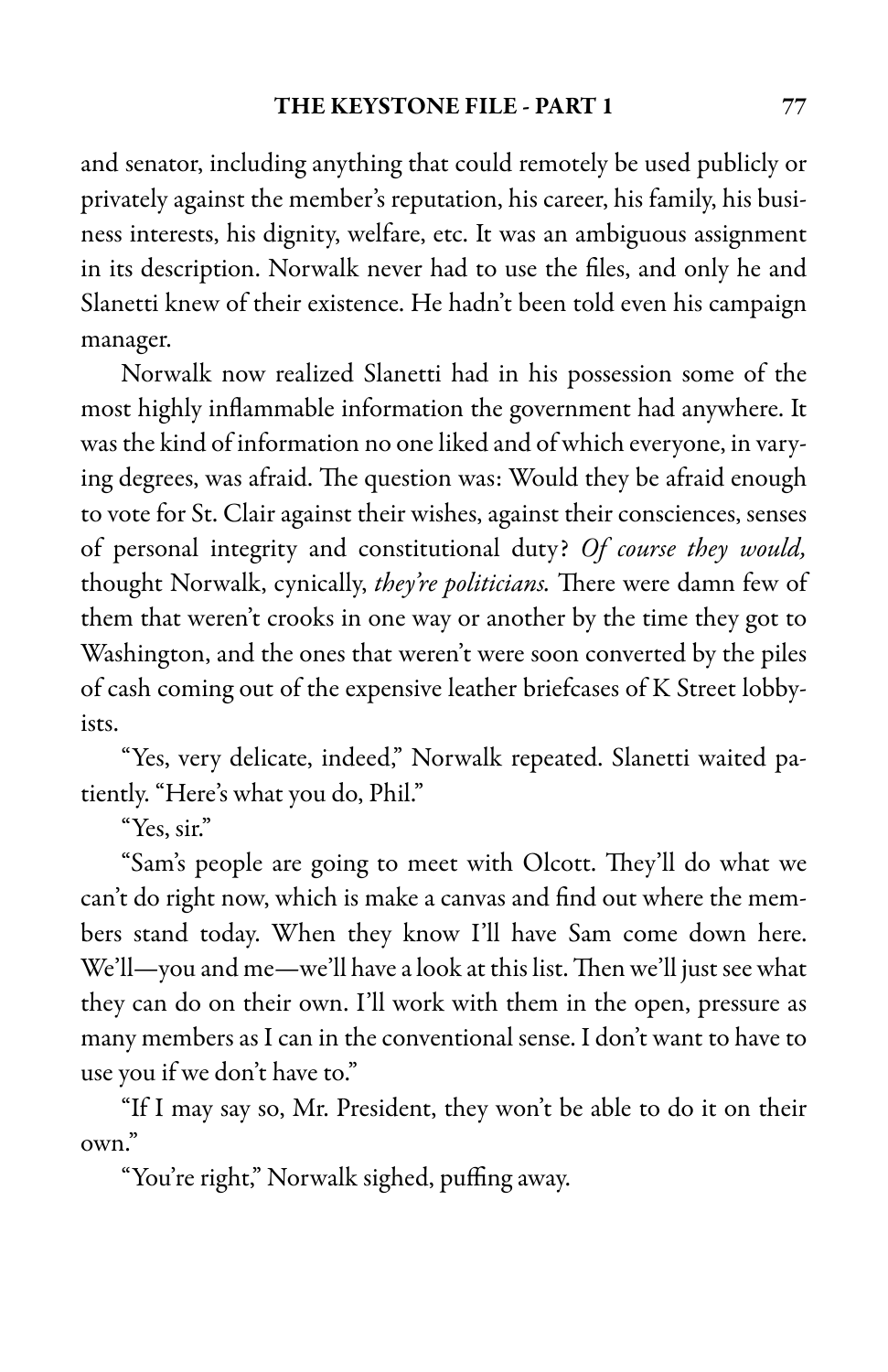"If I may, Mr. President, I'll draw up my own estimate of the way I think the House will vote so that when Governor St. Clair brings his list, we'll have them to compare."

"Good idea, Phil. Do that. It could be interesting to see who's not on whose list."

"Yes, sir."

Norwalk hesitated, something he seldom did.

"How good is this file, Phil?"

"Good, Mr. President, very good," said Slanetti with the same unemotional voice he always seemed to use but which struck home to Norwalk as it never had before.

"Then it's very, very bad, Phil."

"You could say that, Mr. President. Or you could say it's very, very good."

"Let me just give you a name—a file you're bound to know. What have you got on, say, Niles Overton?"

"The majority leader is so-so. But even his hands are dirty."

"He's wanted to be speaker for years. Much on him?"

"There is one thing that could ruin him completely. He's not a silent partner, exactly, but more of a beneficiary, in a land development company in Minnesota. Most of the money is funneled through his ex-wife, and she gets over two hundred and fifty thousand dollars a year off the company's developments."

"Is that illegal?" said Norwalk.

"Not until you find out his ex-wife—well, not her exactly, but a shell company controlled by her—started invoicing the company just before it bought large tracts of land along the eventual route of a new interstate highway that went through the state, something Overton knew about in advance because of his position on the House Public Works Committee."

"That's big enough to drive him out of office."

"That's what I assumed, Mr. President."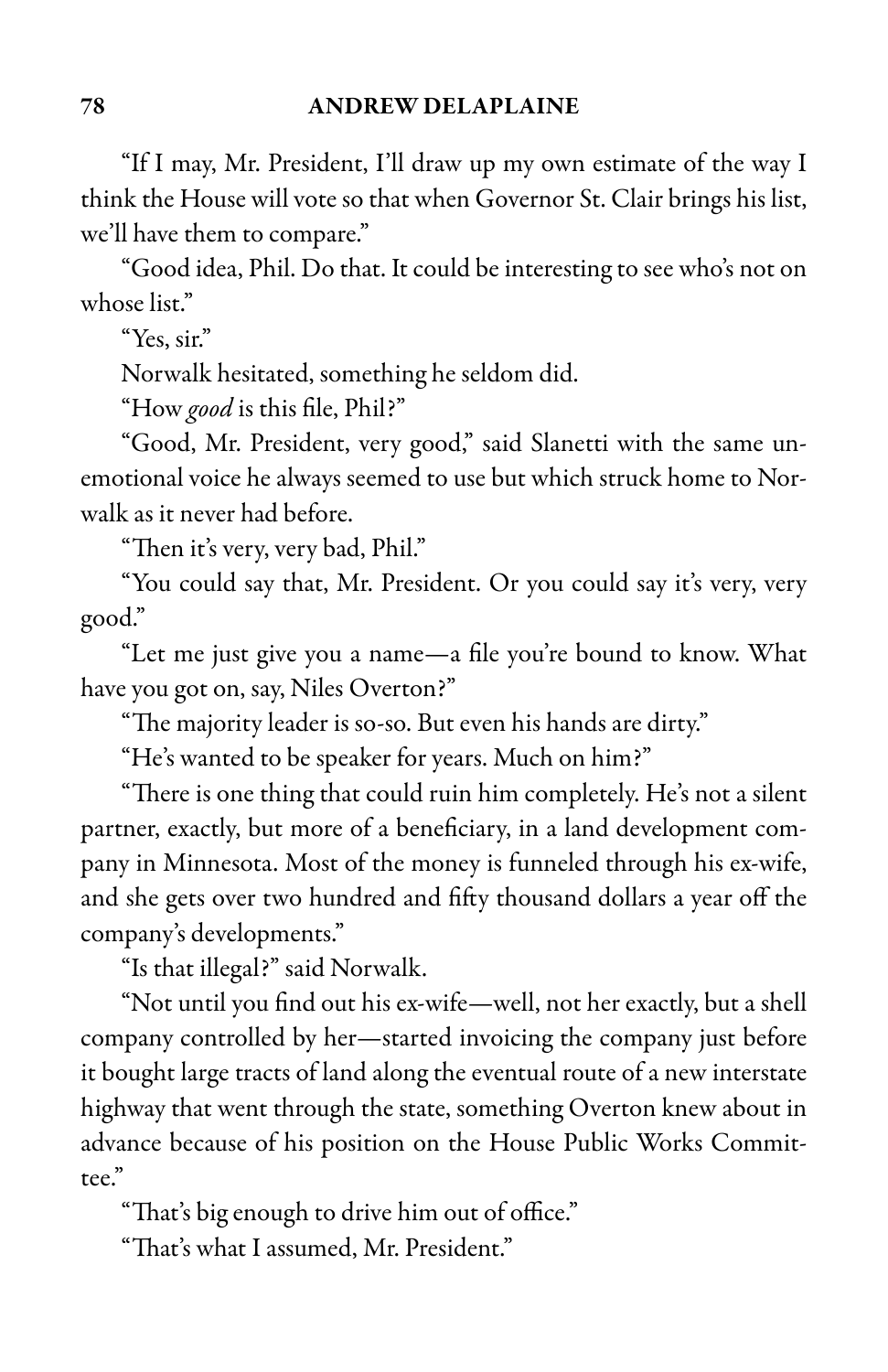"How about, oh, someone like John Fulton of Oklahoma? Bob Degraff will probably have a hard time with his own state if it comes to the House. Fulton hates me and he hates St. Clair."

"Fulton is easy on the surface, but he'll be hard in fact. He hates Robert Degraff, that's common knowledge. But he's guilty of extortion. Because he's ranking member on the House Interior and Insular Affairs Committee, he's had plenty of opportunities. He's been accepting great sums of money for years for his influence and support of the oil lobby. But it's not directly from the oil lobby – it's from the equipment and parts manufacturers that the money gets filtered, from subsidiaries all based abroad, not here in the U.S. Those parts companies have a much smaller profile than the big oil lobby. He's smarter than most, though. He keeps it all in an unnamed, numbered bank account on the Isle of Wight. It's unreported, untaxed and very illegal."

"John Fulton, huh?" said Norwalk with a slight smile on his face. "How much has he got over there?"

"It's hard to know exactly, sir, but easily more than twelve million."

"My God, Phil. There are no surprises in politics, you know?" Norwalk said rhetorically as he got up and walked to the windows on the south side of the office and looked towards the Washington Monument. He turned back to Slanetti who rose and faced him.

"How did you find all this out, Phil?"

"In Overton's case, it wasn't easy. Well, none of them are easy. I checked his IRS. file. It showed nothing, so I checked his wife's file. Nothing again. The partners' files. Nothing out of the ordinary. Run-ofthe-mill private sector multimillionaires like most of the hogs eating the pork. But if you look at the uncles, aunts and nephews of Overton's exwife, not his current wife, you hit pay dirt. They're all millionaires many times over. And it all comes from Overton. Even his current wife doesn't know about any of his illegal activities. And when you check the company's transactions and compare them to Overton's voting record in his committee, it all works out."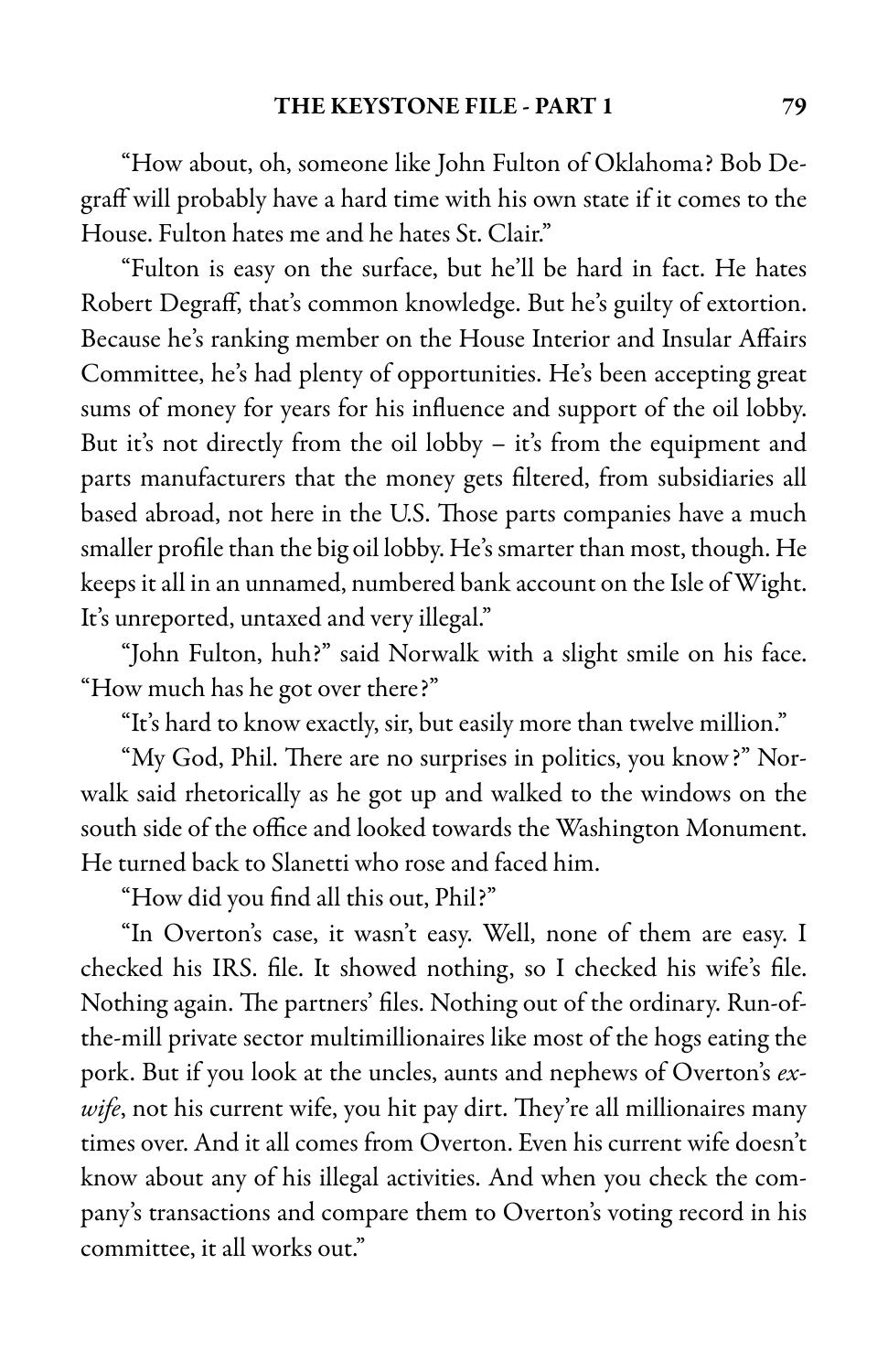#### 80 ANDREW DELAPLAINE

"And bingo, just like that," said the President quietly.

"Yes, sir," said Slanetti unemotionally, bland as sand.

"How'd you track it down?"

"Not so easy. I have informants in most lobbies that I can count on when I need them. I was aware of the payments to Fulton in recent years, though I have no full retrospective accounting. At any rate, I knew what he was getting. It was never reported, Ichecked that first. Then it was just a matter of time and looking before I found out where he kept it. I have some discreet contacts in Switzerland, which led me to the Isle of Wight. A little money works wonders with regard to information, Mr. President. Then I checked the deposit amounts on the Isle of Wight—I was able to get those for the past few years—with the amounts I had been informed he was paid. Bingo. That's where he keeps his money."

"So you also have files on Overton's ex-wife, Fulton's people, their aunts and uncles and partners?" remarked Norwalk as he returned to his desk and sat down. Slanetti remained standing.

"Yes, sir. I have expanded the original concept somewhat, just to make the files complete."

"Expanded it?" Norwalk's eyes showed extreme interest.

"Yes, sir. I investigated any person who could be connected in an illegal way with the person I was interested in. You can often go through someone to get the man you're after. I also made investigations of selected persons on our own side, purely for defensive purposes."

"I see," said Norwalk. He banged his pipe upside down in the ashtray and refilled it. "It's a sound assumption, Phil. It's good to know what others can use against you, even your friends."

"Just my thinking, Mr. President."

Norwalk was tempted to ask Slanetti one certain question pertaining to his own life, his "forgotten" past, if a President can have one, but he assumed that if no one else in the country knew certain things, maybe even Slanetti didn't. He looked sharply at Slanetti, but as the aide for congres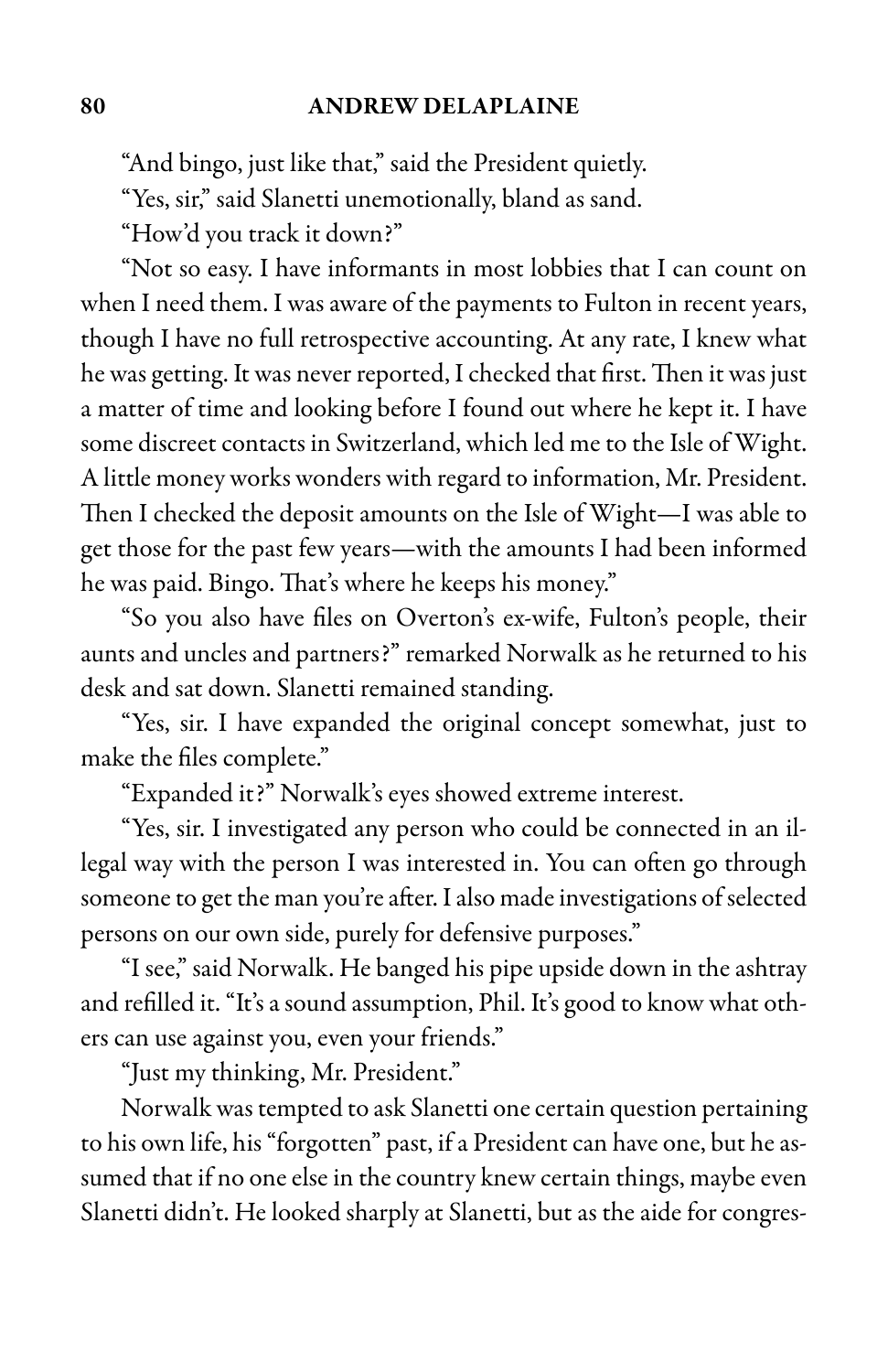sional liaison was standing, he could just barely see his face, which was above the circle of light on the desk. He did ask something, however.

"Funny the media doesn't dig deep enough to find more of this stuff, don't you think, Phil?"

"Not really, sir. Maybe in the seventies and eighties, but now it's all about drugged out rock stars and whether they're wearing underwear. The media is pretty much in control."

"It's amazing when you invite a network anchor to a state dinner for the French President how tame the questions get at the next interview."

"Exactly, Mr. President. Of course, you have to throw them a fish every now and then, even one of your own."

"When they've been attacked, anyway, and bleeding from a wound."

"Yes, sir. Unfortunate, but it happens. The people think that person's just a bad apple, the rest of the apples are okay."

"So your investigative system is better than anything the media can throw at Congress."

"It is unexcelled, Mr. President. Newspaper reporters, network reporters, insurance company investigators, even most police, don't have the resources of private information that I have at my disposal."

"What resources?" asked Norwalk. It was the only stupid question he ever asked in his life. Even Slanetti took the liberty of thinking so.

"The federal government," replied Slanetti.

Norwalk blinked, feeling incredibly stupid. Maybe it was the late hour.

"Yes, well, we'll talk more about it later," said Norwalk. He rubbed both his eyes with his hands. "God, I'm tired," he said, standing up. "You can go on with your work, Phil. I appreciate your thoroughness, and even more than that, your loyalty."

"Thank you, Mr. President," said Slanetti. He then turned and went to the door.

"Oh, Phil?"

"Yes, Mr. President?"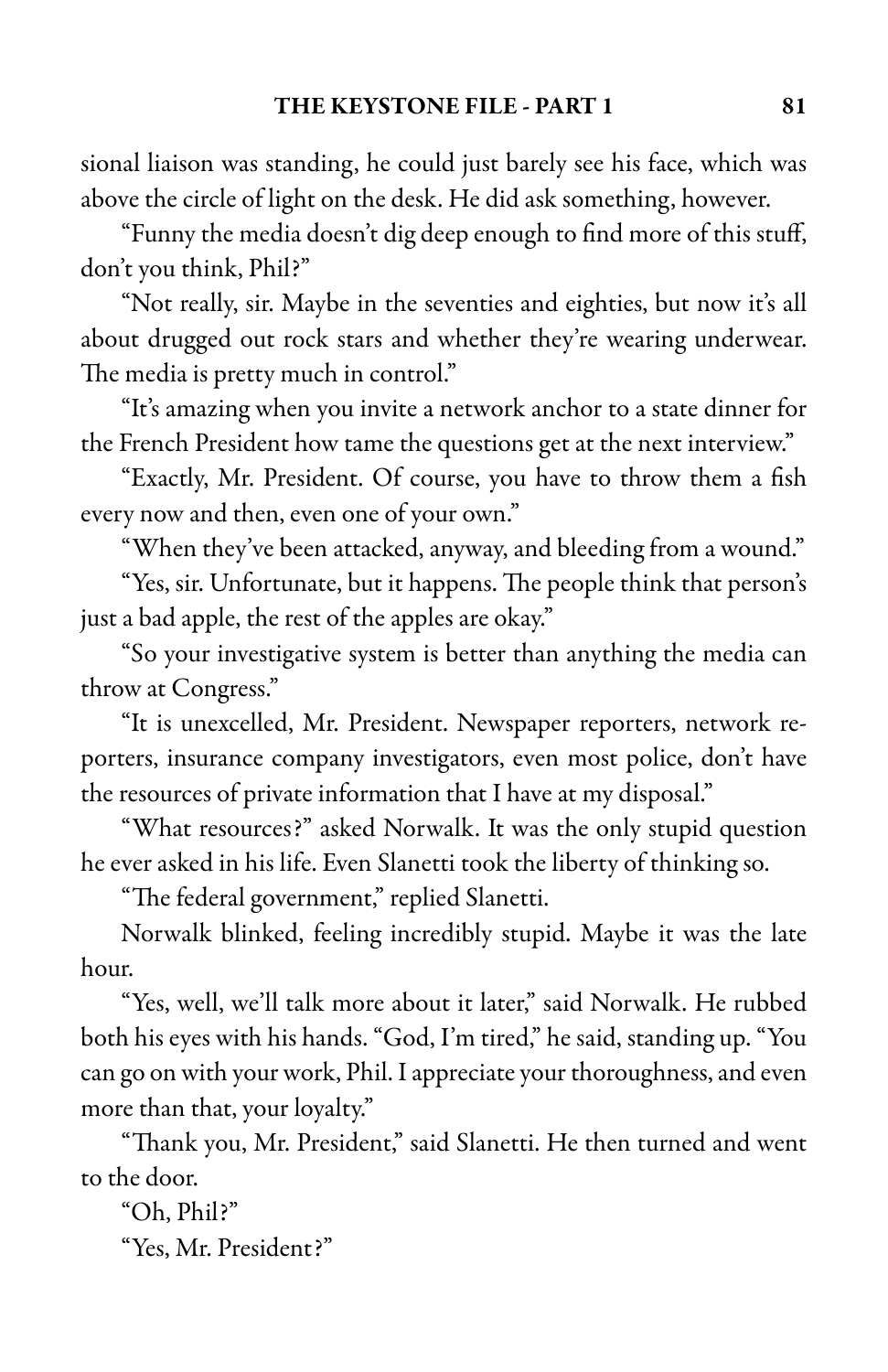"What are you planning on doing after we leave office?"

"Haven't decided, Mr. President."

"Right."

Slanetti closed the door behind him.

Norwalk watched him go and then touched a button on hisconsole.

"Yes, Mr. President?"

"I'm going up to bed now."

"Yes, Mr. President. Good night."

Norwalk went towards the door that led down the corridor to the elevator. A guard was standing by the elevator.

"Good night, Mr. President."

"Good night, Alfred," he said.

Oh well, he thought as he went up to the second floor living quarters, bad as all this was, he felt completely justified in using the information Slanetti gathered simply because of the volatile nature of the Sino-Russian conflict. Nothing was more important to Norwalk at this point in his life and career than the certain election of Sam Houston St. Clair to succeed him. He was willing to suspend the laws of the land in order to acquire the information needed against the opposition. He saw that Slanetti had already done most of the footwork necessary and already compiled what he needed.

He knew he could sleep a little late tomorrow. The Russians and the Chinese ought to be quiet for a few days owing to the inconclusive election results. Chances were they were as startled about the developments as everyone in Washington was. The elevator doors opened and he walked down the hall to his bedchamber. Lonnie, his night usher, came out of another door and opened the door to his bedroom.

"Long night, Mr. President, yes?"

"Long night, Lonnie."

Minutes later, as Norwalk fell asleep, his mind slipped back to earlier in the evening when he'd been watching the results come in on TV and realized a tie existed in the Electoral College.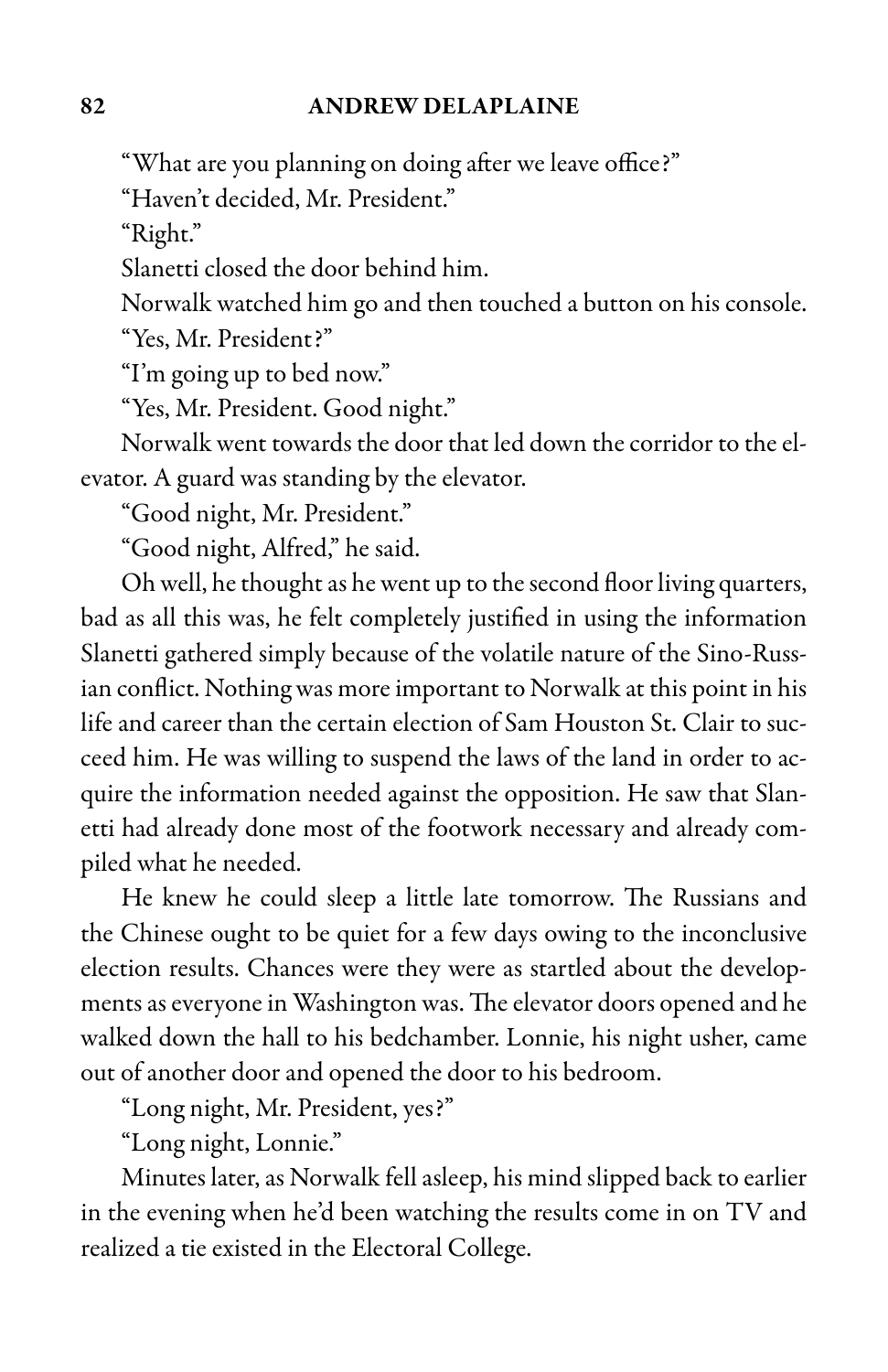He'd called Slanetti, who was working late in his office, when he first remembered those old files. He'd asked if Slanetti still had them.

"Oh, yes, Mr. President. You never told me to deactivate them, so I've been keeping them up-to-date all these years. They're quite thorough."

Perfect, Norwalk thought. What great good luck!

"By the way, Phil, what was the name we gave those files?"

"A very fitting name, Mr. President. You said you'd had one term to construct a firm foundation on which peace could prosper and you desperately wanted to have another term to put the last piece in place so the whole structure would hold."

"Noble words, Phil."

"Yes, sir. Code name is the Keystone File."

Black Kitty Cottage South Beach 6 June 2012

#### Continued in Part 2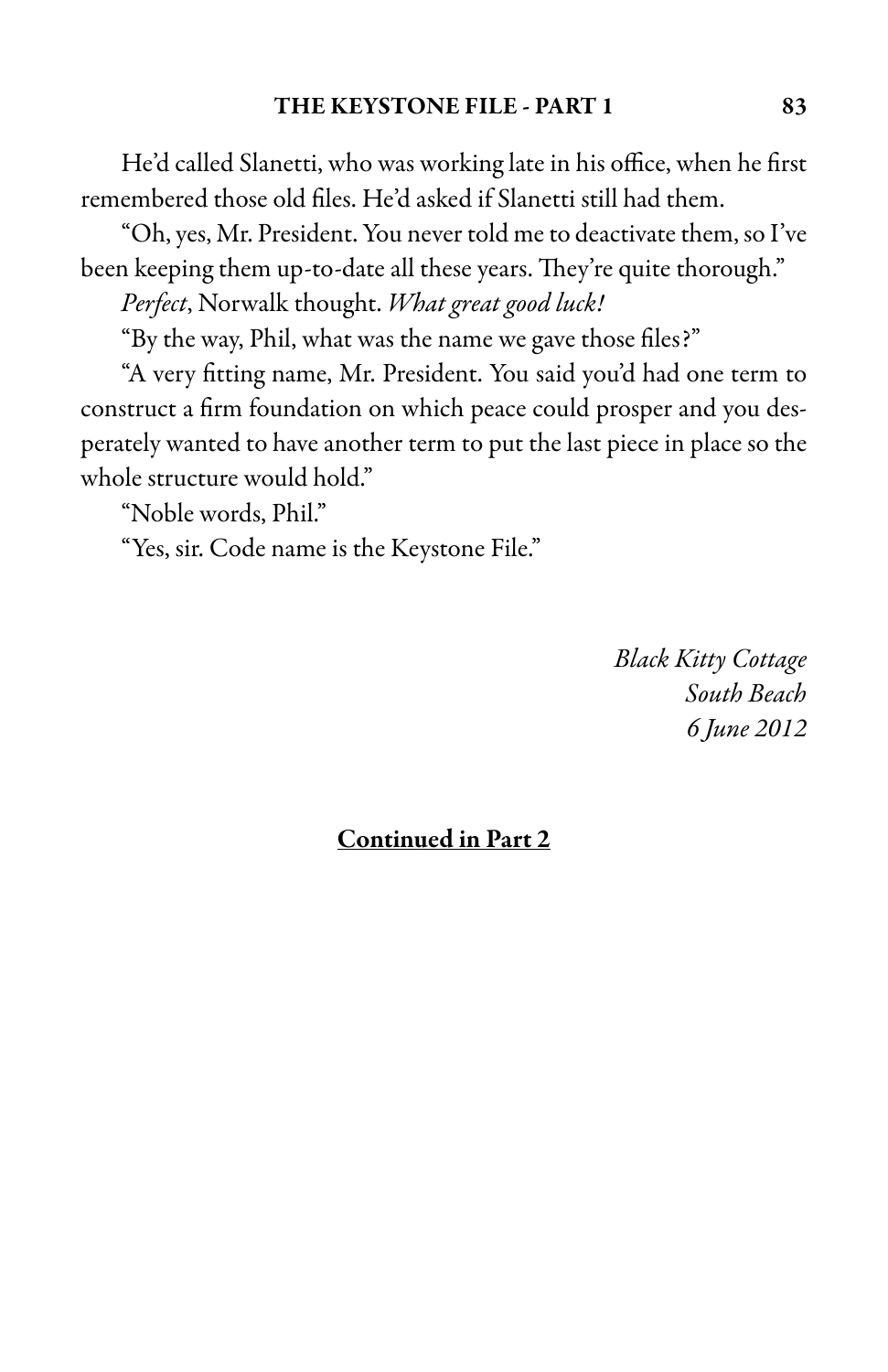## DOWNL( FREE

If you like political thrillers, you're going to LOVE the Jack Houston St. Clair series as we follow his father in his quest for the Presidency. Little does he know what the incumbent President Norwalk has up his sleeve to make sure the election goes his way.

Get Part 2 of THE KEYSTONE FILE, which introduces 2 additional storylines that will impact the St. Clairs for a long time to come. In this riveting story, you'll go on a wild ride from narco-subs in the Florida Keys to the Halls of Congress to scheming in the Oval Office.

1



### NOTE TO THE READER

If you enjoyed this book, please consider leaving a starred rating on the book's page of the retailer where you bought it. It really helps to spread the word. Many thanks.

And if you'd like to be notified when Gramercy Park Press issues another volume in this series, please sent me an email and I will let you know personally.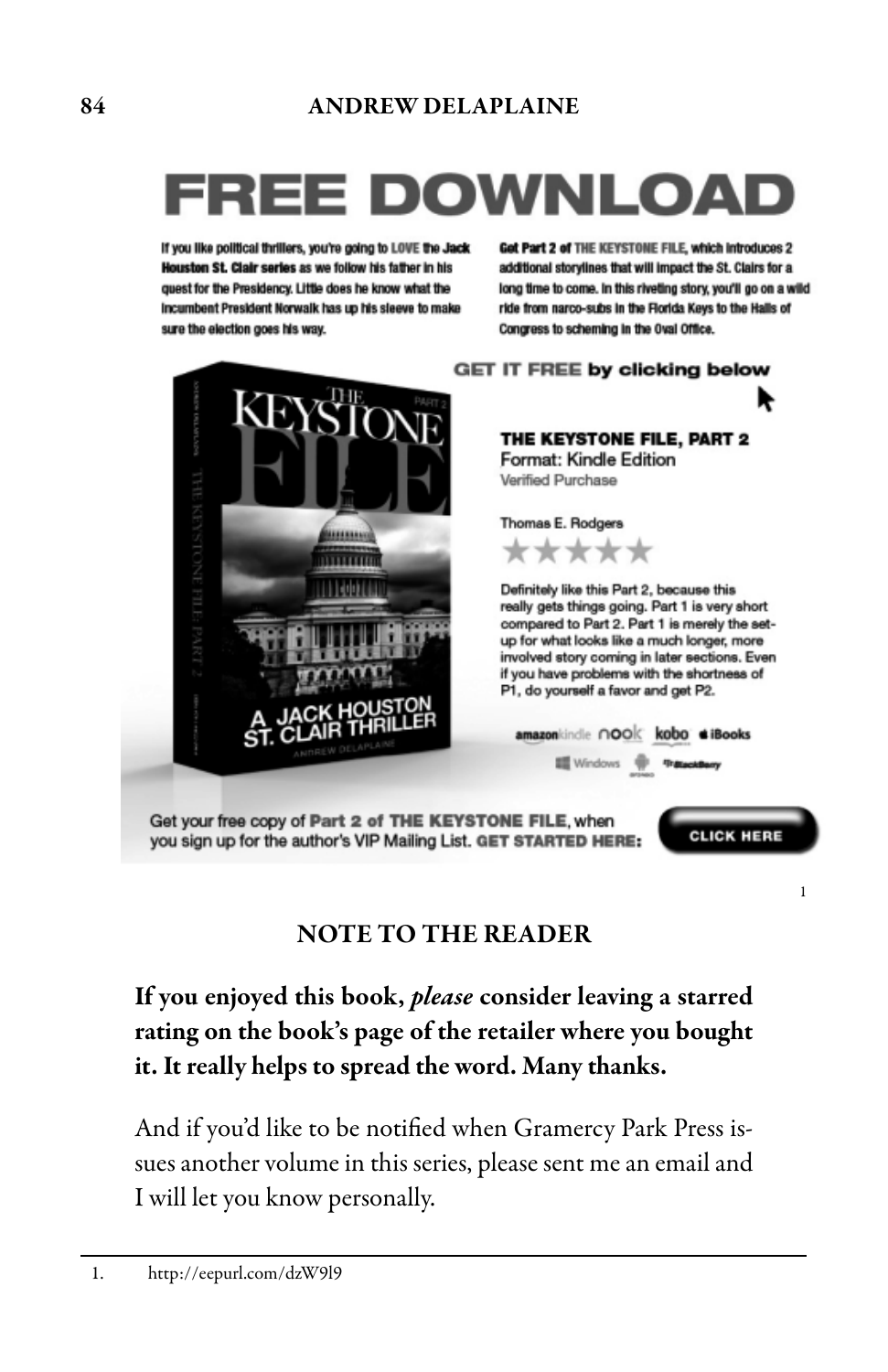To the many of you who have sent me messages approving of the series and liking the characters, I offer my hearty thanks.

Email: andrewdelaplaine@mac.com